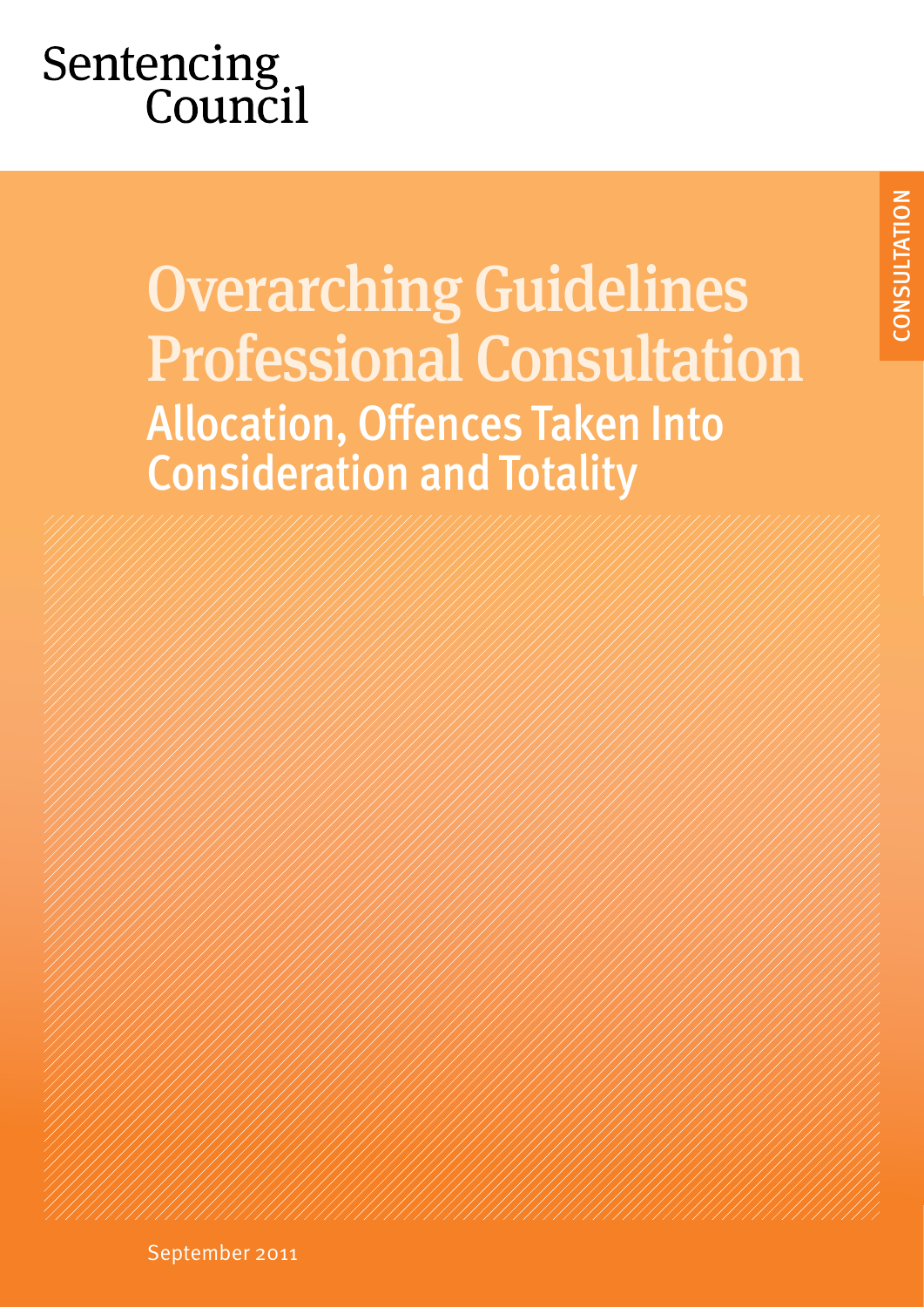## Overarching Guidelines Consultation Allocation, Offences Taken Into Consideration and Totality

Published on 15 September 2011 The consultation will end on 8 December 2011

A consultation produced by the Sentencing Council. This information is also available on the Sentencing Council's website:

<www.sentencingcouncil.org.uk>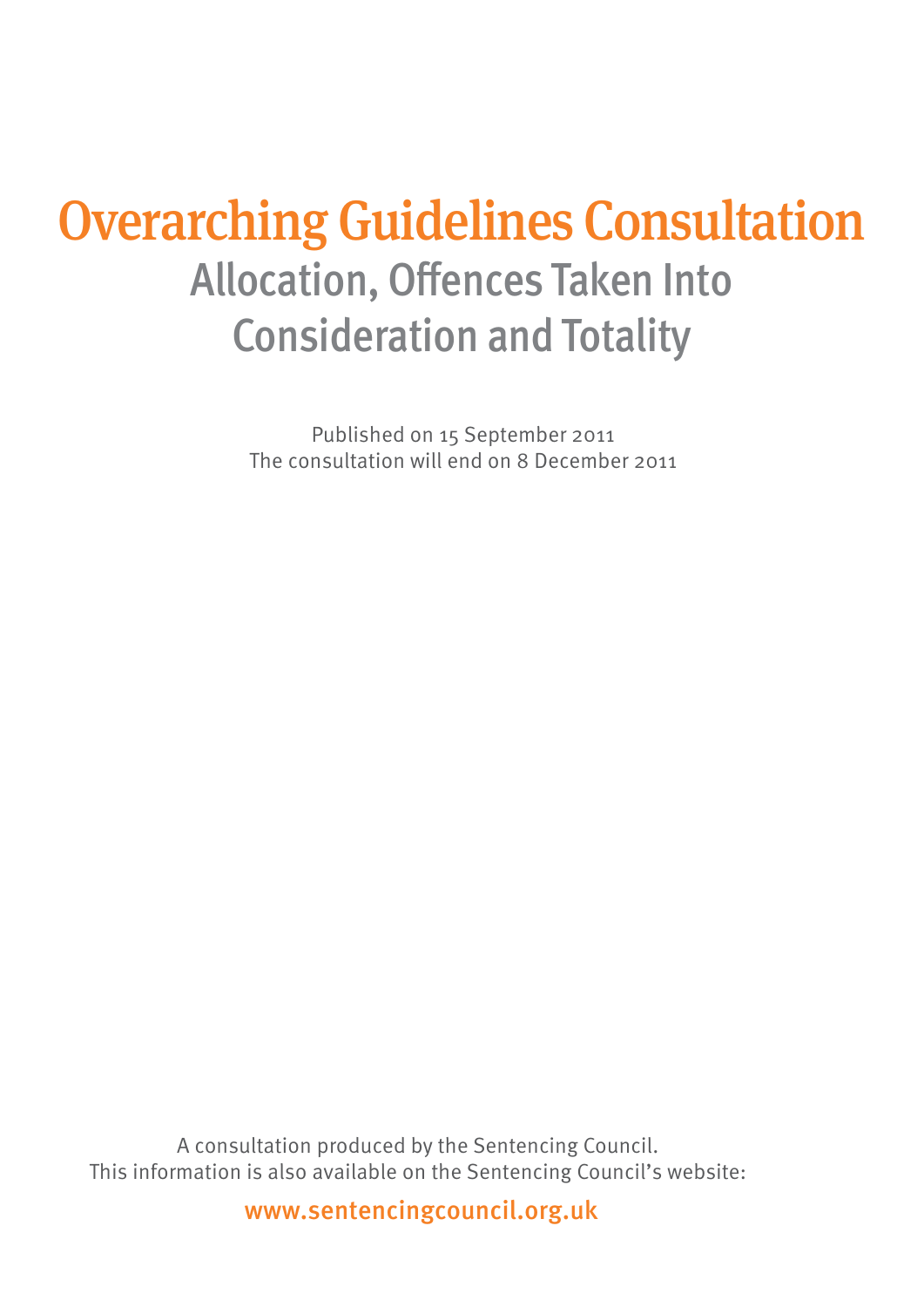### About this consultation

#### To:

This consultation is open to all and may be particularly relevant to anyone who works in or has an interest in criminal justice.

#### Duration:

From 15 September 2011 to 8 December 2011

#### Enquiries:

Office of the Sentencing Council Steel House 11 Tothill Street London SW1H 9AJ Tel: 020 3334 0634 Fax: 020 3334 0406 Email: info@sentencingcouncil.gsi.gov.uk

#### How to respond:

Please send your response by 8 December 2011 to: Vanessa Watling Office of the Sentencing Council Steel House 11 Tothill Street London SW1H 9AJ

Tel: 020 3334 0609 Fax: 020 3334 0406 Email: consultation@sentencingcouncil.gsi.gov.uk

#### Additional ways to feed in your views:

This consultation exercise is accompanied by a set of short guides designed to facilitate public understanding of the issues which can be found at: <www.sentencingcouncil.org.uk>

A series of consultation meetings with interested parties is also taking place. For further information please use the "Enquiries" contact details above.

#### Response paper:

Following the conclusion of this consultation exercise, a response will be published at: <www.sentencingcouncil.org.uk>

#### Freedom of Information:

We will treat all responses as public documents in accordance with the Freedom of Information Act and we may attribute comments and include a list of all respondents' names in any final report we publish. If you wish to submit a confidential response, you should contact us before sending the response. Please note – We will disregard automatic confidentiality statements generated by an IT system.

#### © Crown copyright 2011

You may re-use this information (not including logos) free of charge in any format or medium, under the terms of the Open Government Licence. To view this licence, visit [www.nationalarchives.gov.uk/doc/open-government-licence/](www.nationalarchives.gov.uk/doc/open-government-licence)or write to the Information Policy Team, The National Archives, Kew, London TW9 4DU, or e-mail: psi@nationalarchives.gsi.gov.uk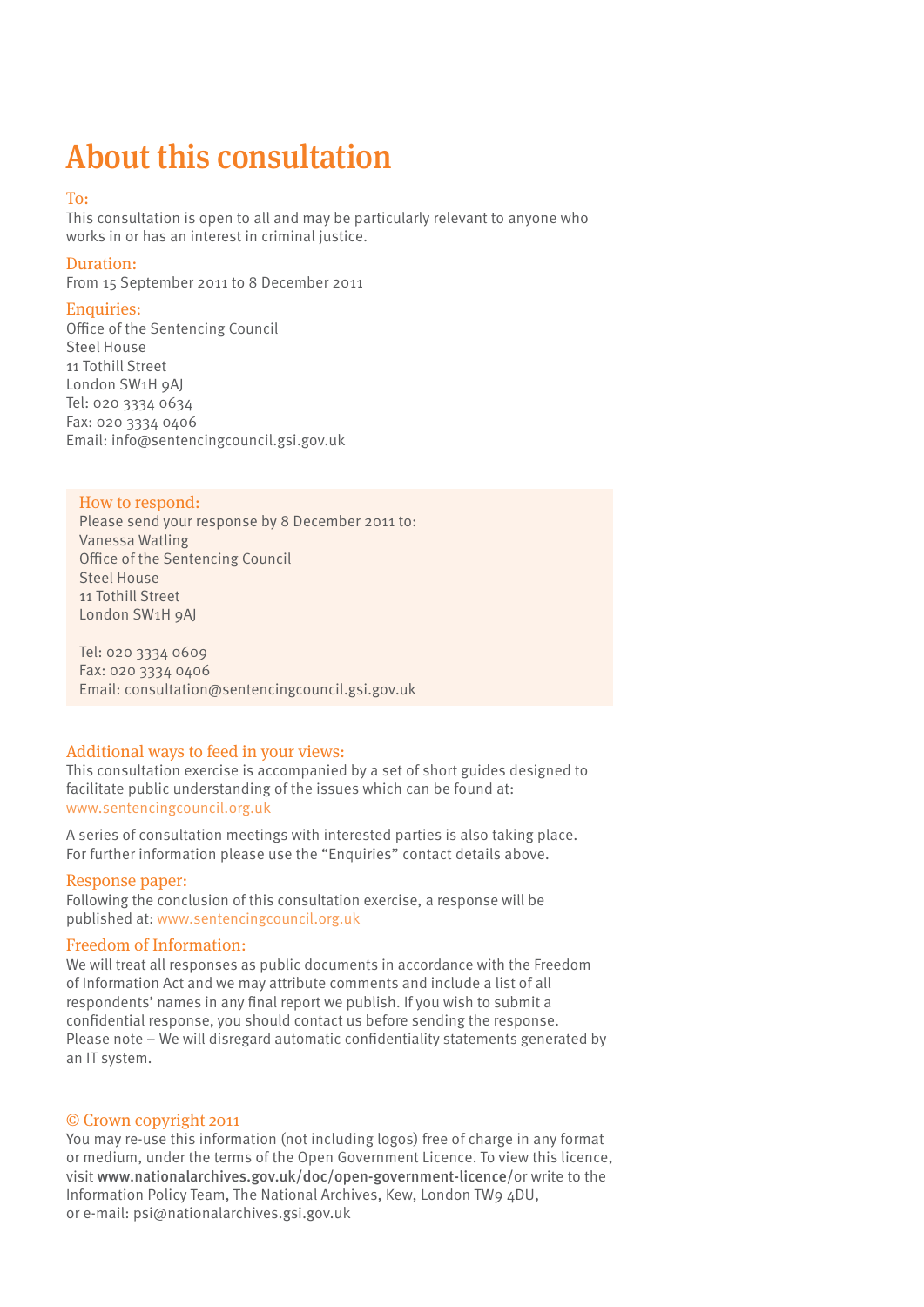## **Contents**

| Introduction                                                         | 5               |
|----------------------------------------------------------------------|-----------------|
| <b>Section one:</b><br>Allocation                                    | 6               |
| <b>Section two:</b><br><b>Offences Taken Into Consideration</b>      | 10              |
| <b>Section three:</b><br><b>Totality</b>                             | 15              |
| <b>Section four:</b><br><b>General considerations</b>                | 21              |
| <b>Annex A:</b><br>Summary of consultation questions                 | $\overline{23}$ |
| <b>Annex B:</b><br><b>Background to guidelines</b>                   | 25              |
| <b>Annex C:</b><br><b>Draft Allocation guideline</b>                 | $\overline{27}$ |
| <b>Annex D:</b><br>Draft Offences Taken Into Consideration guideline | 29              |
| <b>Annex E:</b><br><b>Draft Totality guideline</b>                   | $\overline{32}$ |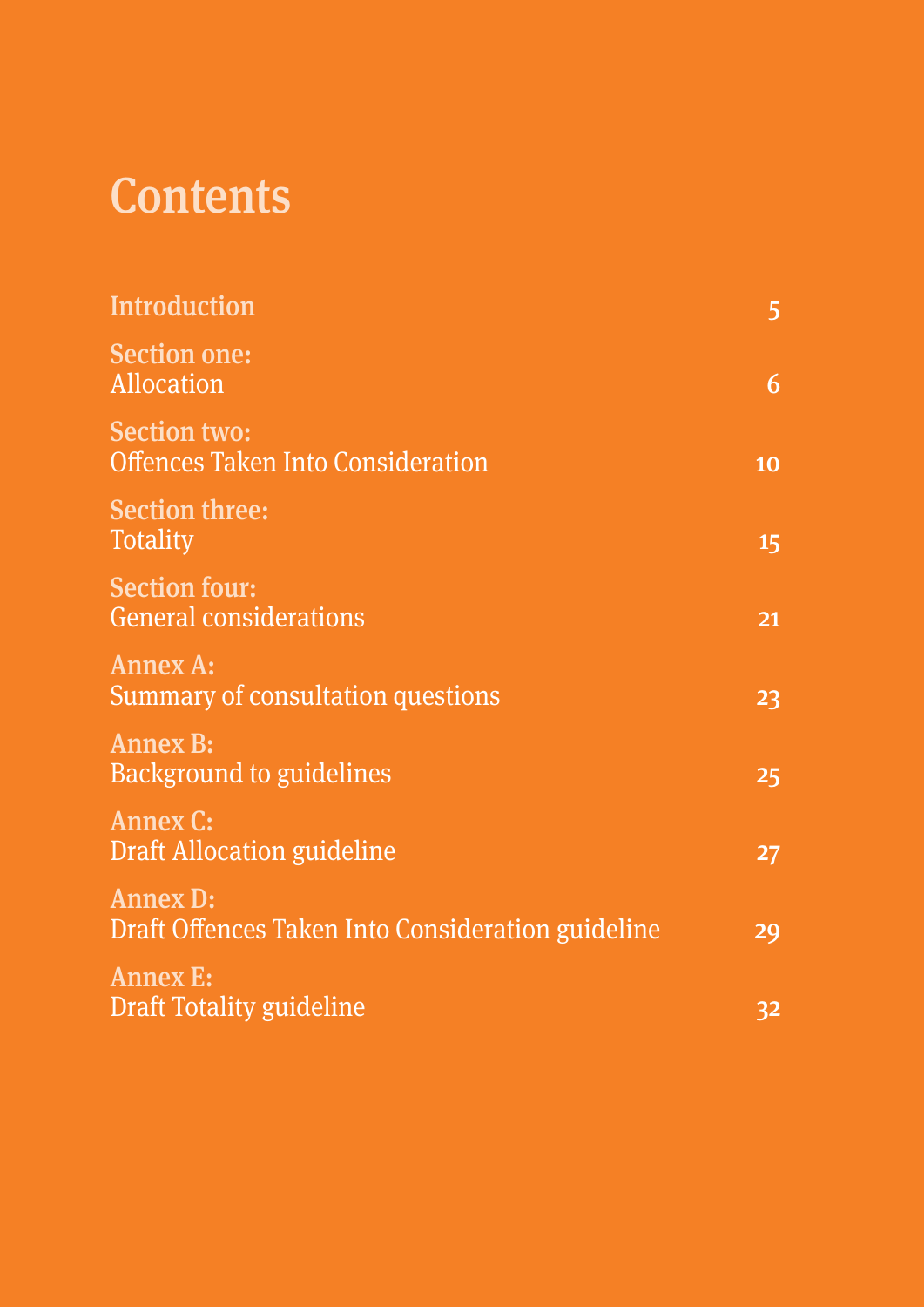## Introduction

# INTRODUCTION

The Sentencing Council is consulting on<br>draft guidelines on allocation, offences<br>taken into consideration (TICs) and<br>totality, and seeks views from the judiciary, he Sentencing Council is consulting on draft guidelines on allocation, offences taken into consideration (TICs) and criminal justice professionals and all other interested parties through this consultation.

#### Why produce this package of guidelines?

In producing these overarching guidelines, the Council aims to improve consistency of approach to the range of issues covered.

This consultation paper is divided into separate sections which deal with each of the overarching guidelines in turn. The rationale for producing each of the guidelines and the aims of the Council in relation to each issue are set out within the relevant sections.

The Council has decided to produce these draft guidelines in line with its statutory remit set out in the Coroners and Justice Act 2009. The Council has a statutory discretion to produce an allocation guideline and TIC guideline and a statutory duty to produce a totality guideline. The Sentencing Advisory Panel (SAP) produced advice to the Sentencing Guidelines Council (SGC) entitled Offences Taken Into Consideration in March 2010 and the Council is grateful to the SAP for its advice which has been considered carefully in the development of the draft guideline.

The Council decided to issue these three, non-offence specific guidelines, as a package to minimise the burden on respondents who otherwise would have been asked to respond to three separate consultations. The Council also believes that a single consultation on these topics represents a more efficient use of resources than three separate consultations.

#### Consultation process

The consultation period is 12 weeks and meetings with interested parties will be held during this time in order to seek views on the proposals.

This consultation sets out the detail of the Council's proposals for the three guidelines. A summary of the consultation questions is at annex A. The draft guidelines are at annexes C, D and E.

Alongside this professional consultation paper and draft guidelines, the Council has produced a set of short guides designed to facilitate public understanding of the issues, a resource assessment and an equality impact assessment. These documents can be found at: <www.sentencingcouncil.org.uk>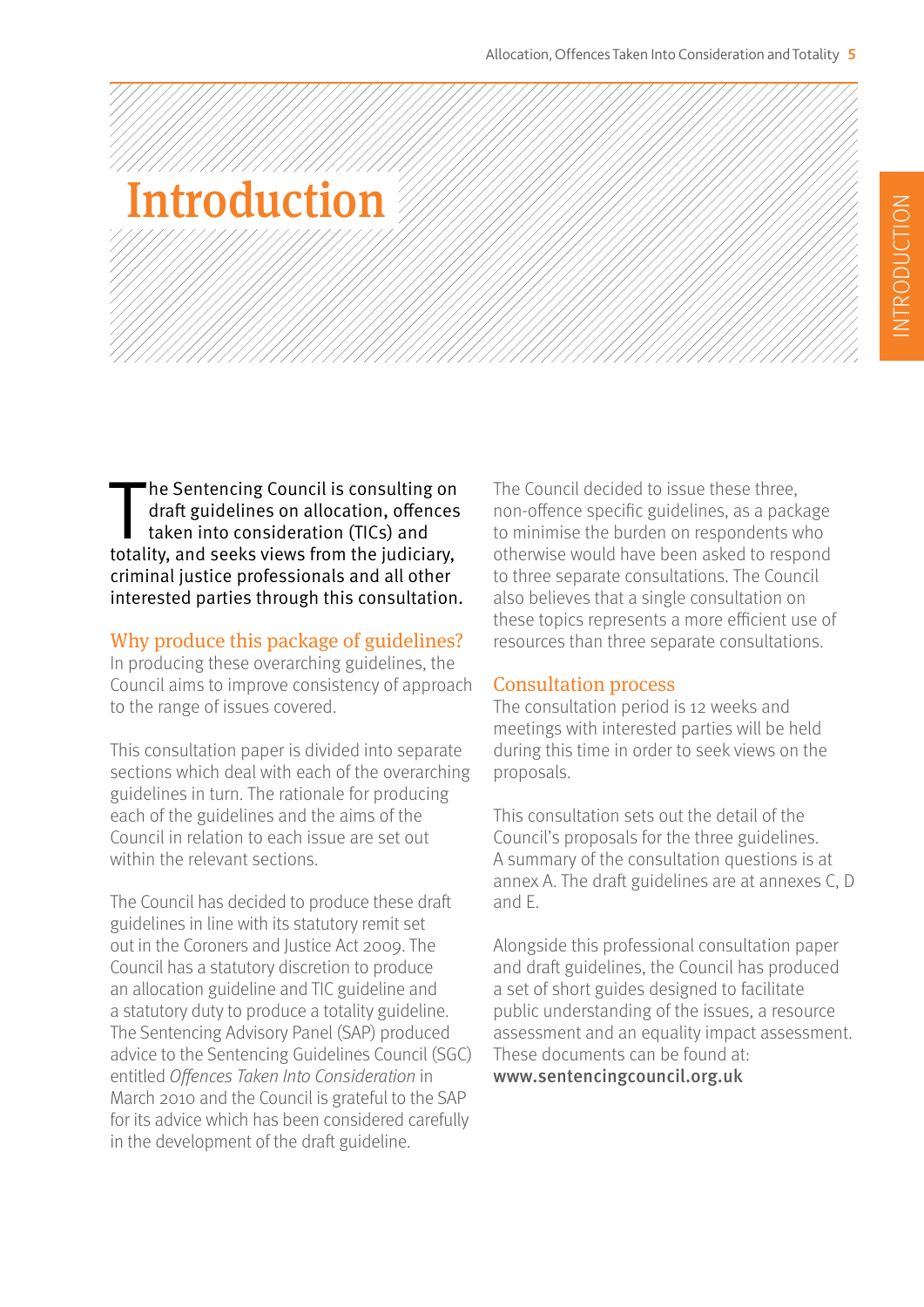## Section one: **Allocation**

Allocation decisions (also known as mode of trial) are generally taken by a magistrates' court (and occasionally the Crown Court) determining whether an offence is more suitable for summary trial or trial on indictment.

Allocation decisions can be made in the magistrates' court under section 19 of the Magistrates' Courts Act 1980<sup>1</sup>, or the Crown Court under section  $7(7)$  or  $8(2)$  (d) of Schedule 3 to the Crime and Disorder Act 1998<sup>2</sup>. The draft guideline is intended for use in the magistrates' court, where the vast majority of allocation decisions are made.

The Sentencing Council has a wide discretion to prepare sentencing guidelines and section 122(2) of the Coroners and Justice Act 2009 states –

'The Council may prepare allocation guidelines'

Section  $122(8)$  states –

'When exercising functions under this section, the Council must have regard to –

(a) the need to promote consistency in decisions of the kind mentioned in subsection (1), and

(b) the results of the monitoring carried out under section 128.'

<sup>1</sup> Section 19

(2) Before so considering, the court—

<sup>2</sup> Section 7 applies where a person has been sent under section 51 Crime and Disorder Act 1998 but has not been arraigned and changes to the indictment mean it contains only either way offences. Where that person either makes no indication or indicates a not guilty plea, the Crown Court shall consider whether the offence is more suitable for summary trial or trial on indictment. Section 8 applies where a person has been sent under section 51 but has not been arraigned and changes to the indictment mean that it contains only either way offences and he is legally represented but because of his disorderly conduct before the court, the court considers the matter should proceed in his absence. In such a case, the legal representative's answers will be treated as those of the accused.

<sup>(1)</sup> The court shall consider whether, having regard to the matters mentioned in subsection (3) below and any representations made by the prosecutor or the accused, the offence appears to the court more suitable for summary trail or for trial on indictment.

<sup>(</sup>b) shall afford first the prosecutor and then the accused an opportunity to make representations as to which mode of trial would be more suitable. (3) The matters to which the court is to have regard under subsection (1) above are the nature of the case; whether the circumstances make the offence one of serious character; whether the punishment which a magistrates' court would have power to inflict for it would be adequate; and any other circumstances which appear to the court to make it more suitable for the offence to be tried in one way rather than the other.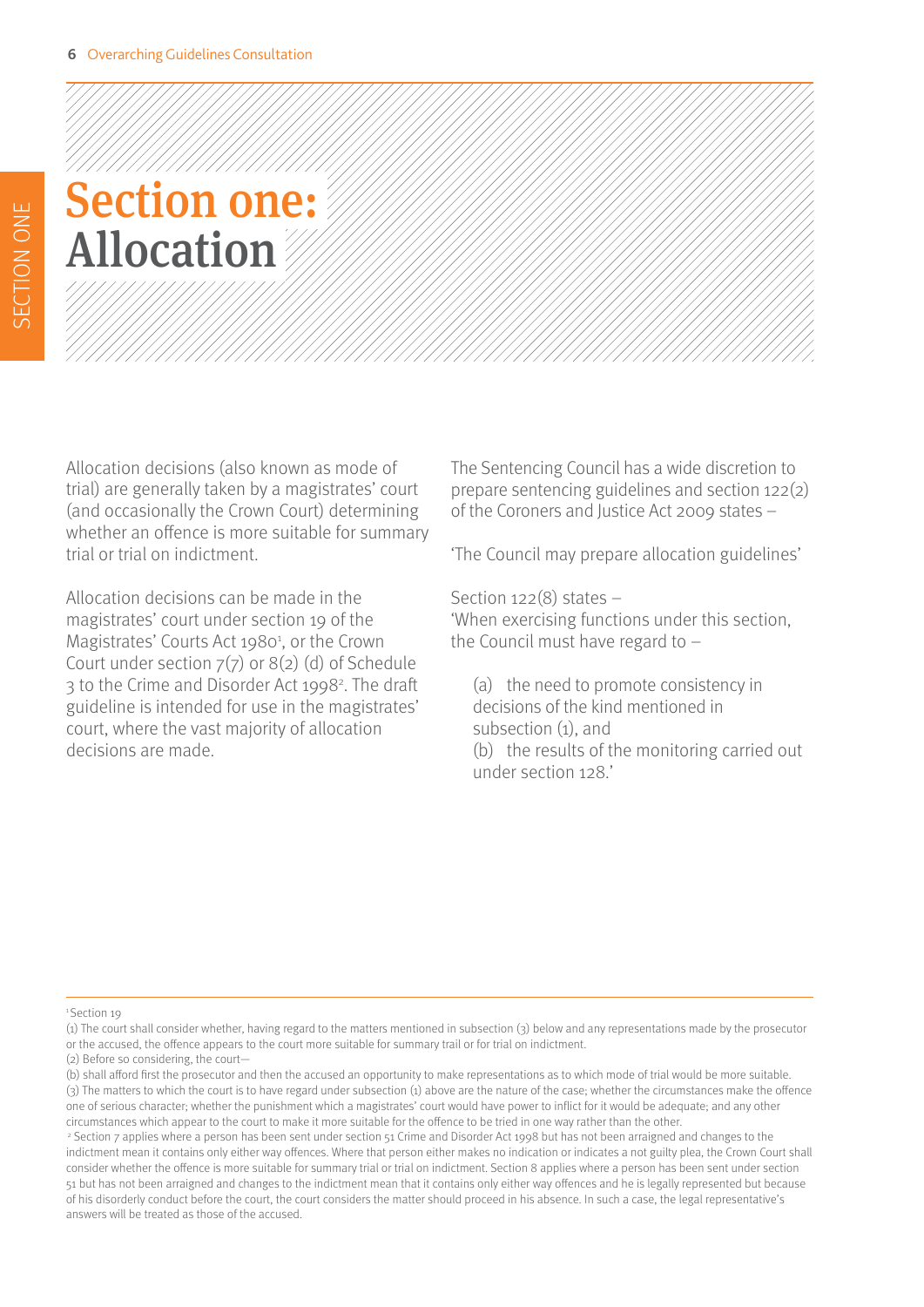#### Background

Throughout the development of this draft guideline, the Council has considered carefully the available evidence on current allocation decisions. An allocation decision must be made in the magistrates' court in all cases which are triable either way; the power of the Crown Court to make the decision only arises where the original offence sent was indictable only. The number of adult (aged 18+) offenders proceeded against and committed for trial at the Crown Court for triable-either-way cases has risen in the past few years, from around 310,000 in 2007 to 353,000 in 2010<sup>3</sup>. In 2010, 21 per cent of adult defendants proceeded against in triable either way cases (73,000 defendants) were committed for trial in the Crown Court.

#### Why allocation?

There are currently no statutory guidelines regarding the allocation procedure. The Sentencing Guidelines Council issued draft allocation guidelines in February 2006, but they were contingent on various changes introduced by the Criminal Justice Act 2003 coming into force, which to date have not been commenced. Therefore definitive allocation guidelines were never issued.

However, there is separate guidance contained in the Consolidated Criminal Practice Direction (CCPD) issued by the Lord Chief Justice. The CCPD sets out procedures intended to achieve uniformity in practice including in relation to allocation decisions.

There is also a reference to mode of trial in the 'Introduction' to the Magistrates Court Sentencing Guidlines (MCSG). The ways in which the Council's draft allocation guideline will build upon and alter the existing guidance are set out below.

#### The Council's aims

The most important objective of the draft guideline is to ensure, insofar as it is possible, that all cases are heard in the most suitable court. The volume of cases that are heard at the Crown Court has increased in recent years, including a significant proportion of cases where the sentences imposed fall within magistrates' court sentencing powers. The Council has sought to offer clear and practical guidance to magistrates in the draft guideline in order to ensure greater consistency of approach and transparency in the decision making.

In relation to allocation decisions, the Council wishes to encourage a consistent approach in the magistrates' court in line with statute. The Council will also be monitoring the usage of the allocation guideline and its impact on allocation decisions made in the magistrates' courts following implementation.

The Council's intention is to include the draft guideline in the MCSG and therefore it is intended for use solely in the magistrates' court, where the vast majority of allocation decisions are made.

A defendant has the right to elect trial by jury in the Crown Court under section 20 of the Magistrates' Courts Act 1980. This right will remain unchanged by any allocation guideline issued.

3 Table A3.18, Criminal Justice Statistics 2010, <http://www.justice.gov.uk/publications/statistics-and-data/criminal-justice/criminal-justice-statistics.htm>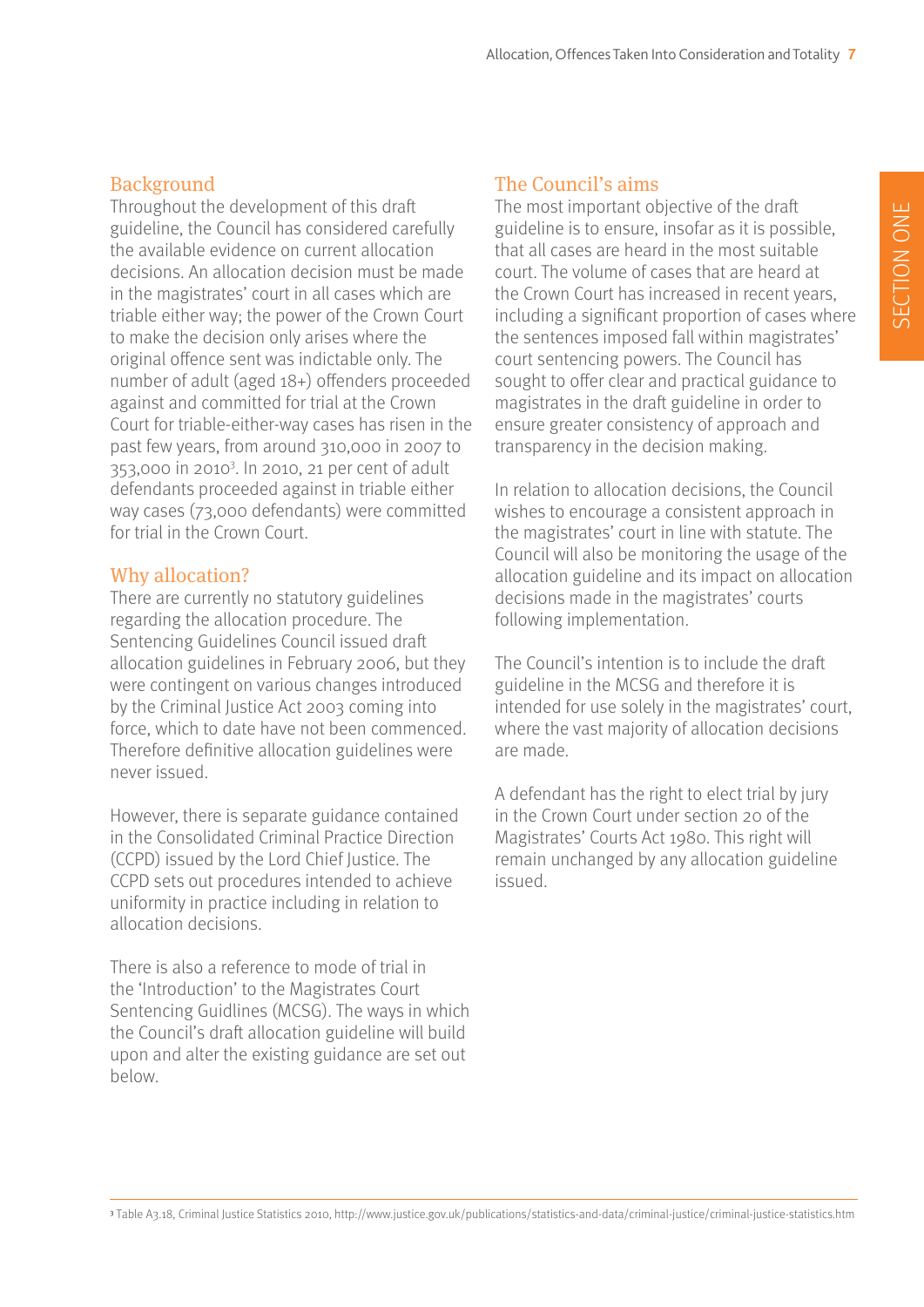#### Guideline structure

One of the Sentencing Council's aims in producing its guidelines to date has been to ensure that all essential information is in one place wherever possible. This has been most evident in the individually tailored decisionmaking processes within each of the offencespecific guidelines. In line with this approach, the Council proposes that the allocation guideline should be inserted into the MCSG. The 'Introduction' to the MCSG will be updated in order to include the new guidelines proposed as well as reflect the changes made to the applicability of guidelines by the Coroners and Justice Act 2009. Further detail on the revised introduction to the MCSG is set out below.

The guideline comprises a short summary of the key aspects to be considered by the courts in making an allocation decision. Guidance is also given on the powers of committal for sentence and on linked cases where one or more defendant is under 18.



Do you think that the structure of  $Q1$  Do you think that the structure of<br> $Q1$  the guideline provides sufficient guidance to magistrates to assist them in making consistent, appropriate allocation decisions?

#### Guidance

The most important aspect of the draft guideline is the direction to courts to "assess the likely sentence in the light of the facts alleged by the prosecution case, taking into account all aspects of the case including those advanced by the defence".

Under the current guidance in the Consolidated Criminal Practice Direction, courts are told to "assume for the purpose of deciding mode of trial that the prosecution version of the facts is correct". The Council believes that this Direction creates a risk that some magistrates may make the allocation decision without appreciating the statutory requirement to have regard to "any representations made by the prosecution or the defence." This is the key issue which the Council hopes to clarify in the issuing of a draft guideline. The draft guideline moves away from the current practice of taking the prosecution case at its theoretical highest; instead, the draft guideline encourages the court to make a balanced assessment in the light of the facts alleged by the prosecution, taking into account both prosecution and defence representations. It is the Council's intention that this revision to the guidance will clarify the statutory duty and encourage more consistent and balanced decision-making.

Subject to the outcome of the consultation and the agreement of the Lord Chief Justice, it is anticipated that the Consolidated Criminal Practice Direction could be amended when the allocation guidance is issued to revoke the mode of trial section and therefore ensure there is a single reference point on allocation contained within the MCSG.



Do you agree with the approach the guideline takes to assessing the suitability of cases for magistrates' court trial and the emphasis it places on taking a balanced initial view?



Are there further matters that the guideline might usefully cover?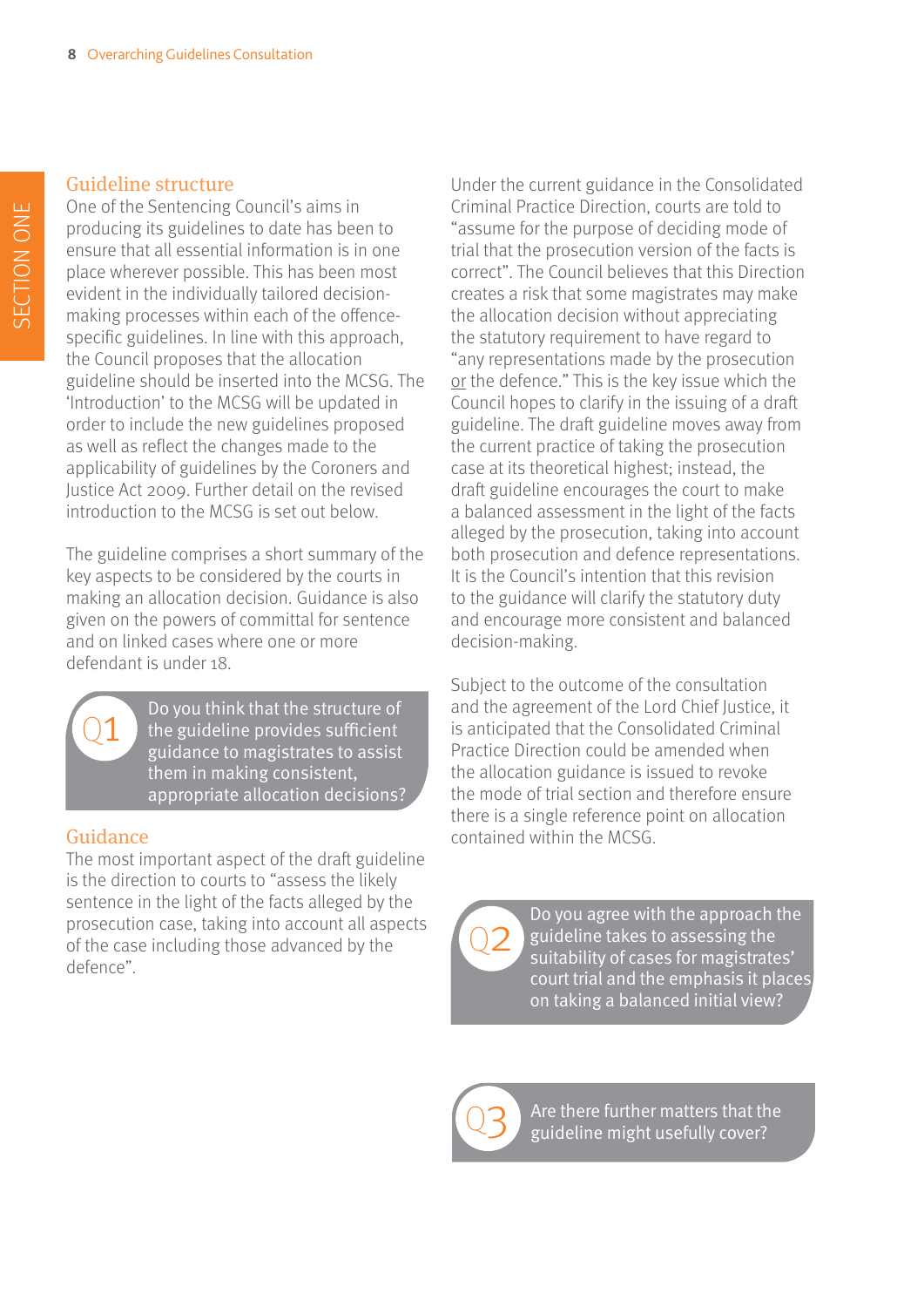#### Introduction to the Magistrates' Court Sentencing Guidelines (MCSG)

It is proposed that Part 2 of the MCSG, Introduction and user guide, should be replaced with a new Part 2, Introduction, user guide and Sentencing Council overarching guidelines. The current user guide includes a generic overview of the Sentencing Guidelines Council's decision making process. The updated user guide will highlight the fact that there are two different decision-making processes within the MCSG (since the Sentencing Council issued new guidelines for assault offences in March 2011) and provide a brief summary of the Sentencing Council decision-making process as well as the existing Sentencing Guidelines Council process.

The current introduction states that 'in some cases, the ability to commit an offender to the Crown Court for sentence after trial may be limited'. This was drafted with the provisions contained within the Criminal Justice Act 2003 in mind. The Criminal Justice Act 2003 intended to remove the power of the court to commit for sentence once they had accepted the case as suitable for summary trial – (section  $41$  and Schedule 3, paragraphs 1 and 6). However, these provisions have not been enacted and therefore the statement in the MCSG is misleading.

It is proposed that the revised introduction to the MCSG will therefore remove this wording (i.e. that in some cases, the ability to commit an offender to the Crown Court for sentence after trial may be limited) and encourage less caution about the ability to commit an offender to the Crown Court after trial. The Council notes that magistrates may be cautious about accepting jurisdiction for fear that they may potentially create a legitimate expectation that the defendant will be sentenced in the magistrates' court. However, a legitimate expectation only arises where the offender is able to show, amongst other things, that they have had a clear and unambiguous representation made to them that they will benefit from the practice or policy. The Council considers that no such expectation can arise where a defendant is clearly cautioned by the court when it accepts jurisdiction that all options for sentence remain open to the court, including a later committal to the Crown Court for sentence. The introduction will provide guidance to this effect.

The current provisions on committal for sentence of triable either way offences are largely contained in section 3 of the Power of Criminal Court (Sentencing) Act 20004.

Do you agree to the amendment  $Q_4$  Do you agree to the amendment<br> $Q_4$  proposed to the introduction of the MCSG?

<sup>4</sup> Section 3 of the Power of Criminal Court (Sentencing) Act 2000 provides that a person convicted (either following a guilty plea or being found guilty at trial) of an either way offence in the magistrates court can be committed for sentence if the court is of the opinion that the offence or combination of the offence and offences associated with it is "so serious that greater punishment should be inflicted for the offence than the court has power to impose" or that in the case of a violent or sexual offence that a custodial sentence for a term longer than the court has power to impose is necessary to protect the public from serious harm from him. There are other provisions on committal for sentence of dangerous offenders and in relation to children/young persons and precluding committal once jurisdiction has been retained in the magistrates' court for an offence of criminal damage.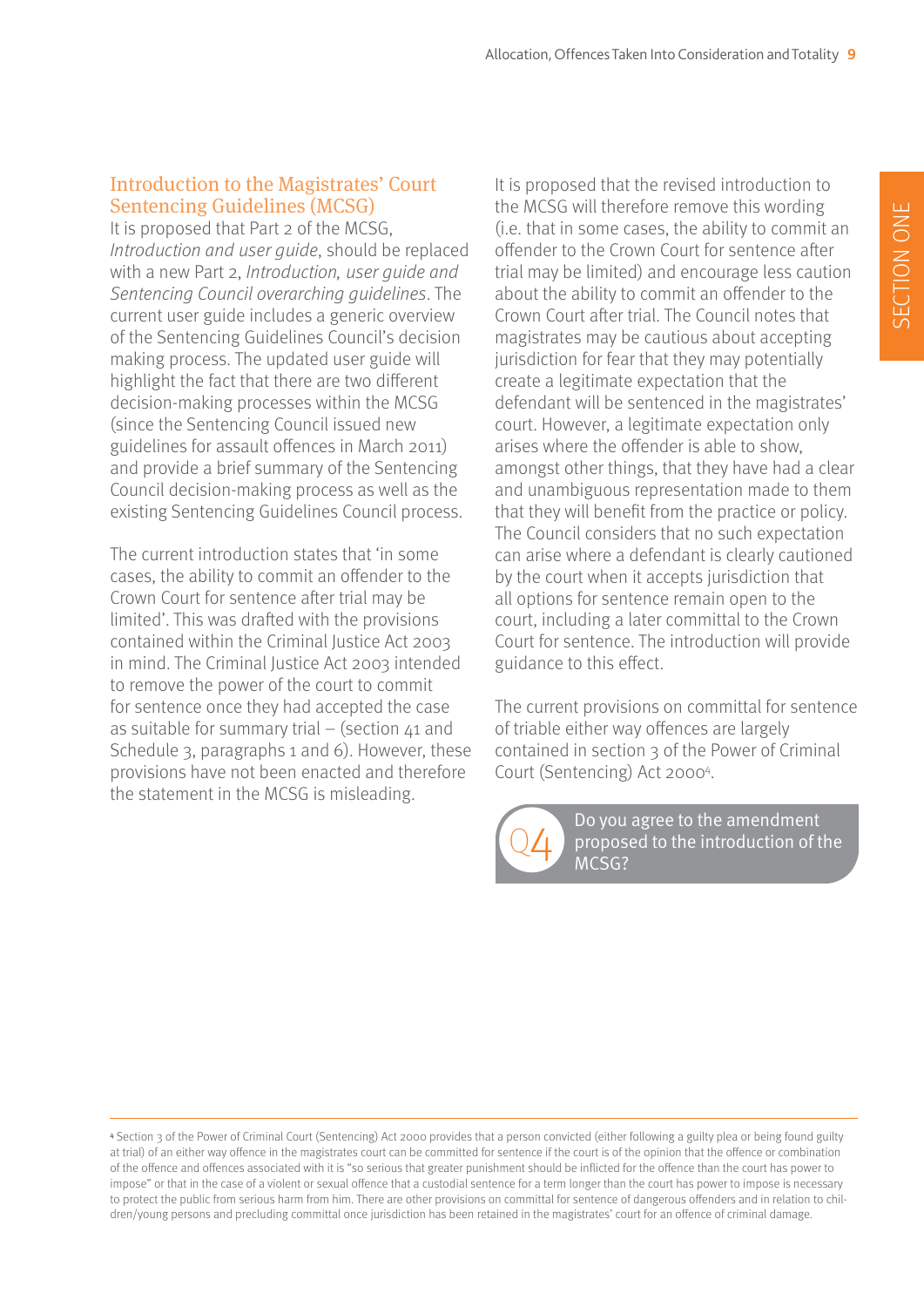## Section two: Offences Taken Into Consideration

Why offences taken into consideration?

The Council has developed a draft guideline on offences taken into consideration (TICs) because whilst there is well-established practice on the matter, there is no single source of guidance about the approach the courts should take.

Limited data exists on the use of TICs. The Crown Prosecution Service (CPS) has been able to provide the Council with data on the total number of offences taken into consideration, broken down by court type.

Although the CPS data shows the total number of offences taken into consideration, it does not show the number of cases in which TICs were relevant. The CPS do not hold this data nor can this be inferred from the data tables below because there may be many offences taken into consideration in a given case.

| Financial year 2010-11                                       |                 |  |
|--------------------------------------------------------------|-----------------|--|
| Offences taken into consideration by court type <sup>5</sup> |                 |  |
| <b>Court Type</b>                                            | <b>Offences</b> |  |
| Magistrates' Court (MC)                                      | 13,849          |  |
| Crown Court (CC)                                             | 10.006          |  |

The Council is grateful to the Sentencing Advisory Panel (SAP) for its advice on Offences Taken Into Consideration<sup>6</sup> and has drawn on the advice in developing the draft guideline. The Council supports the majority of the recommendations made by the SAP but takes a different view on some and seeks views upon the latter particularly.

#### The Council's aims

Through all of its work on guidelines the Council wishes to promote a clear, fair and consistent approach to sentencing. The number and nature of offences that a court might be asked to take into consideration can vary enormously. The Council therefore feels it is important to set out the general principles, procedure and approach that should be taken to TICs in order to support clarity and consistency. It is not seeking to bring about any change to sentencing practice other than where the application of the guideline might lead to greater consistency of approach. It is also seeking to bring about greater understanding of this area of sentencing and so increase public confidence.

c) This data have been drawn from the CPS's administrative IT system, which, as with any large scale recording system, is subject to possible errors with data entry and processing. The figures are provisional and subject to change as more information is recorded by the CPS. 6 Sentencing Advisory Panel (2010) Advice to the Sentencing Guidelines Council: Offences Taken Into Consideration.

<sup>5</sup> Source: Crown Prosecution Service. This data is subject to the following caveats:

a) Data in the table provided relates to the number of offences taken into consideration recorded in magistrates' courts and in the Crown Court on the CPS's Case Management System.

b) Offences data are not held by defendant or prosecution outcome. These are offences which reached a first hearing and there is no indication in this data if the original charged offence was the substantive charge at finalisation.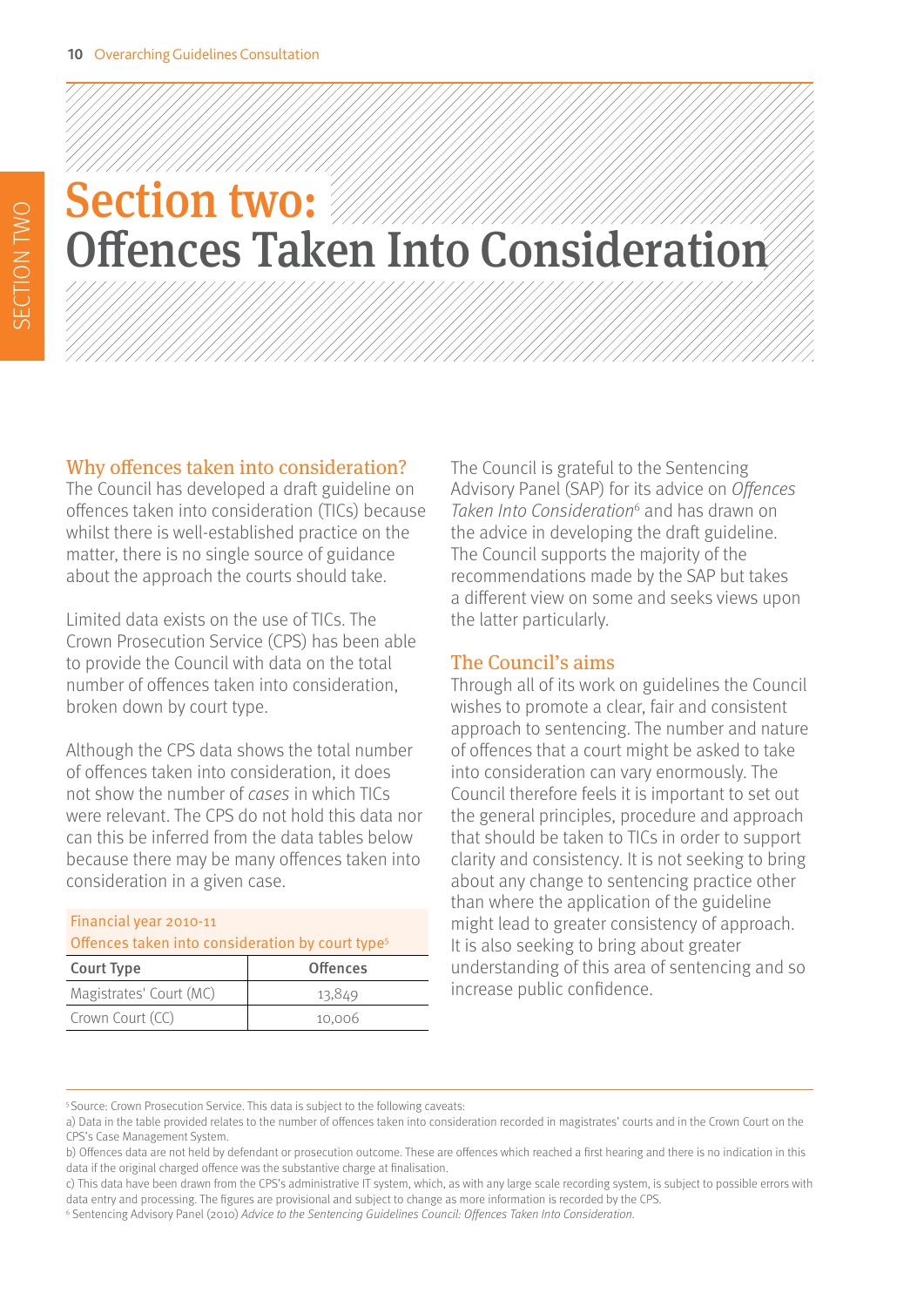In preparing this draft the Council has had regard to the purposes of sentencing and to a number of statutory duties set out in annex B of this paper.

#### TICs and their use

When sentencing, a court can take into account offences for which an offender has not been convicted but which he has admitted in court and are at his request taken into account when sentence is passed for the conviction offence. TICs do not in law constitute a conviction<sup>7</sup> and therefore the formal legal bar on a subsequent conviction (autrefois convict) does not apply.<sup>8</sup> However, the basis of the practice is the accepted convention that subsequent prosecutions will not be brought for offences that have been taken into account?

The practice of taking offences into consideration is a long-standing convention, recognised and approved by the appellate courts since the early years of the twentieth century.10 This practice now has statutory footing. Sections 148, 152 and 153 of the Criminal Justice Act 2003 indicate that the presence of "associated offences" can increase the seriousness of the offence and merit a more severe sentence. By virtue of section 161 of the Powers of the Criminal Courts (Sentencing) Act 2000 an offence is associated with another if:

(a) the offender is convicted of it in the proceedings in which he is convicted of the other offence, or (although convicted of it in earlier proceedings) is sentenced for it at the same time as he is sentenced for that offence; or

(b) the offender admits the commission of it in the proceedings in which he is sentenced for the other offence and requests the court to take it into consideration in sentencing him for that offence.

The effect of TICs on sentencing is that the court has a fuller picture of the overall criminality of the offender and will be able to set a sentence that is commensurate with the overall offending behaviour, rather than the single conviction offence.

There are also some practical benefits of TICs. They enable some offences to be brought to justice that might otherwise remain unresolved, either because there is insufficient evidence or because they might not otherwise be brought to the attention of the police. This approach also saves court time and resources, as offences can be dealt with promptly without additional hearings.

For victims, and the wider general public, TICs mean that victims may have the closure that follows from an offender having been brought to justice for the crimes committed. Also in some cases the use of the TIC procedure may enable the court to make a compensation order in favour of victims who otherwise would not have been compensated.

For offenders, TICs offer the opportunity to 'clear the slate' so that at the end of their sentence the offender is able to put his past behind him which can play a role in supporting rehabilitation. Although they may receive an increased sentence because of the presence of TICs, the additional penalty will be less severe than if the offences had been prosecuted separately.

#### General principles

This section contains two key elements. First, the sentence should reflect all the offending behaviour. This principle recognises that the presence of TICs place the conviction offence into a wider context, and assist the court to achieve a just and proportionate sentence by

<sup>10</sup> Syres (1908) 25 TLR 71

<sup>7</sup> R v Howard 1991 92 Cr App R 223

<sup>8</sup> R v Nicholson [1947] 2 All ER 535

<sup>9</sup> R v North (1971) RTR 366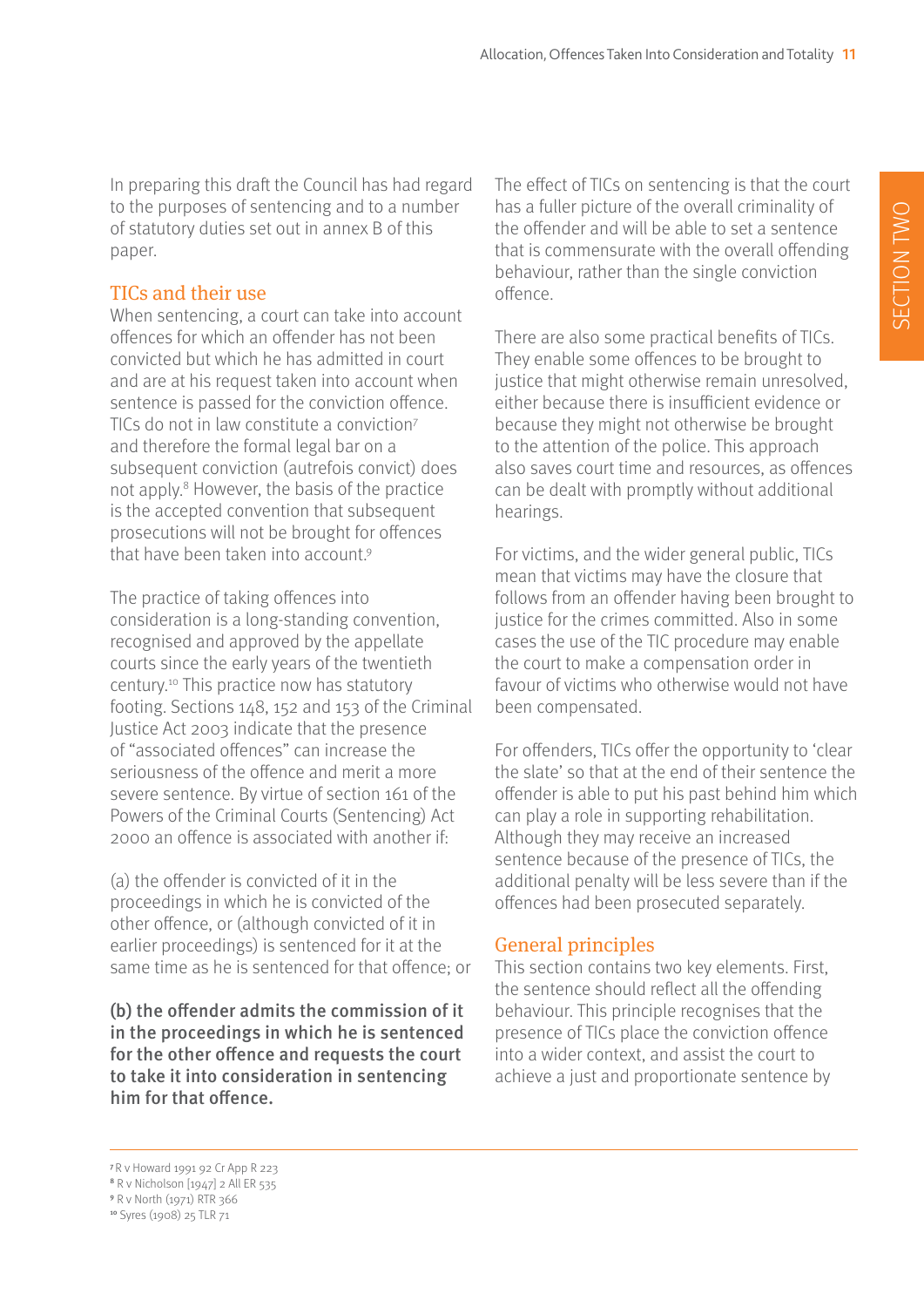Secondly the sentence should be just and proportionate and should not exceed the statutory maximum for the original offence charged.

These principles are closely aligned to the general principles in the Council's draft guideline on totality.



Do you agree with the proposed general principles?

#### What offences can be taken into consideration?

The draft guideline reinforces that the court has discretion as to whether or not to take TICs into account. It also seeks to summarise the advantages of TICs in the sentencing exercise.

The draft guideline lists a number of circumstances in which it is undesirable for the TICs to be accepted. These exceptions have been drawn from the SAP recommendations and the relevant case law.

The exceptions proposed are:

- Where the TIC is likely to attract a greater sentence than the conviction offence;
- Where it is in the public interest that the TIC should be the subject of a separate charge;
- Where the offender would avoid a prohibition, ancillary order or similar consequence which it would have been desirable to impose on conviction. For example:
	- 0 Where the TIC attracts mandatory disqualification or endorsement and the offence(s) for which the defendant is to be sentenced do not
- If the TIC constitutes a breach of an earlier sentence<sup>11</sup>:
- Where the TIC is a specified offence for the purposes of s224 Criminal Justice Act 2003, but the conviction offence is non-specified:
- Where the TIC is not founded on the same facts or evidence or part of a series of offences of the same or similar character (unless the court is satisfied that it is in the interests of justice to do so).

In relation to the final exception the Council notes the SAP recommendation that "when deciding whether it is appropriate for an offence to be taken into consideration, a difference in kind between the conviction offence and the TIC is of less significance than the fact that the TIC is more serious than the offence conviction".12 However the Council takes the view that it is generally appropriate that the TIC is founded on the same facts or evidence or part of a series of offences of the same or similar character to assist the sentencer in considering the overall criminality.



Do you agree with the proposals<br>  $\overline{Q6}$  as to the types of offences that should not be the subject of TICs?

#### **Jurisdiction**

This section deals with the requirement for the court to have jurisdiction to take an offence into consideration. The general principle is that a court must have jurisdiction to deal with the offence. Magistrates do not have the power to take into account offences which are indictable only. The Crown Court may take into consideration summary offences which can be joined to the indictment under section  $\Delta$ 0 Criminal Justice Act 1988, i.e. where they are founded on the same facts or evidence as the indictable charge, or form part of a series of offences of the same or similar character as the indictable conviction offence.

<sup>&</sup>lt;sup>11</sup> R v Webb 1953 37 Cr App 82

<sup>&</sup>lt;sup>12</sup> Recommendation 4, Offences Taken Into Consideration, Sentencing Advisory Panel.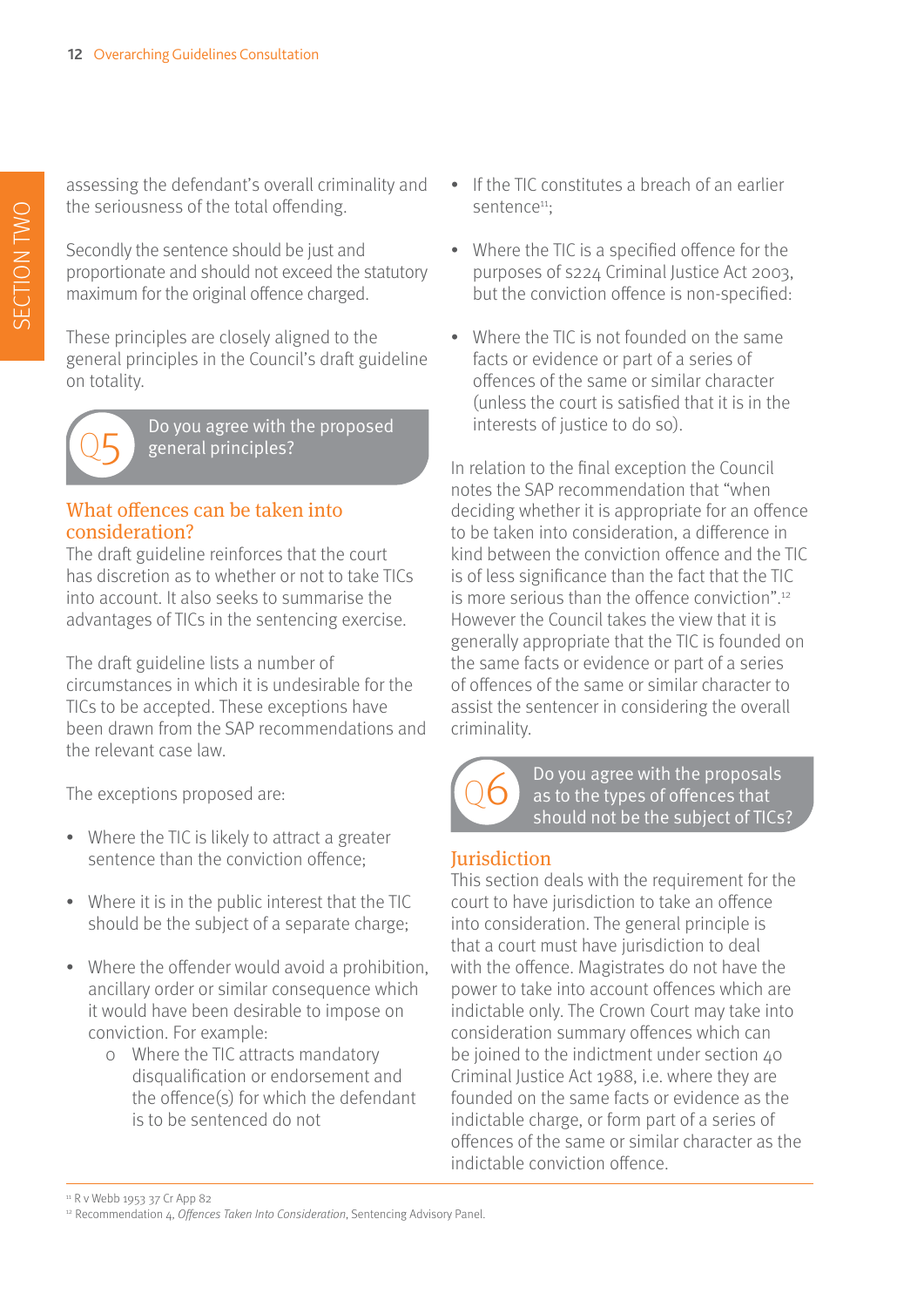#### Procedural safeguards

The Council is aware that in the past, local practices have been adopted by criminal justice agencies and occasionally involved the courts.<sup>13</sup> The Council is keen to ensure that the guideline increases fairness and consistency of approach.

The Council is aware that there is Prosecution Team Guidance which has been developed by ACPO and the CPS. The Council does not intend to interfere with prosecution or police procedures and recognises that these are outside its jurisdiction. However, the draft guideline sets out the minimum procedures, derived from case law, that the court should follow before it agrees to take offences into consideration.

#### Application

The Council has previously decided that TICs should be listed as an aggravating factor at step two of the new decision-making process.14 The draft guideline confirms this decision.

Do you agree with the proposed procedural safeguards?

The Council also considers that there are several advantages to dealing with TICs at step two of the decision-making process.

First, the presence of TICs places the conviction offence into a wider context and helps the court determine the defendant's overall criminality and hence seriousness of the offence. The Court of Appeal in Miles<sup>15</sup> accepted that the presence of TICs can be relevant to the sentence, stating:

"…the offences may show a pattern of criminal activity which suggests careful planning or deliberate rather than casual involvement in a crime. They may show an offence or offences

committed on bail, after an earlier arrest. They may show a return to crime immediately after the offence has been before the court…"

Second, the statutory framework is clear that TICs are relevant to the determination of seriousness of the offence and the type of disposal. Sections 148 and 152 Criminal Justice Act 2003 both provide that "associated offences" can be taken into account when deciding whether the offence is sufficiently serious to warrant the imposition of a community or custodial sentence. For the purposes of the Criminal Justice Act 2003 and the Powers of the Criminal Courts (Sentencing) Act 2000 an offence is associated with another if the offender admits the commission of it in the proceedings in which he is sentenced for the other offence and requests the court to take it into consideration in sentencing him for that offence.16 Similarly, s153 Criminal Justice Act 2003 provides that when determining the length of a custodial sentence it must be for the shortest term (not exceeding the permitted maximum) that:

"in the opinion of the court is commensurate with the seriousness of the offence, or the combination of the offence and one or more offences associated with it."

The Council therefore believes that it is appropriate for TICs to be included in the assessment of seriousness at the beginning of the decision-making process.

The Council does not believe that TICs should be taken into account at step one of the decisionmaking process as this places an undue amount of emphasis on them. Step two is the stage in the process where previous convictions are taken into account. The Council believes that it is desirable for TICs to be treated in a similar

15 [2006] EWCA 256 Crim 256

<sup>13</sup> R v Waheed Ali [2009] EWCA Crim 2396

<sup>&</sup>lt;sup>14</sup> See for example the Sentencing Council: Assault: definitive quideline

<sup>16</sup> s305(1) Criminal Justice Act 2003 and s161(1)(b) Powers of the Criminal Courts (Sentencing) Act 2000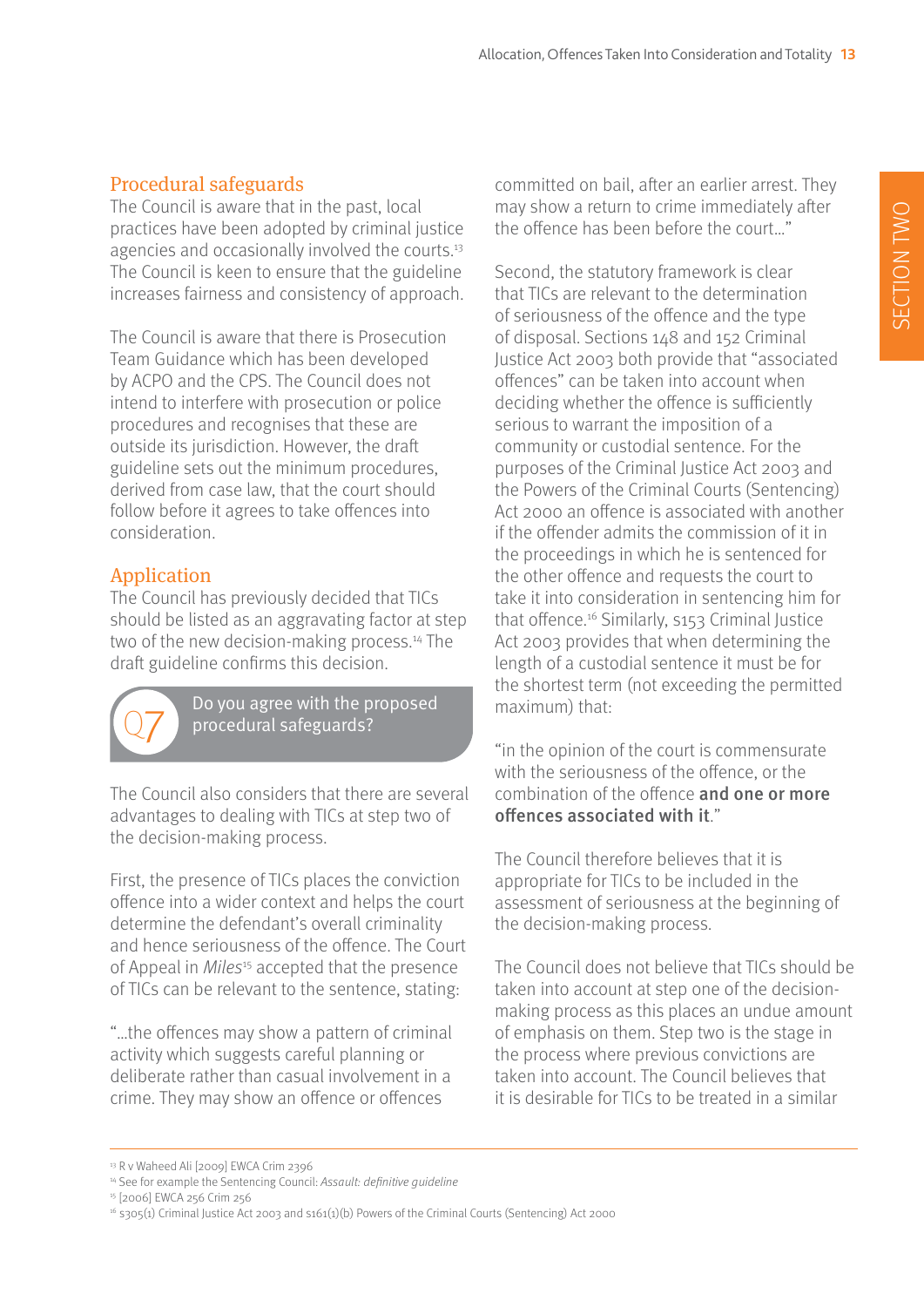manner to previous convictions as both involve forming an opinion of the overall criminality of the offender and consequently the seriousness of the offence.

Finally, considering TICs at this stage in the process may help ensure that appropriate weight is attached to TICs and that the sentence is not excessive. By treating TICs at step two of the decision-making process, the sentencer will be encouraged to sentence within the category range. In exceptional circumstances, the presence of a large number of TICs could result in an offender moving into a higher category range.

The Council recognises that most sentencing guidelines do not currently contain its new decision-making structure. Therefore this section in the draft guideline has been drafted so that it can apply to SGC guidelines. The Council proposes that TICs should be treated as an aggravating feature that fall to be considered only after the Court has determined the appropriate starting point. The Council has noted the SAP recommendation that "where offences are taken into consideration, the sentence imposed should not be more severe than the level of sentence commonly imposed for the most serious offence(s) of which the offender has been convicted".17 However the Council takes the view that it is more helpful to articulate the impact of TICs as an aggravating feature which can, where appropriate, take the sentence into a higher category range.

The SAP considered whether TICs could be a mitigating factor. It accepted that an early admission of other offences, where the police were unlikely to have solved those offences without the admission, could result in a reduction as it indicates remorse and a willingness to cooperate. But it advised that the overall sentence should still be more severe because of the presence of the associated offences. In Waheed Ali<sup>18</sup>, the Court of Appeal stated that TICs should only be taken into account as mitigation against the penalty in exceptional circumstances. The Council has reflected this approach by treating TICs as generally aggravating.



 $\overline{\text{Q8}}$  Do you agree with the proposed<br> $\overline{\text{Q8}}$  approach to the application of TICs?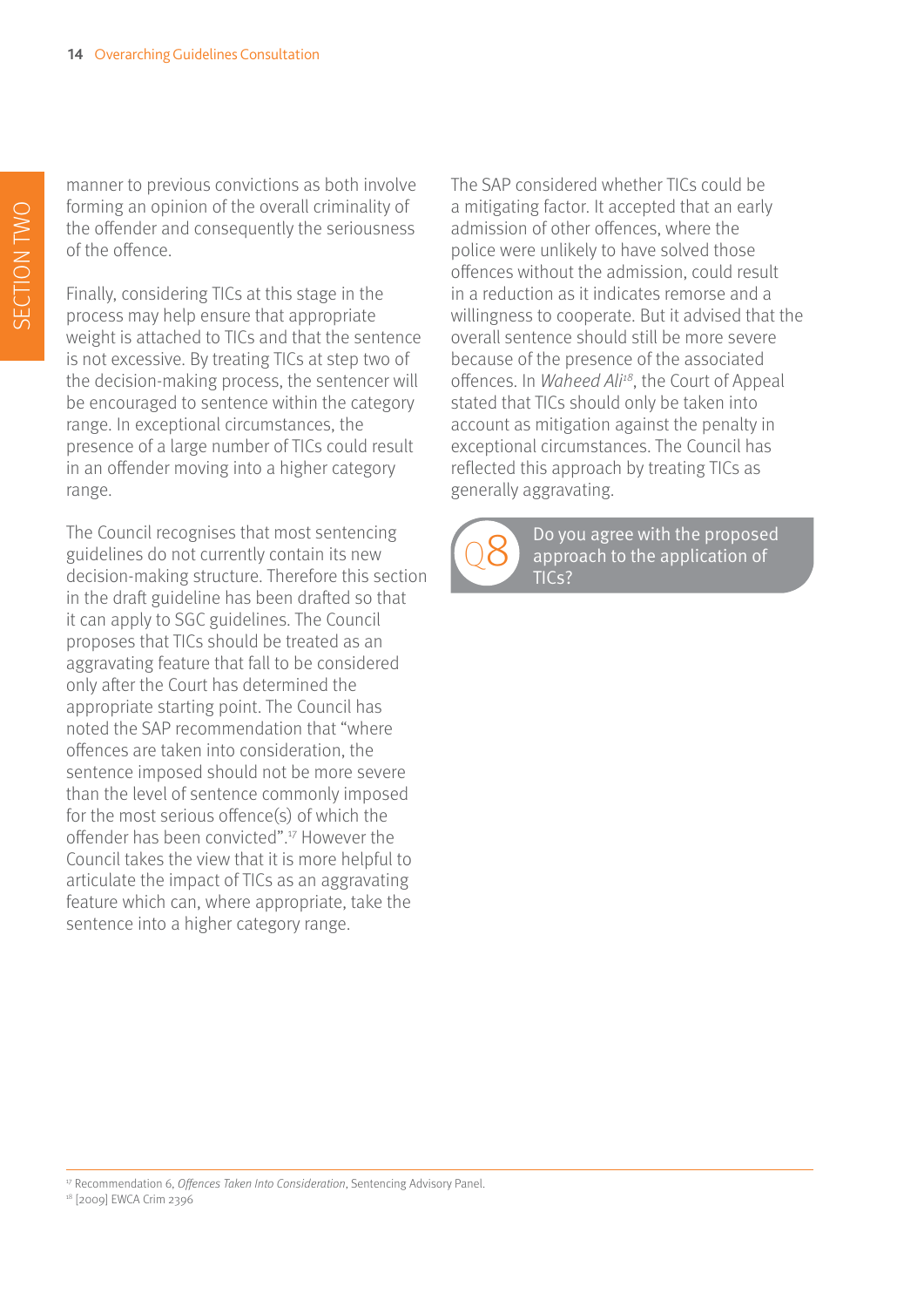## Section three: **Totality**

#### Why totality?

The Sentencing Council has a wide discretion to prepare sentencing guidelines. However the Council is mandated by statute to provide a guideline on totality.

Section 120(3) of the Coroners and Justice Act 2009 states –

'The Council must prepare –

b) sentencing guidelines about the application of any rule of law as to the totality of sentences.'

The Council understands that this statutory provision arises out of recommendations made by the Sentencing Commission Working Group which state –

'There is no guidance given, at present, on totality. In the circumstances we are content to encourage the Sentencing Guidelines Council to complete this process. Again, it might assist transparency and consistency and possibly improve predictability. However, as with the treatment of previous convictions, in our opinion, no attempt should be made to quantify the weight to be given as this will vary from case to case. The guidance should be in narrative form.19'

#### The Council's aims

The Council wishes to promote a clear, fair and consistent approach to sentencing. In preparing this draft the Council has had regard to the purposes of sentencing and to a number of statutory duties set out in Annex B of this paper.

The Council is particularly aware that the wealth of statutory provisions and case law surrounding the sentencing of multiple offences can lead to a degree of complexity. The Council has sought to reflect current law and sentencing practice in the guideline in order to set out the general principles and therefore bring greater clarity and transparency to the sentencing process where there are multiple offences. It is not seeking to bring about any change to sentencing practice other than where the application of the guideline might lead to greater consistency of approach. It is also seeking to bring about greater understanding of this area of sentencing and so increase public confidence.

#### The rule of law of totality

One of the fundamental principles of sentencing is that the sentence should normally be commensurate with the seriousness of the offending behaviour (although there are statutory exceptions to this principle<sup>20</sup>). The application of this principle is complicated where the court is sentencing an offender for multiple offences.

19 para 7.13, Gage Report (2008) Sentencing Commission Working Group: Sentencing Guidelines in England and Wales: An evolutionary approach, London: Sentencing Commission Working Group.

20 For example sentences which fall to be imposed under s51A(2) of the Firearms Act 1968, under s110 or s111 Powers of Criminal Courts (Sentencing) Act 2000, s29(4) Violent Crime Reduction Act 2006 , s225(2) or s226(2) Criminal Justice Act 2003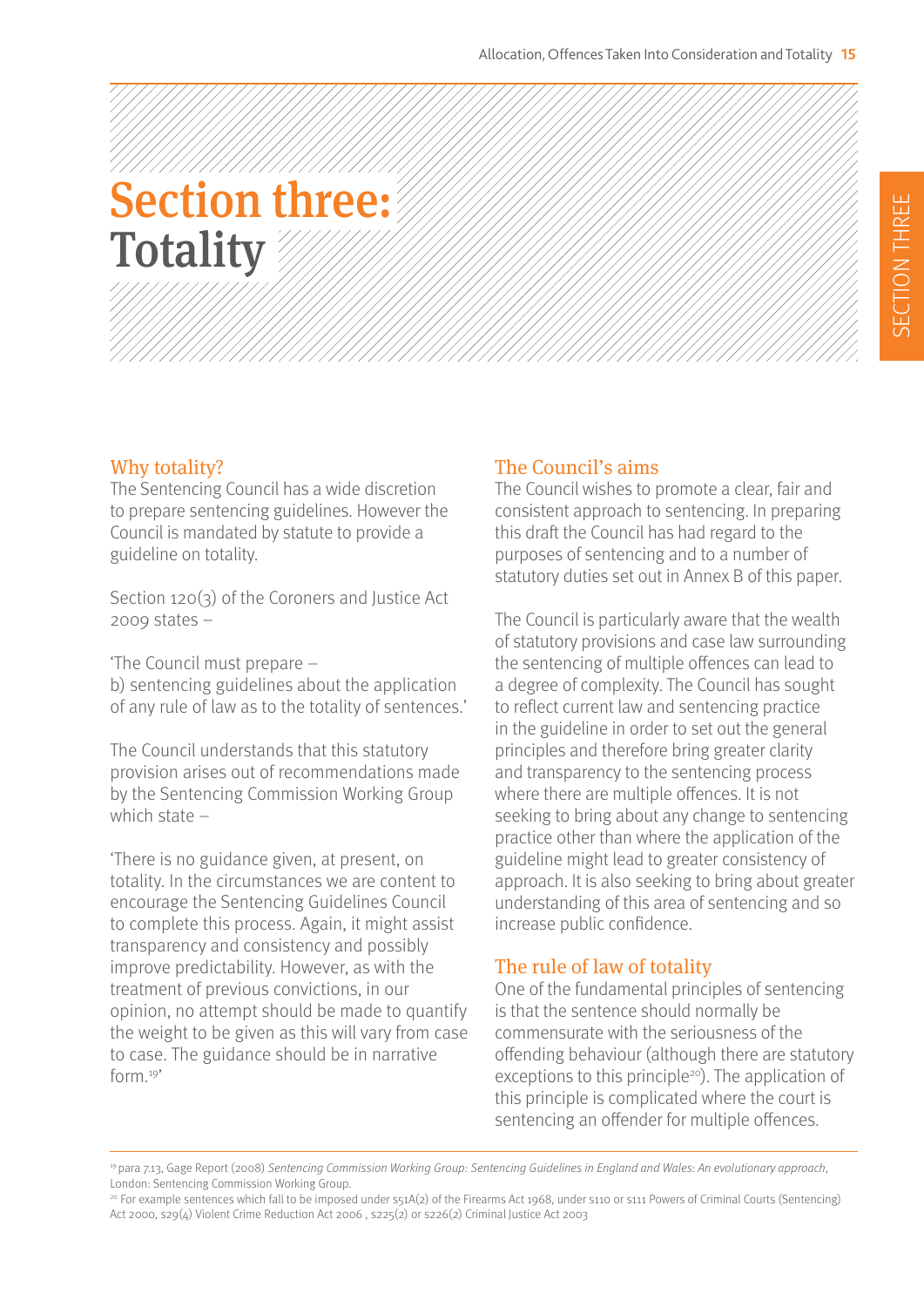It has long been recognised that it would be undesirable to adopt a strict arithmetical approach when sentencing for multiple offences. If multiple offences were always aggregated this could mean offenders who serve sentences for numerous low-level offences could have sentence lengths that are longer than for much more serious offences.

The key principle is that the court must impose a sentence that reflects the seriousness of the totality of offending behaviour. The existence of multiple offences generally increases the seriousness of the criminality and so can increase the severity of the sentence.

The following sentencing practices have evolved in the courts to deal with multiple offending and to a large extent have been placed on a statutory footing:

First the court must decide whether to structure the sentences so that they are served concurrently (i.e both sentences will be served at the same time) or consecutively (one after the other) or whether there should be a mixture of concurrent and consecutive sentences.

Second, where sentences are ordered to run concurrently, the court can increase the severity of the sentences to reflect the totality of the offending behaviour.

Third, where the sentences are ordered to run consecutively, the courts should consider the total length of the overall sentence to ensure that it is just and proportionate. If, in the court's opinion, the sentence is not just and proportionate, the sentence should be adjusted as necessary.

Totality is often defined as being the third of these three steps. For example, Archbold describes totality as follows:

"A court which passes a number of consecutive sentences should review the aggregate of the sentences, and consider whether the aggregate sentence is just and appropriate taking the offences as a whole" 21.

 $R$  v Raza<sup>22</sup> described totality as follows:

"The principle of totality requires a sentencing judge "to consider whether the aggregate of consecutive sentences produces a total term which is disproportionate to the overall criminality of the defendant's conduct."

This interpretation would mean that the principle of totality applies as a limiting or mitigating factor. However the Sentencing Council has taken the view that the rule of law as to totality comprises all three of the above principles. The Council has adopted this wide construction as it believes that the fundamental principle of totality is that when sentencing for multiple offences, the overall sentence should be just and proportionate. That means the principle of totality could result in a reduction or an increase to the overall sentence, or to constituent parts of it.



Do you agree with this definition of totality?

<sup>21</sup> Archbold 2011 5-342

<sup>22</sup> R v Raza [2009] EWCA Crim 1413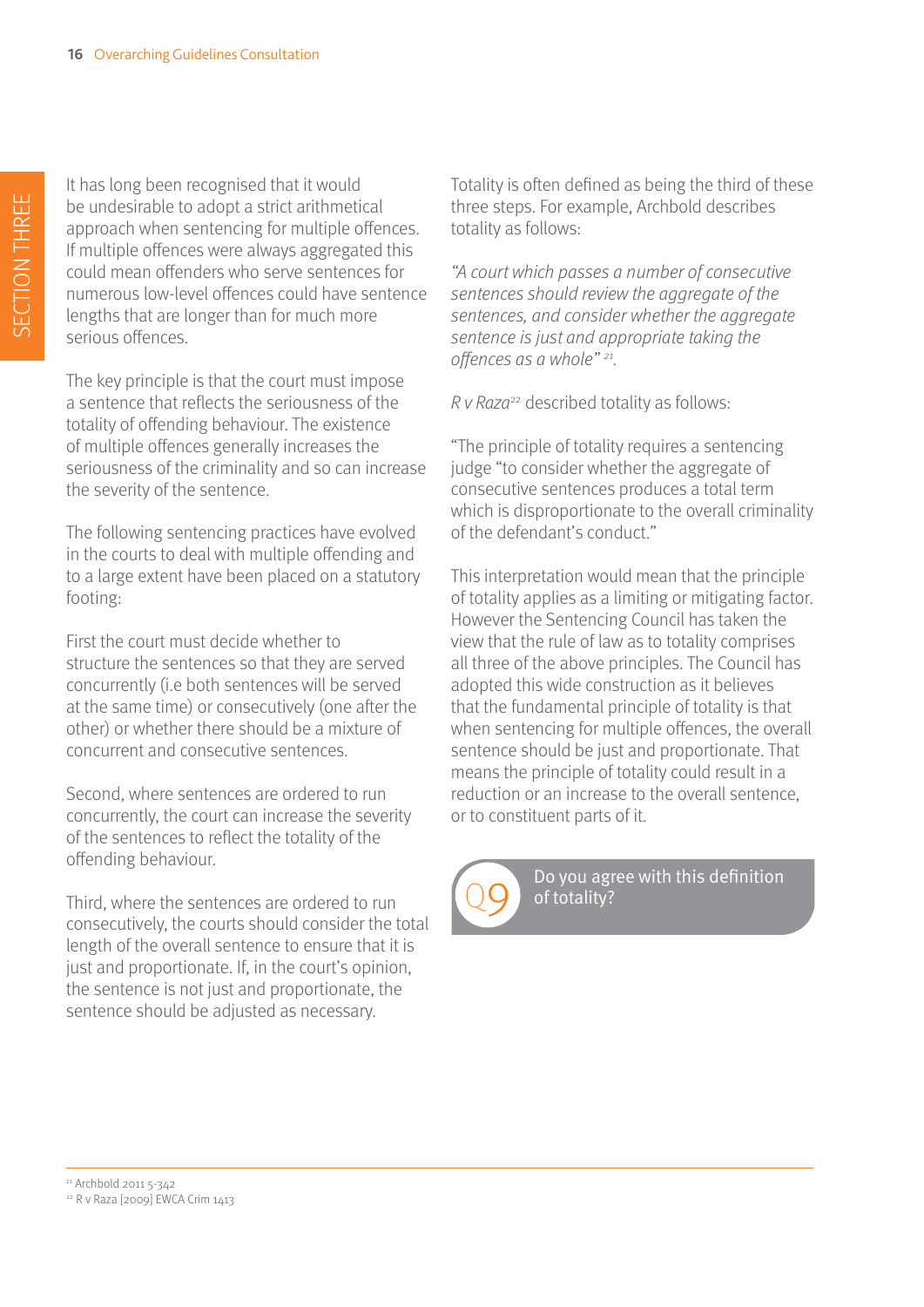#### Totality within the overall sentencing decision-making process

In the Assault Definitive Guideline the Council has set out a step-by-step decision-making process for the sentencing process. This structure is also proposed within the draft drug and burglary offences guidelines.

Consideration of totality is placed towards the end of the decision-making process. The Council believes that it is generally appropriate for the court to firstly consider the seriousness of the individual offences before it goes on to consider the structure and length of the overall sentence. This approach enables the court, having made an initial assessment of the seriousness of the individual offences, to take an informed view as to the justness and proportionality of the overall sentence.

The draft guideline is therefore based on the premise that it will be referred to in the latter steps of the sentencing decision-making process if the court is sentencing for more than one offence or where the offender is already serving a sentence. It is recognised that when concurrent sentences are to be passed the requirement to look at associated offences will require an overall assessment of seriousness of the offences as a whole that may be occurring throughout the step-by-step process. However, the Council still believes that the consideration of totality should be a 'stand back and look' test that is applied towards the end of the sentencing decisionmaking process.

#### The structure of the guideline

The Council noted the Sentencing Commission Working Group report's recommendation that this be a narrative guideline<sup>23</sup>. It has used narrative in the two main sections of the guideline on general principles and approach. The general approach sets out over two pages the considerations that generally apply to multiple determinate sentences.

However, the Council felt that a tabular format would be more appropriate for the specific applications sections. The tabular format is intended to allow courts to refer quickly to the section relating to the cases before them.

#### The general principles

The Council has sought to set out within the guideline the two elements that it believes comprise totality.

The first element emphasises the importance of the total sentence reflecting all the offending behaviour, regardless of whether a concurrent or consecutive sentence is passed by the court. This element is particularly important to emphasise as the Council believes there may be a sense amongst some victims and the wider public that a concurrent sentence can be a lesser sentence because there is a lack of awareness that the presence of associated offences can aggravate the individual sentences.

The second element recognises that a just and proportionate sentence for multiple offending cannot be determined simply by adding together notional single sentences. It is necessary to address the offending behaviour, together with the factors personal to the offender as a whole. It can be seen as an extension of the central principle in sentencing of proportionality between the offence and the sentence.

It also recognises that totality is an additional consideration of mitigation. Personal mitigation will have been considered in relation to each offence; however, it is important that the court steps back and considers again whether these personal factors may justify some reduction when the offences are considered as a whole. This particularly occurs in relation to age; for example, where for a younger offender facing a first term in prison or a first term of any substantial length the effect of the sentence might be particularly crushing on their prospects of rehabilitation and

<sup>23</sup> Gage Report (2008) Sentencing Commission Working Group: Sentencing Guidelines in England and Wales: An evolutionary approach, London: Sentencing Commission Working Group.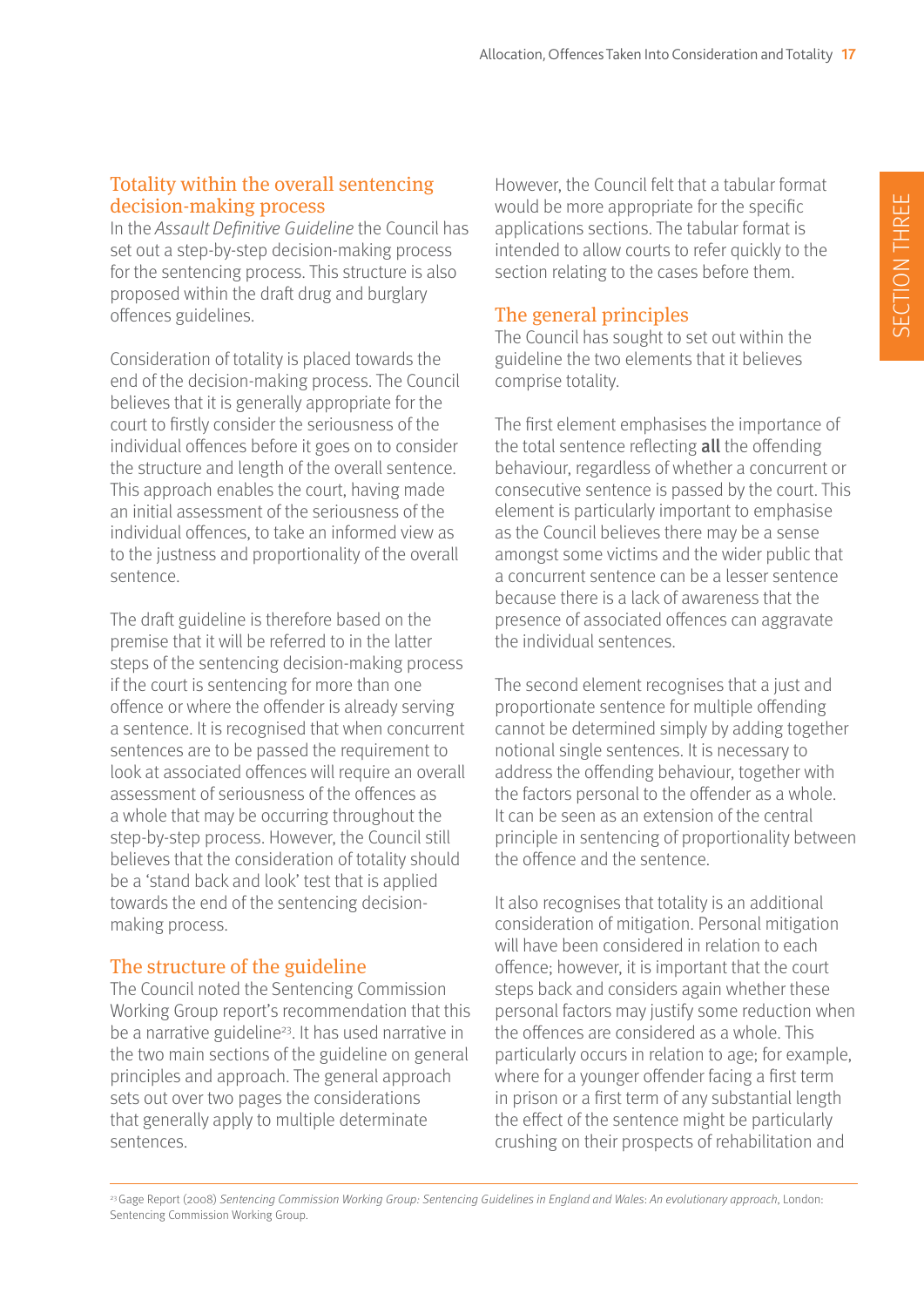future life. It is not however limited to younger offenders<sup>24</sup> and can apply in any case where personal mitigating factors are identified as being particularly relevant.

The Council has considered whether it would be appropriate to make these statements of general principle more specific. It has been suggested that 'the essence of the principle appears to be that the aggregate sentence should not be longer than the upper limit of the normal bracket of the sentences for the category of the case in which the most serious offence committed by the offender would be placed'.25 However, the Council notes that in some cases where the statutory maximum for the offence is the top of or close to the top of the offence range this approach cannot be applied. Therefore it has chosen a broader definition which seeks to recognise the approach that the sentence should bear a recognisable relationship to the gravity of the criminality in total and to the offender without constraining the sentencer.

The Council also wishes to emphasise in the general principle section that whilst the guideline seeks to set out the circumstances in which concurrent sentences will usually be applied there is no inflexible rule. The overriding principle is that the overall sentence must be just and proportionate.



Q10 Do you agree with the proposed<br>Q10 general principles of totality?

#### The application of concurrent or consecutive sentences

The Council's view is that there is no inflexible rule as to when to apply concurrent or consecutive sentences and the Council does not seek to introduce a formulaic approach. However, the draft guideline seeks to reflect current sentencing practice in relation to circumstances in which concurrent or consecutive sentences will ordinarily be appropriate.

The general approach in current sentencing practice is offences that arise out of the same incident or facts should be served concurrently, whilst offences that arise out of unrelated facts or incidents should be served consecutively.

The Council feels that it would be valuable to set out illustrative examples, drawn from case law, to assist sentencers. The Council's aim is not to introduce changes to sentencing practice but it does intend to clarify the position, particularly where there is conflicting caselaw.

The Council considers that the general principles of concurrent/consecutive sentencing also apply to weapons/firearms offences. However, the Council is aware that there is a line of judicial authority that the carrying of a firearm should be sentenced consecutively to emphasise it as a separate wrong<sup>26</sup>. The draft guideline proposes that where the firearm/weapon is separately charged but is integral to the commission of the offence (for example, a robbery carried out by an offender using a weapon), it should generally be treated as an aggravating feature that increases the severity of the sentence for the most serious offence. The sentence should be structured concurrently to avoid double counting. In this example, this is likely to result in an increase to the length of the sentence for the robbery to reflect the fact that the separate sentence for the weapon will run concurrently.

24 R v Koyce (1979) 1 Cr App R (S) 21

<sup>25</sup> p.59 Thomas D.A. (1979) *Principles of Sentencing*, London: Heinemann.<br><sup>26</sup> R v Faulkner (1972) 56 Cr App R 594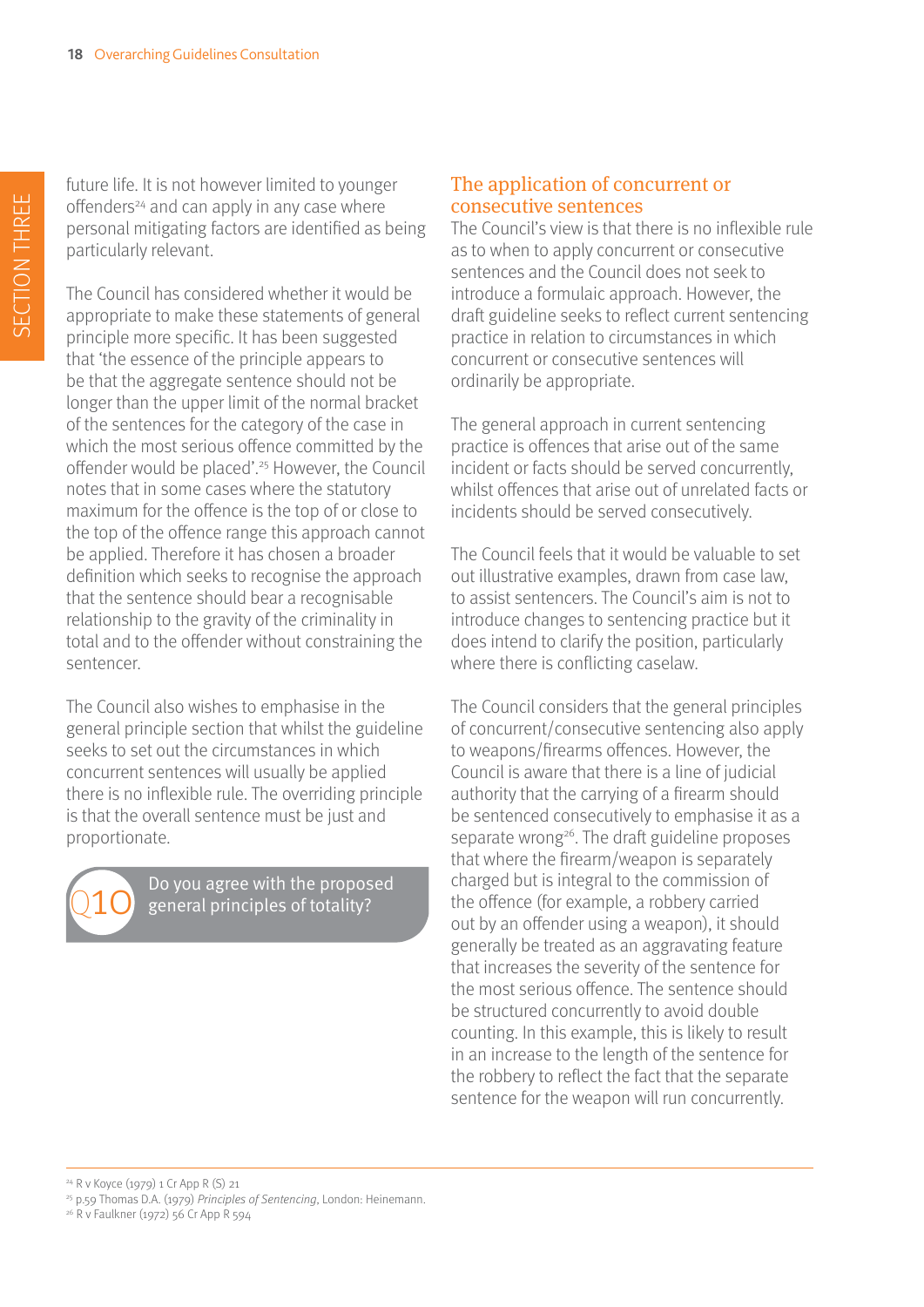Where the firearms or weapon charge is charged separately but is ancillary to the principal offence, it may be appropriate to consider each offence separately and to structure the sentences to run consecutively<sup>27</sup>.

The Council is mindful of the interaction between statutory minimum and maximum sentences and totality. The draft guideline reminds courts that where one or more offence qualifies for a statutory minimum sentence and concurrent sentences would improperly undermine that minimum, it is appropriate to structure sentences consecutively28. However, the guideline is clear that courts should not structure sentences consecutively in order to evade the statutory maximum penalty.<sup>29</sup>

 $Q11$  Do you agree with the<br> $Q11$  circumstances in which concurrent and consecutive sentences are likely be passed, recognising there is no inflexible rule?

#### Ensuring the sentence is just and proportionate

Where the court has decided to impose concurrent sentences the guideline reinforces the principle that the sentence should reflect the overall criminality involved and that the sentences should be appropriately aggravated by the presence of the associated offences. The Council feels that it is not possible to make any further statements about the quantification of the aggravation as this is always specific to the individual circumstances of the case.

Where the court has decided to impose consecutive sentences, it should then consider whether the aggregate length is just and proportionate, set out above.

If the court believes the aggregate sentence is excessive (it is not just and proportionate) it should reduce the length of the aggregate sentence. The statutory power to do this is contained in s166 (3)(b) Criminal Justice Act 2003.

The Council agrees with the Sentencing Commission Working Group report<sup>30</sup> that it is not appropriate to take a mathematical approach to the reduction that should be applied to the sentence nor provide strict guidance on how reducing the sentence should be approached. The Council has also noted the advice on multiple offending within the SAP advice on overarching principles. It has considered particularly that in response to the consultation question as to whether it might be possible to define a formula to assist the courts when considering whether a sentence is proportionate to the totality of the offending behaviour, the majority who responded felt there would be no approach that would be helpful given the variety of circumstances in which the totality principle needs to be applied.

However, the Council has sought to aid consistency by providing examples of approaches that can be taken in differing circumstances to reduce the length of the aggregate sentence.

The Council is interested to understand whether the approaches it has proposed fully reflect current practice and to receive views on whether, and how, it might be possible to provide a greater level of guidance on these matters.

 $Q12$  Do you agree with the guidance<br> $Q12$  provided on ensuring the sentence is just and appropriate?

 $(13)$  Should the guideline provide<br> $(13)$  further detail on how sentences are adjusted in relation to totality, and if so how might this be done?

```
27 R v Poulton and Celaire [2002] EWCA Crim 2487; Attorney General's Reference No 21&22 of 2003 [2003] EWCA Crim 3089
```
<sup>28</sup> R v Raza [2010] 1 Cr App R (S) 56

<sup>29</sup> R v Ralphs [2009] EWCA Crim 2555.

<sup>&</sup>lt;sup>30</sup> Gage Report (2008) Sentencing Commission Working Group: Sentencing Guidelines in England and Wales: An evolutionary approach, London: Sentencing Commission Working Group.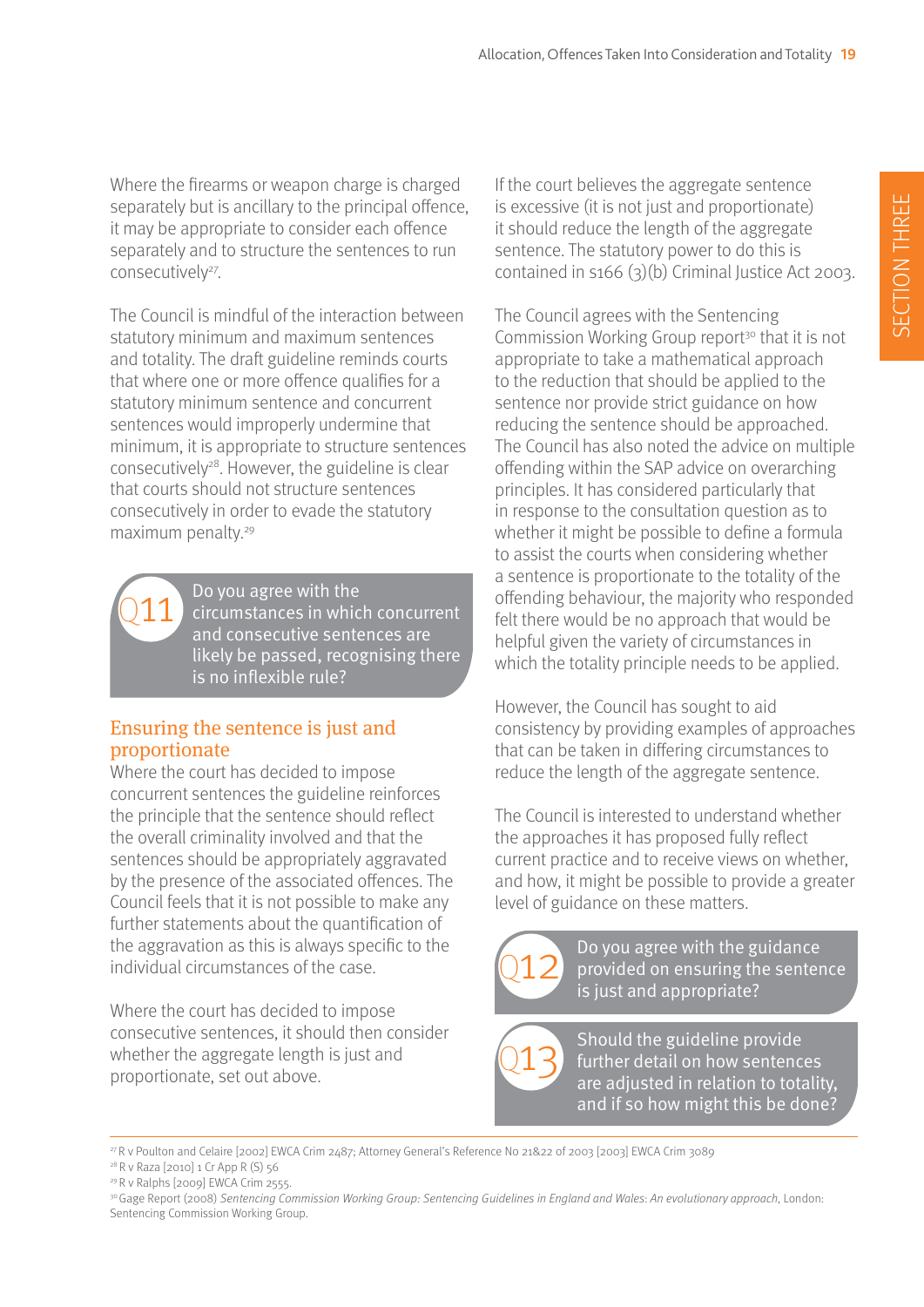#### Specific applications

The Sentencing Council proposes to include guidance on how to structure multiple sentences in a number of specific situations. There are various combinations of sentences and therefore the Council has identified scenarios that are likely to be most common and scenarios where there has been some previous confusion. Scenarios included in the draft guideline are:-

- Determinate sentences where the offender is already a serving prisoner;
- Extended sentences:
- Indeterminate sentences:
- Suspended sentences;
- Multiple fines;
- Fines in combination with other sentences:
- Multiple community orders;
- Disqualifications from driving;
- Compensation orders.

The Council would welcome views on any other areas that could be usefully included in this section.

The 'specific applications' section provides assistance to sentencers on technical statutory provisions. The guidance is based on case law and statutory construction and the Council does not intend to introduce new points of principle. The Council hopes that this guidance will provide assistance to courts by summarising technical legal points and will increase consistency in sentencing.

The Council proposes that the section only be used where the specific scenarios arise and has therefore been separated from the general approach section of the guideline.

At the time of publishing this consultation the government's Legal Aid, Sentencing and Punishment of Offenders Bill has been introduced in Parliament. This bill proposes changes to the sentencing framework which may impact on this section. The Council nevertheless considers that it is worth including this technical support in the guideline. This is because it is unlikely that legislation will be commenced for at least one year.



 $\overline{\text{Q14}}$  Are there further specific<br> $\overline{\text{Q14}}$  considerations that the guideline could usefully cover relating to the sentencing of multiple offences?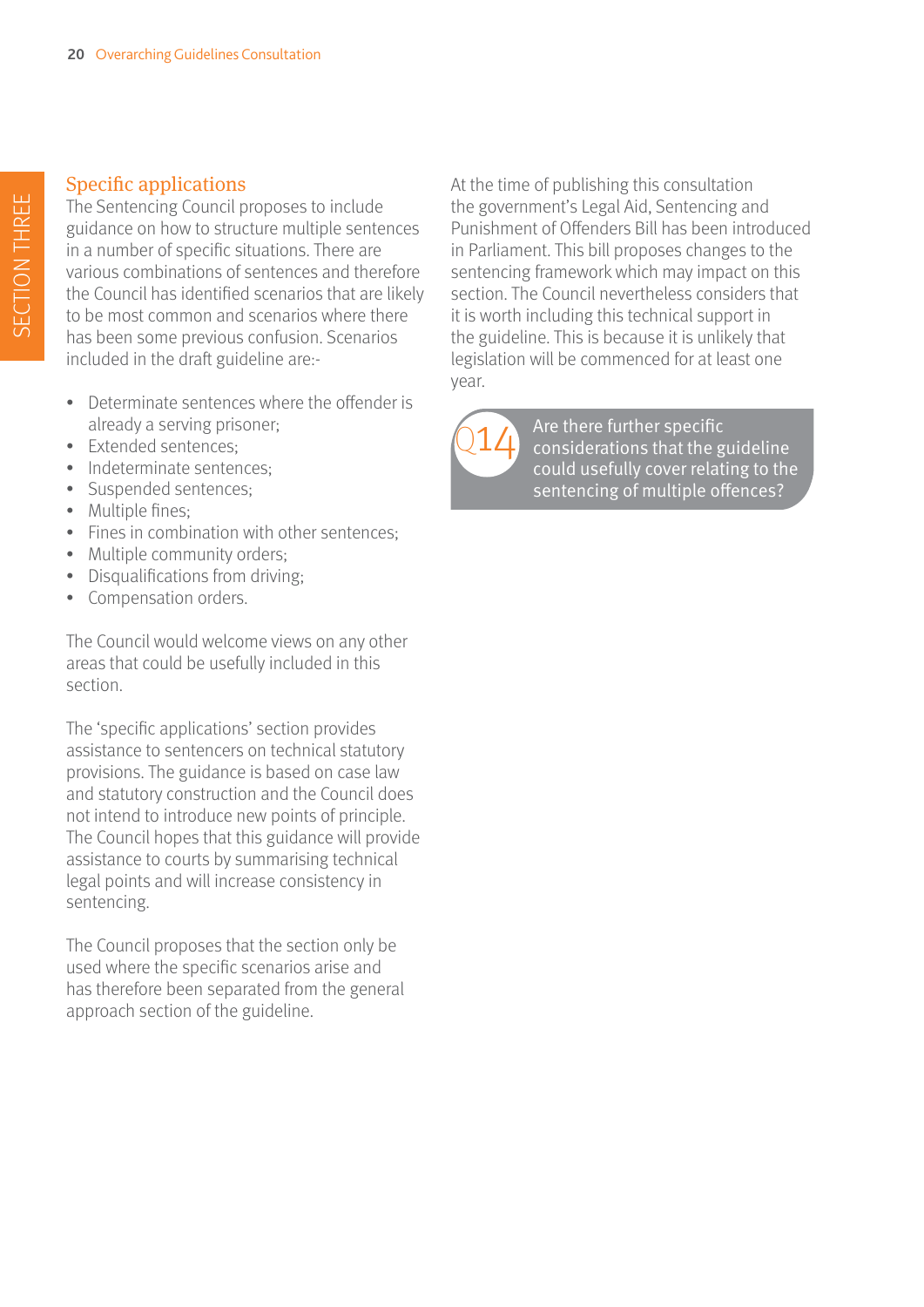## Section four: General considerations

#### Victims

#### Allocation

When preparing allocation guidelines the Council does not have a specific statutory duty to have regard to the impact of sentencing decisions on victims. However, it has considered matters relating to victims whilst developing the draft.

The Council aims through the guideline (and the associated public guide) to provide greater clarity to the public and victims on whether cases will be heard in the magistrates or Crown Court to aid understanding of the process. In seeking to ensure appropriate cases are heard in the magistrates' court it also seeks to support swift outcomes for victims of less serious offences.

When preparing other guidelines, the Council must have regard to the impact of sentencing decisions on victims<sup>31</sup> and this applies to both the TICs and totality guidelines.

#### TICs

The Council aims through the guideline (and the associated public guide) to demystify the TIC process so that there is a greater understanding of how the process works.

The Council recognises that some victims may have a negative view of the TIC procedure as they may perceive that it allows offenders to escape the full punishment they may be due for

their offending behaviour. The draft guideline is clear that the presence of TICs aggravates the conviction offence so that the offender is generally given an additional penalty, albeit the overall penalty is likely to be less severe than if the offender were separately prosecuted.

The Council also considers that, in some cases, TICs can bring benefits to victims. The availability of the TIC process can encourage offenders to admit offences at an early stage which in turn spares victims having to attend court to give evidence. It can also speed up the court process as offences can be dealt with promptly and without additional court hearings. The draft guideline also reminds courts that compensation, confiscation and restitution can be ordered in respect of an offence taken into consideration.

#### **Totality**

As with allocation and TICs, by producing a totality guideline (and the associated public guide) the Council aims to provide greater clarity to the public and victims on totality to aid understanding.

The Council recognises that the question of whether concurrent or consecutive sentences will be applied can be a confusing one. In particular it has received feedback that there can be a sense that concurrent sentences are in some way "letting the offender off" by allowing them to serve the sentences in parallel. The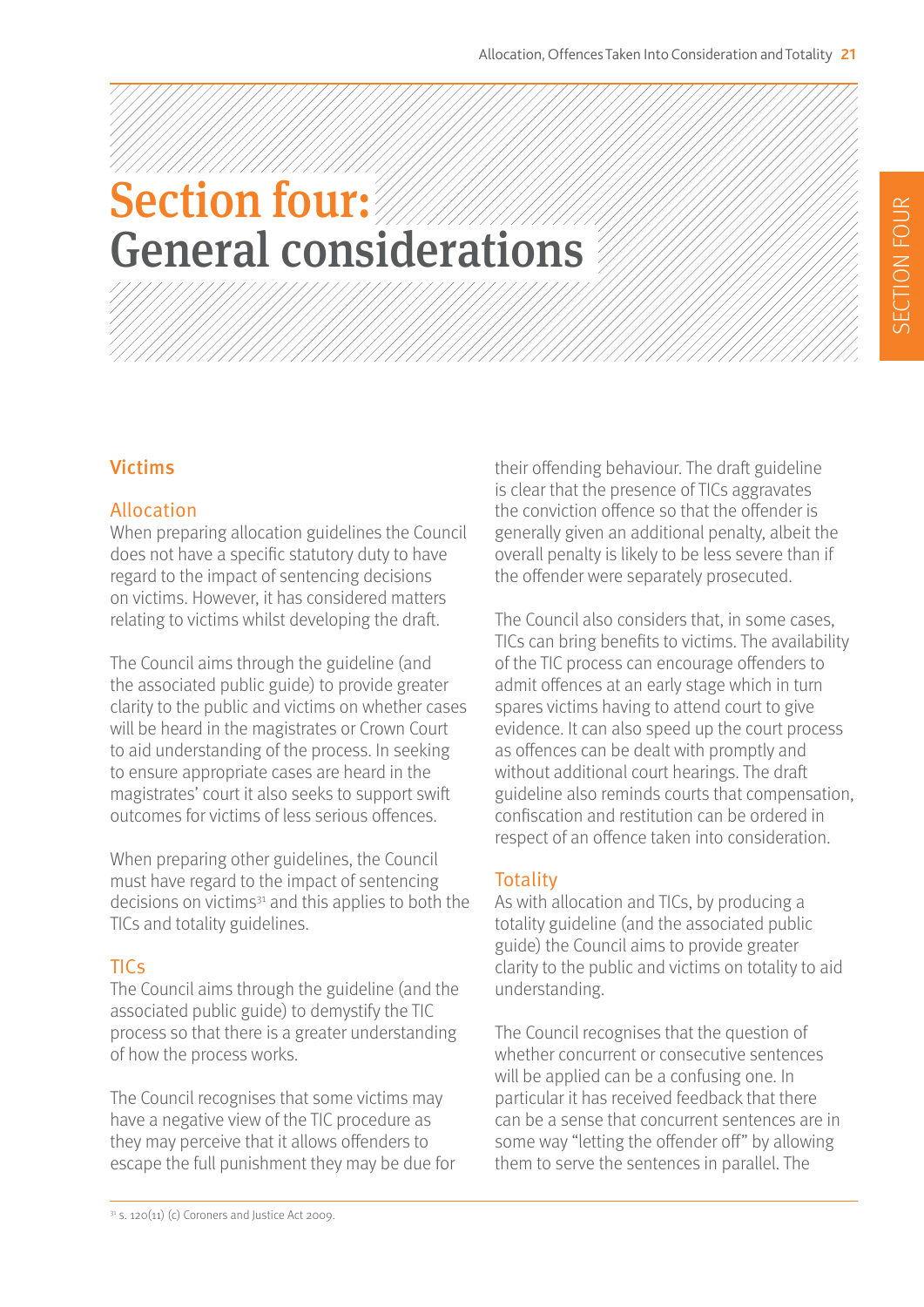guideline therefore makes clear that the court is considering all the offending before it and that where concurrent sentences are applied the sentences can be increased by the presence of the associated offences to ensure that this is the case.



 $\left( 15 \right)$  are there further ways in which you think victims can or should be considered, in relation to: (a) allocation? (b) offences taken into consideration? (c) totality?

#### Equality and diversity

Alongside this consultation document and the draft guidelines the Council has published an equality impact assessment. This assessment has been informed by a review of the relevant literature and data; however, this is very limited. No equality matters have been identified to date in relation to the development of the guidelines but the Council is keen to hear through the consultation of any matters that should be considered.



 $Q16$  Are there any equality or diversity matters that the Council should consider, in relation to: (a) allocation? (b) offences taken into consideration? (c) totality?

> (please provide evidence where possible)

> Are there any further comments you wish to make?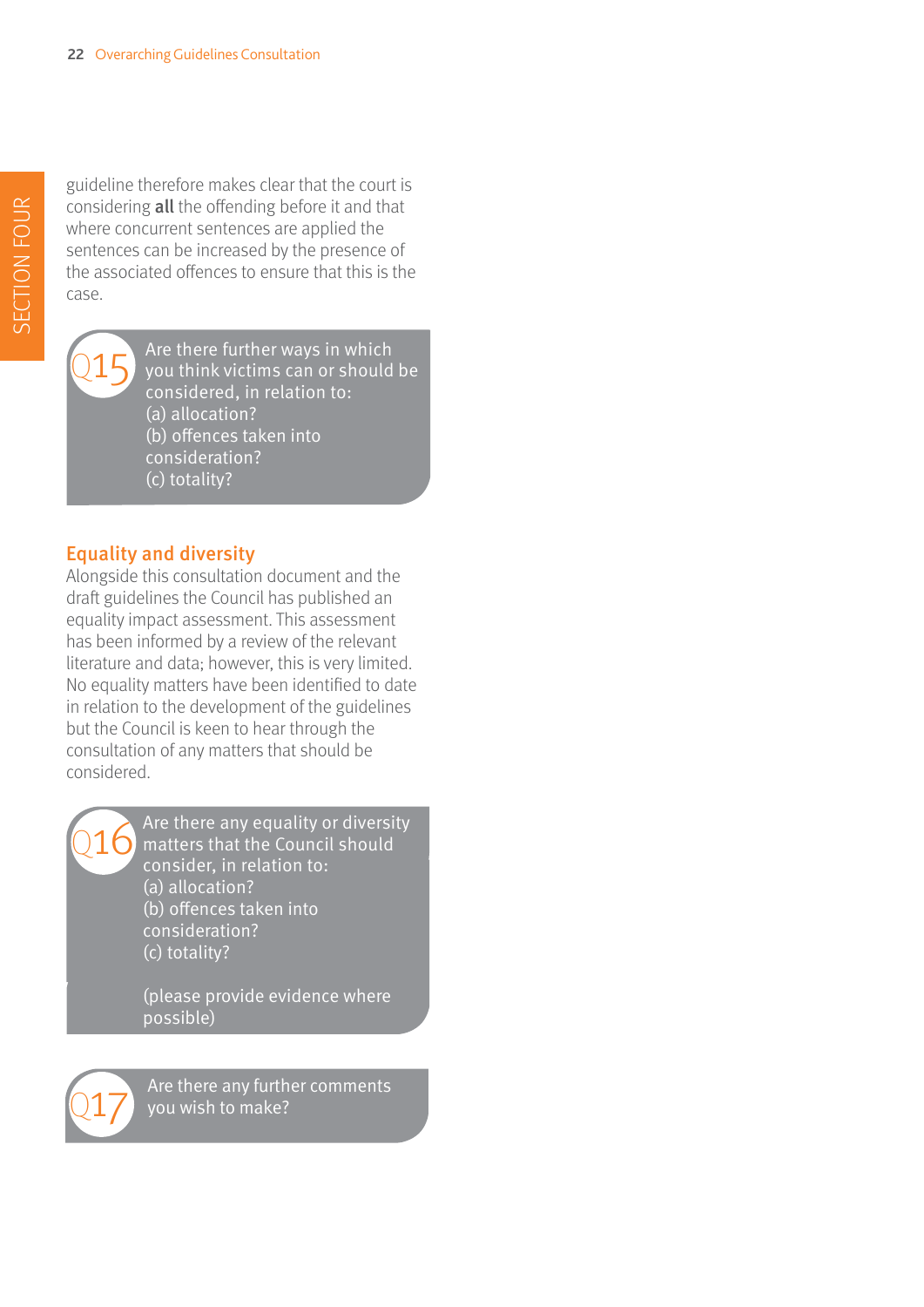## Annex A: Summary of consultation questions

#### ALLOCATION

Do you think that the structure of the guideline provides sufficient guidance to magistrates to assist them in making consistent, appropriate allocation decisions?

 $\left( \mathrm{Q2}\right)$  Do you agree with the approach the guideline takes to assessing the suitability of cases for magistrates' court trial and the emphasis it places on taking a balanced initial view?

Are there further matters that the guideline might usefully cover?

Do you agree to the amendment proposed to the introduction of the MCSG?

#### OFFENCES TAKEN INTO CONSIDERATION

Do you agree with the proposed general principles?

Do you agree with the proposals as to the types of offences that should not be the subject of TICs?

Do you agree with the proposed procedural safeguards?

Do you agree with the proposed approach to the application of TICs?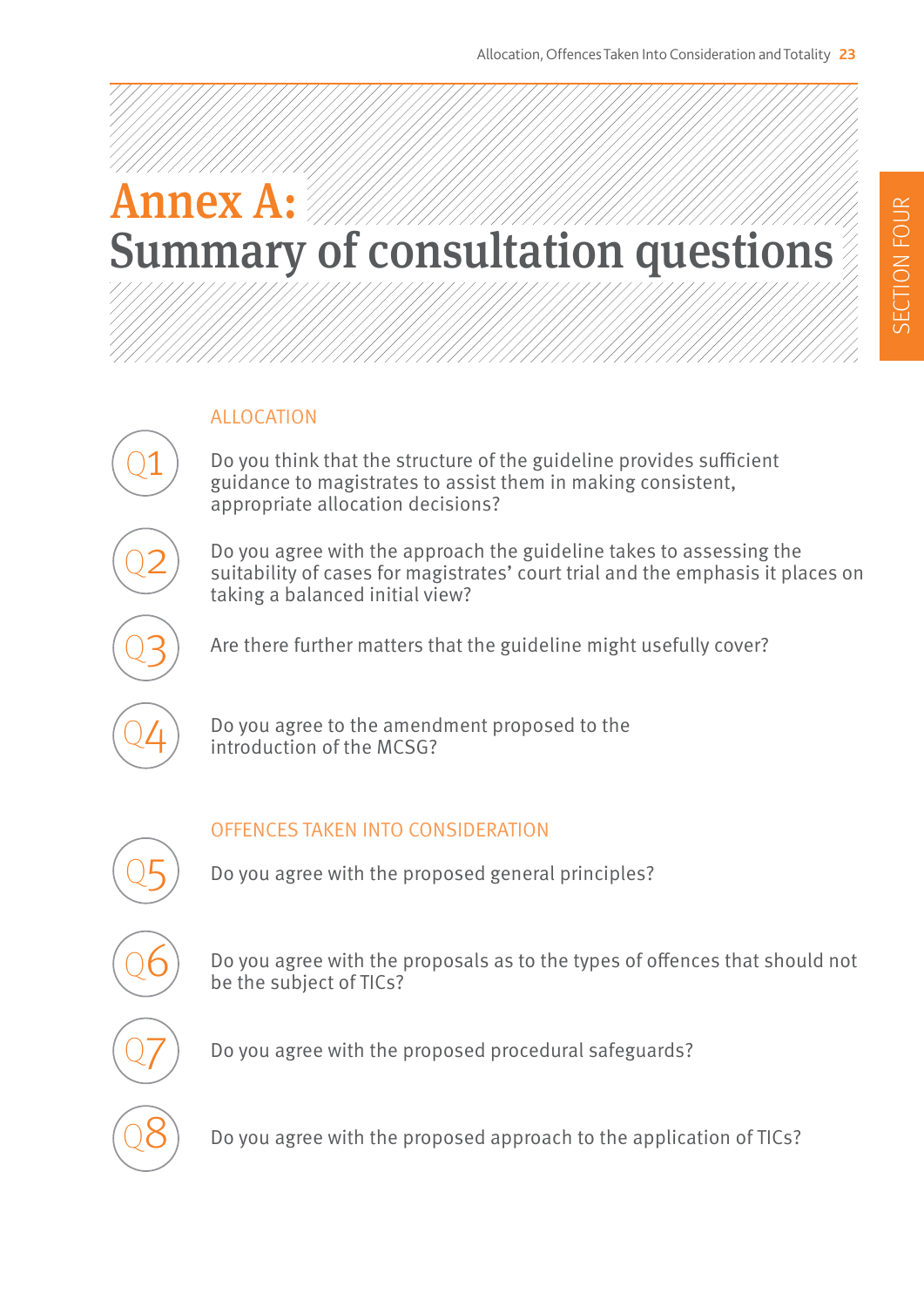#### TOTALITY

Do you agree with this definition of totality?

Do you agree with the proposed general principles of totality?

Do you agree with the circumstances in which concurrent and consecutive sentences are likely be passed, recognising there is no inflexible rule?

Do you agree with the guidance provided on ensuring the sentence is just and appropriate?

Should the guideline provide further detail on how sentences are adjusted in relation to totality, and if so how might this be done?

Are there further specific considerations that the guideline could usefully cover relating to the sentencing of multiple offences?

#### GENERAL CONSIDERATIONS

Are there further ways in which you think victims can or should be considered, in relation to:

- (a) allocation?
- (b) offences taken into consideration?
- (c) totality?



Are there any equality or diversity matters that the Council should consider, in relation to:

- (a) allocation?
- (b) offences taken into consideration?<br>(c) totality?
- totality?

(please provide evidence where possible)



Are there any further comments you wish to make?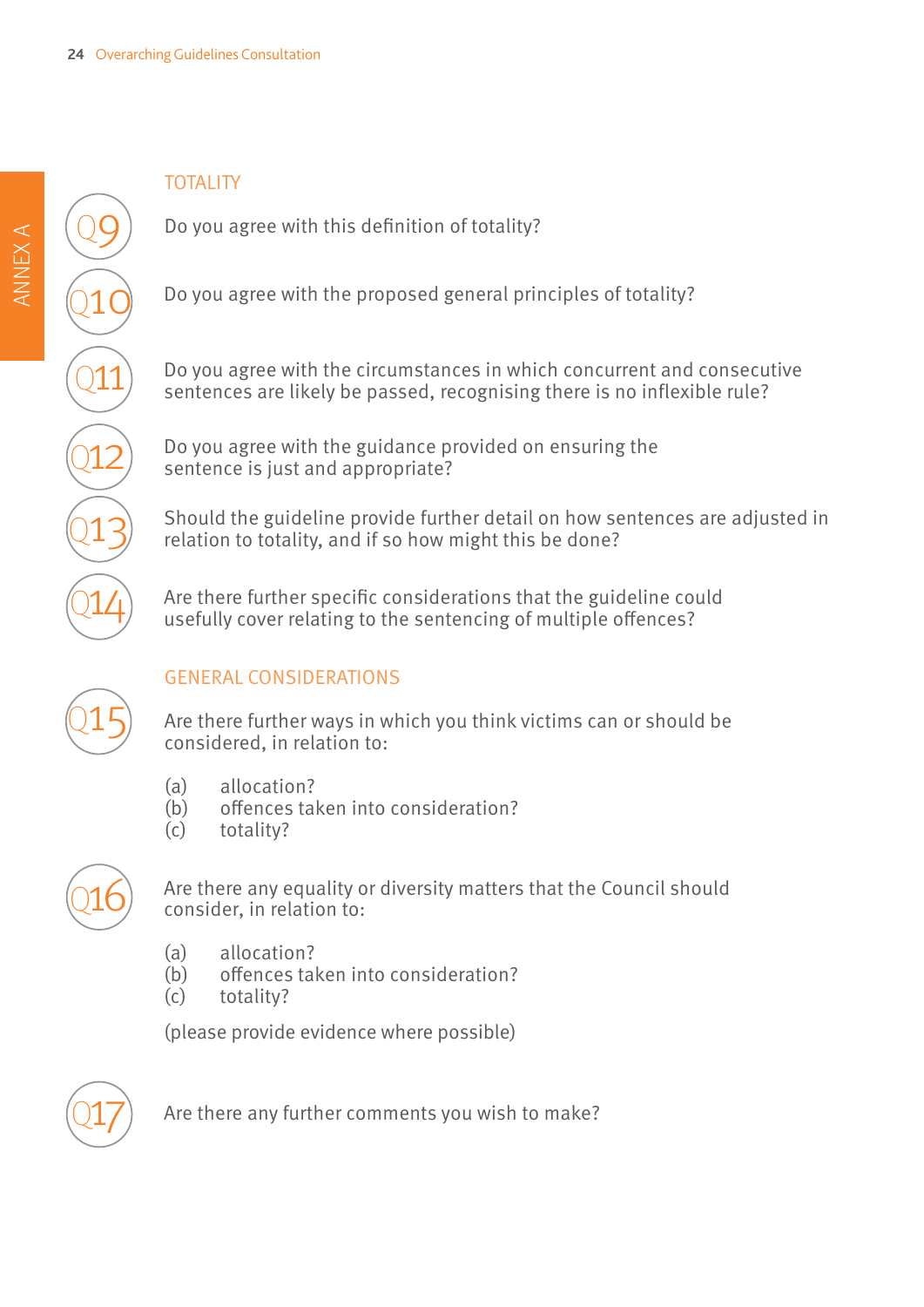## Annex B: Background to guidelines

#### Sentencing Guidelines Council and Sentencing Advisory Panel

The Sentencing Council was created to bring together the functions of the two previous bodies, the Sentencing Guidelines Council (SGC) and Sentencing Advisory Panel (SAP), which were disbanded. In 2003, the SGC and the SAP had been established to work together to produce sentencing guidelines that encouraged consistency in sentencing throughout England and Wales and to support sentencers in their decision-making. The SAP's role was to advise on sentencing guidelines for particular offences and other sentencing issues, and following a period of wide consultation and research if required, the Panel would produce advice for the SGC to consider. The SGC would receive advice from the SAP and use this to formulate sentencing guidelines on the subject. The SGC would publish draft guidelines for consultation and then issue final guidelines for sentencers.

The Sentencing Council is a more streamlined body with a greater remit to take forward work on sentencing not only through improvements to guidelines but also through the development of a robust evidence base and engaging more with the public to improve understanding about sentences. The Council brings together wide experience in sentencing and comprises eight judicial members and six non-judicial members.

#### Statutory requirements

In producing these draft guidelines, the Council has had regard to a number of statutory requirements.

The purposes of sentencing are stated in section 142 of the Criminal Justice Act 2003:

- the punishment of offenders;
- the reduction of crime (including its reduction by deterrence);
- the reform and rehabilitation of offenders:
- the protection of the public; and,
- the making of reparation by offenders to persons affected by their offences.

The Sentencing Council has also had regard to the statutory duties in the Coroners and Justice Act 2009 which set out requirements for sentencing guidelines as follows:

- guidelines may be general in nature or limited to a particular offence;
- the Council must publish them as draft guidelines;
- the Council must consult the following persons about draft guidelines: the Lord Chancellor, such persons as the Lord Chancellor may direct, the Justice Select Committee of the House of Commons, such other persons as the Council considers appropriate;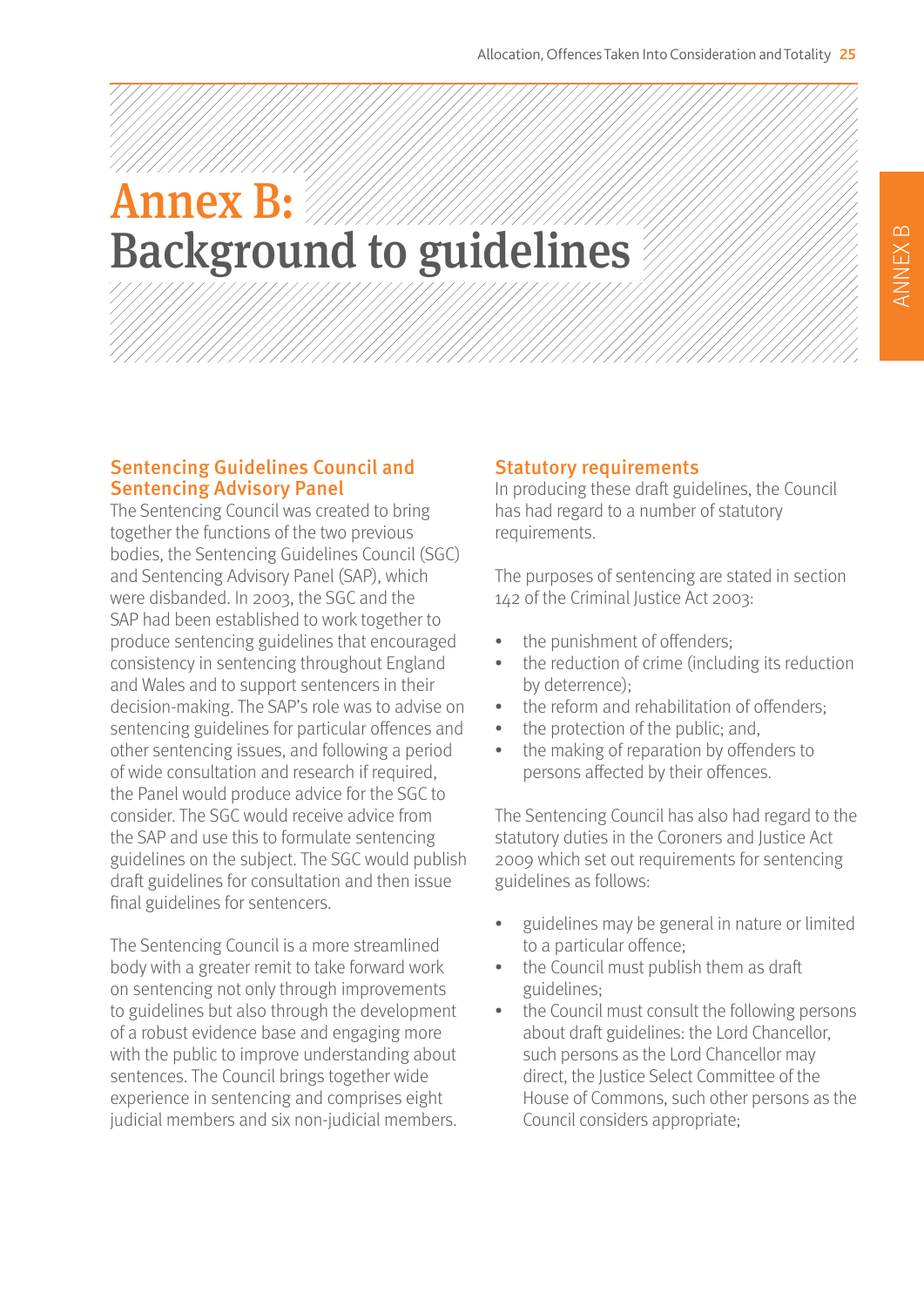- after making appropriate amendments, the Council must issue definitive guidelines;
- the Council may review the guidelines and may revise them; <sup>32</sup>
- the Council must publish a resource assessment in respect of the guidelines; 33 and,
- the Council must monitor the operation and effect of its sentencing guidelines.<sup>34</sup>

The previous statute, dealing with SGC guidelines provided that courts had to "have regard to any guidelines which are relevant to the offender's case"35 and give reasons if a sentence fell outside of the range.<sup>36</sup>

Section 125 (1) (a) of the Coroners and Justice Act 2009 states that:

#### "Every court -

(a) must, in sentencing an offender, follow any sentencing guideline which is relevant to the offender's case,

unless the court is satisfied that it would be contrary to the interests of justice to do so."

Therefore, courts are required to impose a sentence consistent with the guidelines, unless it is contrary to the interests of justice to do so. The Sentencing Council is keen to ensure that the guidelines are as accessible as possible for sentencers.

When preparing sentencing guidelines, the Council must have regard to the following matters:

- the sentences imposed by courts in England and Wales for offences;
- the need to promote consistency in sentencing;

- 35 s. 172(1) Criminal Justice Act 2003
- 36 s. 174(2) ibid
- <sup>37</sup> s. 120(11) Coroners and Justice Act 2009
- 38 s. 127(3) ibid
- the impact of sentencing decisions on victims of offences;
- the need to promote public confidence in the criminal justice system;
- the cost of different sentences and their relative effectiveness in preventing reoffending; and,
- the results of monitoring the operation and effect of its sentencing guidelines.<sup>37</sup>

When publishing any draft guidelines, the Council must publish a resource assessment of the likely effect of the guidelines on:

- the resources required for the provision of prison places;
- the resources required for probation provision; and
- the resources required for the provision of youth justice services.38

The Council has had regard to these duties throughout the preparation of this draft guideline and some of the evidence and rationale relating to these statutory duties is set out further in Section Three of this consultation paper. The Council has considered case law, evidence of current sentencing practice and drawn on members' own experience of sentencing practice. In developing an understanding of the cost and effectiveness of different sentences, the Council has considered the available information and evidence. These are contained in the resource assessment which accompanies this consultation paper but it should be noted that the data available in relation to the topics which are the subject of the current consultation is limited.

<sup>32</sup> s. 120 Coroners and Justice Act 2009

<sup>33</sup> s. 127(2) ibid

<sup>34</sup> s. 128(1) ibid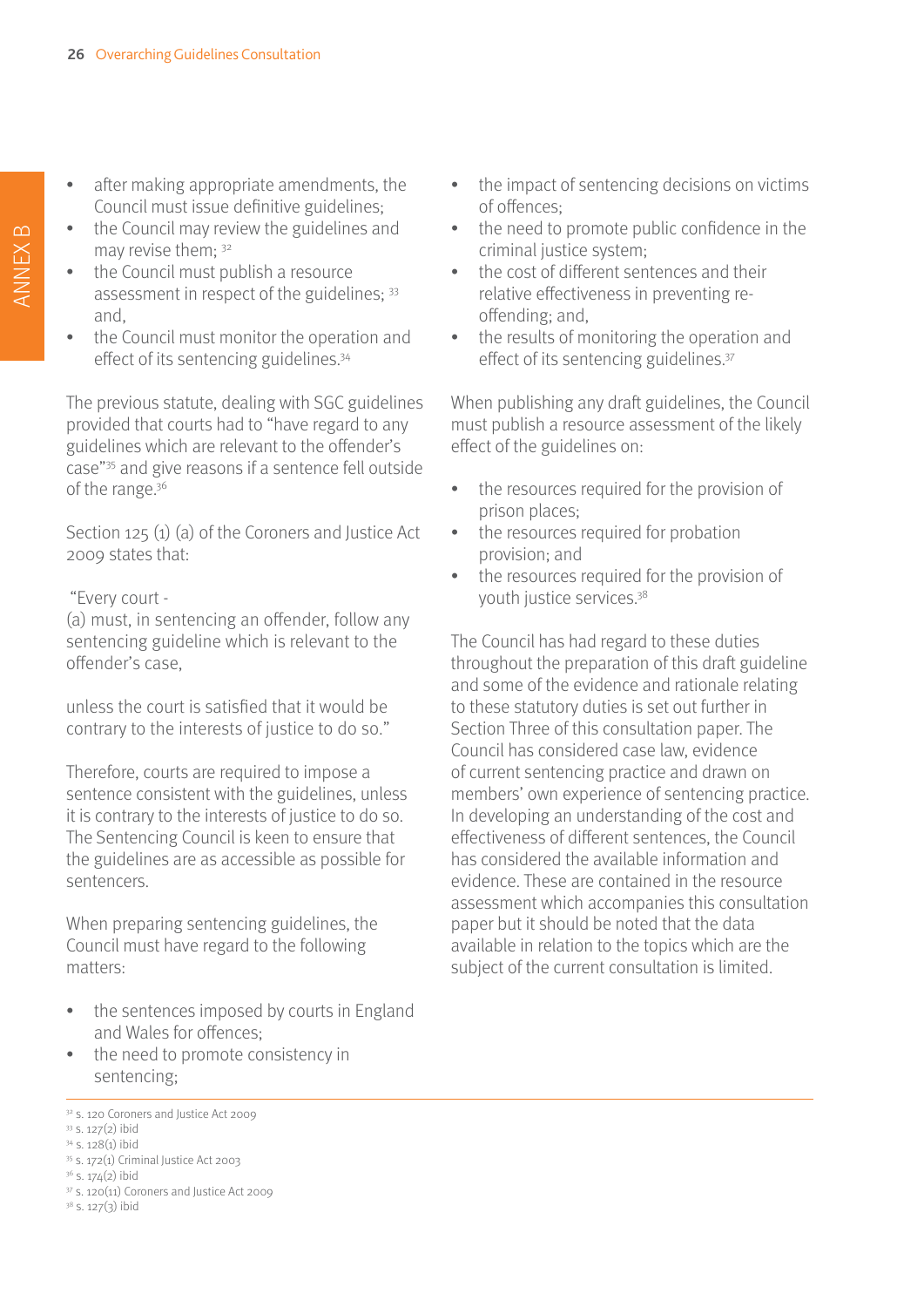## Annex C: Draft Allocation guideline

#### Applicability of guideline

In accordance with section 122(2) of the Coroners and Justice Act 2009, the Sentencing Council issues this draft guideline. When issued as a definitive guideline, it will apply to all defendants in the magistrates' court (including youths jointly charged with adults). It will not be applicable in the youth court where a separate statutory procedure applies.

Section 125(1) Coroners and Justice Act 2009 provides that when sentencing offences after 6 April 2010:

"Every court -

(a) must, in sentencing an offender, follow any sentencing guideline which is relevant to the offender's case, and

(b) must, in exercising any other function relating to the sentencing of offenders, follow any sentencing guidelines which are relevant to the exercise of the function

unless the court is satisfied that it would be contrary to the interests of justice to do so."

#### Statutory framework

In accordance with section 19 of the Magistrates' Courts Act 1980, where a defendant pleads not guilty or has not indicated an intention to plead guilty to an offence triable either way, a magistrates' court must decide whether the offence should be sent to the Crown Court for trial.

When deciding whether an either way offence is more suitable for summary trial or trial on indictment, section 19 of the Magistrates' Courts Act 1980 provides that the court shall give the prosecutor and the accused the opportunity to make representations as to which court is more suitable for the conduct of the trial<sup>39</sup>

The court must also have regard to:

a) the nature of the case;

b) whether the circumstances make the offence one of a serious character;

c) whether the punishment which a magistrates' court would have power to inflict for the offence would be adequate; and,

d) any other circumstances which appear to the court to make the offence more suitable for it to be tried in one way rather than the other.<sup>40</sup>

39 Section 19 (2) Magistrates' Court Act 1980

<sup>40</sup> Section 19 (1) and (3) Magistrates' Court Act 1980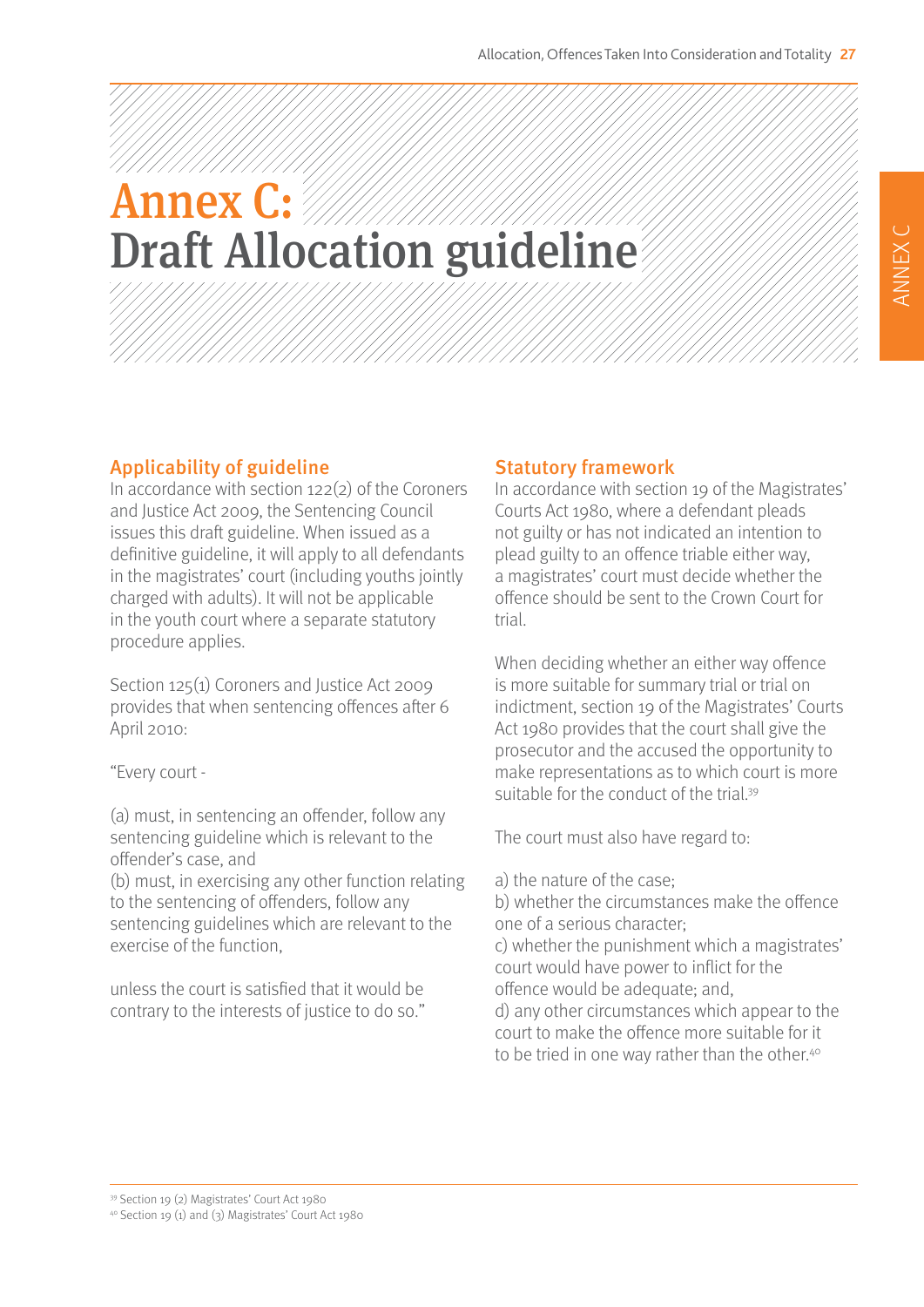#### Guidance

It is important to ensure that all cases are tried at the appropriate level. In general, either way offences should be tried summarily unless it is likely that the court's sentencing powers will be insufficient. Its powers will generally be insufficient if the outcome is likely to result in a sentence in excess of six months for a single offence.

The court should assess the likely sentence in the light of the facts alleged by the prosecution case, taking into account all aspects of the case including those advanced by the defence.

The court should refer to definitive guidelines to assess the likely sentence for the offence.

#### Committal for sentence

There is ordinarily no statutory restriction on committing an either way case for sentence following conviction. The general power of the magistrates' court to commit to the Crown Court for sentence after a finding that a case is suitable for summary trial and/or conviction continues to be available where the court is of the opinion that the offence (and any associated offences) is so serious that greater punishment should be inflicted than the court has power to impose.41 Where the Court decides that the case is suitable to be dealt with in the magistrates' court (also known as accepting jurisdiction), it should remind the offender that all sentencing options remain open, including committal to the Crown Court for sentence at the time it informs the offender of this decision.

However, where the court proceeds to the summary trial of certain offences relating to criminal damage, upon conviction there is no power to commit to Crown Court for sentence.42

#### Linked cases

Where a youth and an adult are jointly charged, the youth must be tried summarily unless the court considers it is in the interests of justice for both the youth and the adult to be committed to the Crown Court for trial. Examples of factors that should be considered when deciding whether to separate the youth and adult defendants include:

- whether separate trials can take place without causing undue inconvenience to witnesses or injustice to the case as a whole;
- the young age of the defendant, particularly where the age gap between the adult and youth offender is substantial;
- the immaturity of the youth:
- the relative culpability of the youth compared with the adult and whether or not the role played by the youth was minor;
- lack of previous convictions on the part of the youth.

<sup>41</sup> Section 3 Powers of Criminal Courts (Sentencing) Act 2000

<sup>42</sup> Schedule 2 and section 33 Magistrates' Courts Act 1980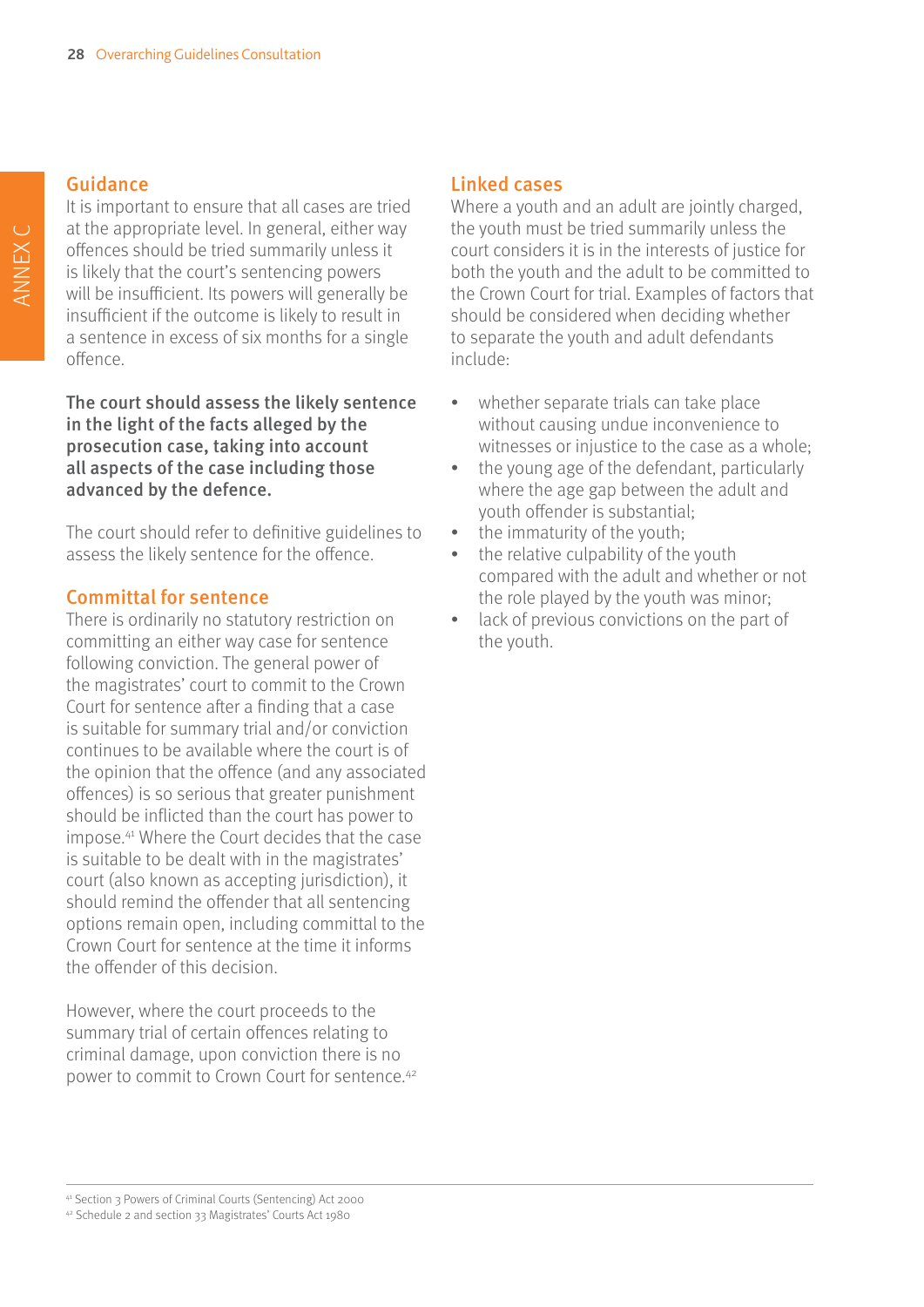## Annex D: Draft Offences Taken Into Consideration guideline

#### Applicability of guideline

In accordance with section 120 of the Coroners and Justice Act 2009, the Sentencing Council issues this draft guideline. When issued as a definitive guideline, it will apply to all offenders.

Section 125(1) Coroners and Justice Act 2009 provides that when sentencing offences after 6 April 2010:

"Every court -

(a) must, in sentencing an offender, follow any sentencing guideline which is relevant to the offender's case, and

(b) must, in exercising any other function relating to the sentencing of offenders, follow any sentencing guidelines which are relevant to the exercise of the function,

unless the court is satisfied that it would be contrary to the interests of justice to do so."

This guideline applies where an offender admits the commission of other offences in the course of sentencing proceedings and requests those other offences to be taken into consideration.43

#### General principles

When sentencing an offender who requests offences to be taken into consideration, courts should pass a total sentence which reflects all the offending behaviour. The sentence must be just and proportionate and must not exceed the statutory maximum for the conviction offence.

#### What offences can be Taken Into **Consideration**

The court has discretion as to whether or not to take TICs into account. In exercising its discretion the court should take into account that TICs are capable of reflecting the offender's overall criminality; assisting the police; avoiding the need for further proceedings; and demonstrating a determination by the offender to wipe the slate clean.44

It is generally undesirable for the TICs to be accepted in the following circumstances:

- Where the TIC is likely to attract a greater sentence than the conviction offence;
- Where it is in the public interest that the TIC should be the subject of a separate charge;

43 Section 305 Criminal Justice Act 2003 and s161(1) Powers of the Criminal Court (Sentencing) Act 2000 44 R v Miles [2006] EWCA 256 Crim 256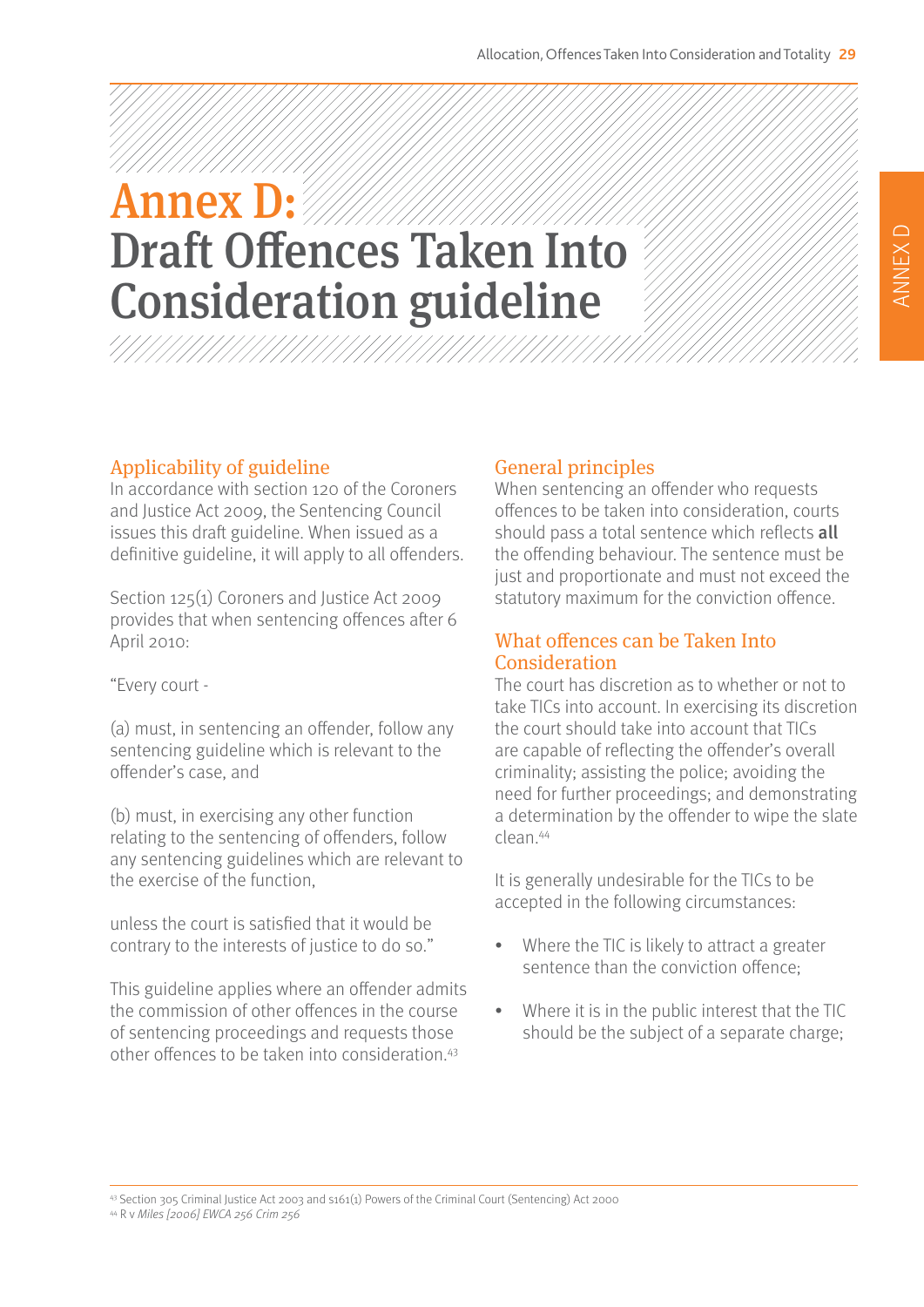- Where the offender would avoid a prohibition, ancillary order or similar consequence which it would have been desirable to impose on conviction. For example:
	- 0 Where the TIC attracts mandatory disqualification or endorsement and the offence(s) for which the defendant is to be sentenced do not
- If the TIC constitutes a breach of an earlier sentence<sup>45</sup>:
- Where the TIC is a specified offence for the purposes of s224 Criminal Justice Act 2003, but the conviction offence is non-specified;
- Where the TIC is not founded on the same facts or evidence or part of a series of offences of the same or similar character (unless the court is satisfied that it is in the interests of justice to do so).

#### **Iurisdiction**

The magistrates' court cannot take into consideration an indictable only offence.

The Crown Court can take into account summary only offences provided the TICs are founded on the same facts or evidence as the indictable charge, or is part of a series of offences of the same or similar character as the indictable conviction offence 46

#### Procedural safeguards

A court should generally only take offences into consideration if the following procedural provisions have been satisfied:

The police or prosecuting authorities have prepared a schedule of offences (TIC Schedule) that they consider suitable to be taken into consideration. The TIC Schedule should set out the nature of each offence, the date of offence, relevant detail (including, for example, monetary values of items) and any other brief details that the court should be aware of;

- A copy of the TIC Schedule must be provided to the defendant and his representative before the sentence hearing. The defendant should sign the TIC Schedule to provisionally admit the offences;
- At the sentence hearing, the court should ask the defendant in open court whether he admits each of the offences on the TIC Schedule and whether he wishes them to have the matter taken into consideration<sup>47</sup>;
- If there is any doubt about the admission of a particular offence, it should not be accepted as a TIC;
- If the defendant is committed to the Crown Court for sentence, this procedure must take place again at the Crown Court even if the defendant has agreed to the schedule in the Magistrates' Court.

#### Application

The sentence imposed on an offender should, in most circumstances, be increased to reflect the fact that other offences have been taken into consideration. The court should:

- 1. Determine the sentencing starting point for the conviction offence, referring to the relevant definitive sentencing guidelines. No regard should be had to the presence of TICs at this stage.
- 2. Consider whether there are any aggravating or mitigating factors that justify an upward or downward adjustment from the starting point. The presence of TICs should be treated as an aggravating feature that generally justifies an upward adjustment from the starting point. Where there are a large

<sup>45</sup> R v Webb 1953 37 Cr App 82

<sup>46</sup> Section 40 Criminal Justice Act 1988

<sup>47</sup> Anderson v DPP [1978] AC 964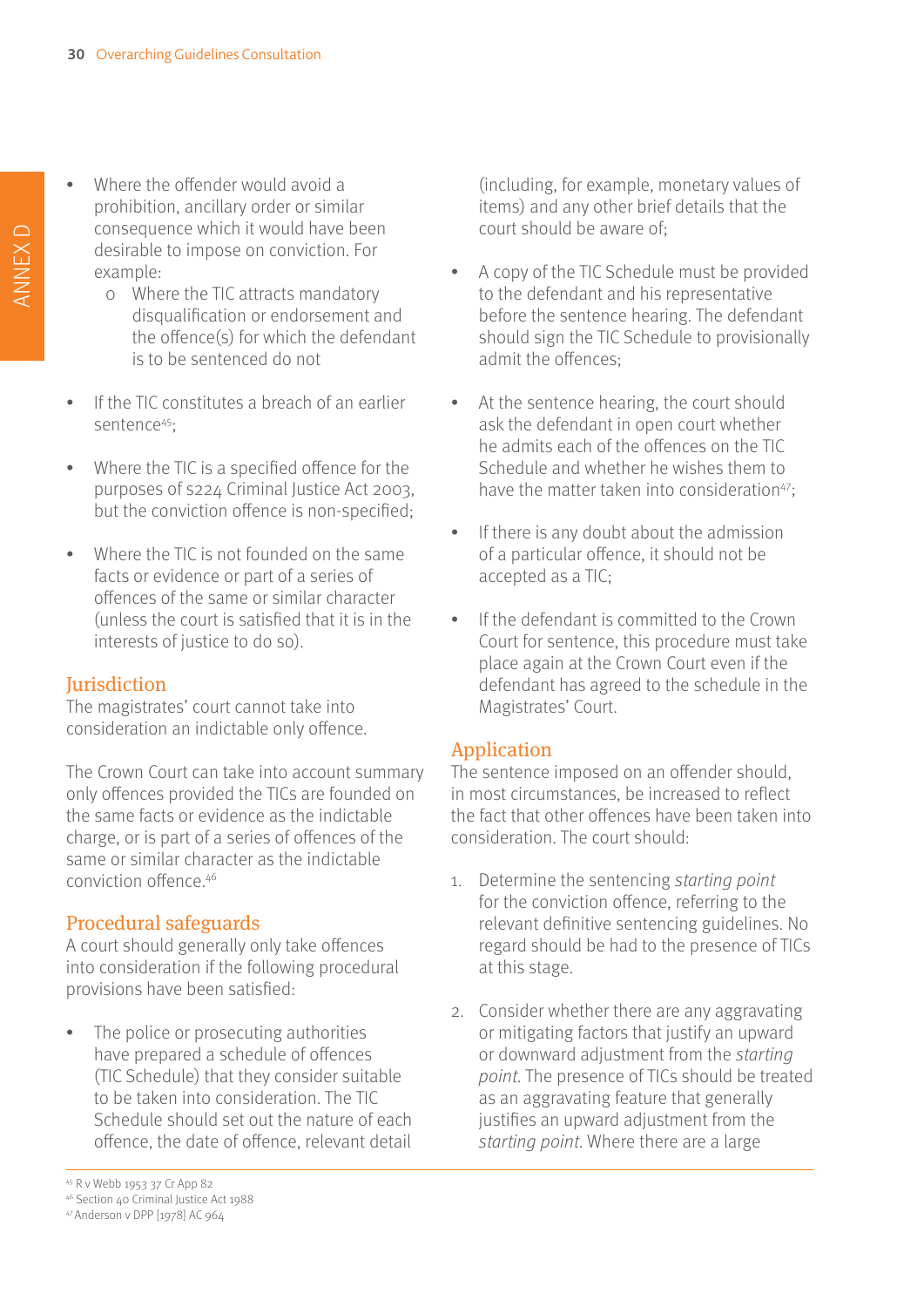number of TICs it may be appropriate to move outside the category range, although this must be considered in the context of the case and subject to the principle of totality. The court is limited to the statutory maximum for the conviction offence.

- 3. Continue through the sentencing process including:
- Any reduction for a guilty plea should be applied to the overall sentence;
- The principle of totality;
- When considering ancillary orders these can be considered in relation to any or all of the TICs, specifically:
	- 0 compensation orders48 in the magistrate's court the total compensation cannot exceed the limit for the conviction offence;
	- o restitution orders;<sup>49</sup>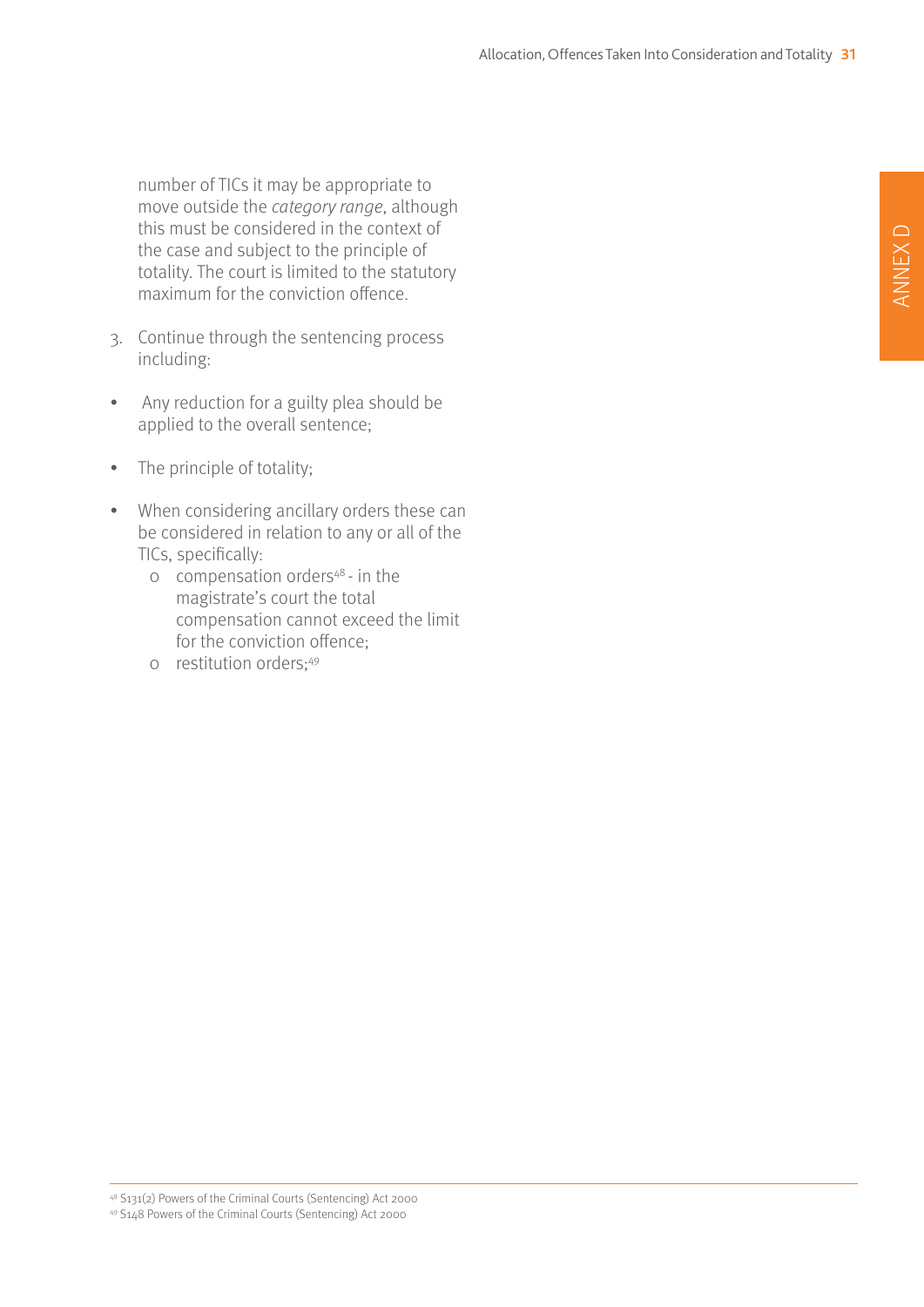## Annex E: Draft Totality guideline

#### Applicability of guideline

In accordance with section 120 of the Coroners and Justice Act 2009, the Sentencing Council issues this draft guideline. When issued as a definitive guideline, it will apply to all offenders.

Section 125(1) Coroners and Justice Act 2009 provides that when sentencing offences after 6 April 2010:

"Every court -

(a) must, in sentencing an offender, follow any sentencing guideline which is relevant to the offender's case, and

(b) must, in exercising any other function relating to the sentencing of offenders, follow any sentencing guidelines which are relevant to the exercise of the function,

unless the court is satisfied that it would be contrary to the interests of justice to do so."

This guideline applies when sentencing an offender for multiple offences or when sentencing an offender who is already serving an existing sentence. In these situations the courts should apply the principle of totality.

#### General principles

The concept of totality comprises two elements:

- 1. All courts, when sentencing for more than a single offence, should pass a total sentence which reflects **all** the offending behaviour before it with a just and proportionate sentence. This is so whether the sentences are structured as concurrent or consecutive sentences. Concurrent sentences will therefore ordinarily be longer than a single sentence for a single offence would be.
- 2. It is usually impossible to arrive at a just and proportionate sentence for multiple offending simply by adding together notional single sentences. It is necessary to address the offending behaviour, together with the factors personal to the offender as a whole.

#### Concurrent/consecutive sentences

There is no inflexible rule governing whether sentences should be structured as concurrent or consecutive components. The overriding principle is that the overall sentence must be just and proportionate.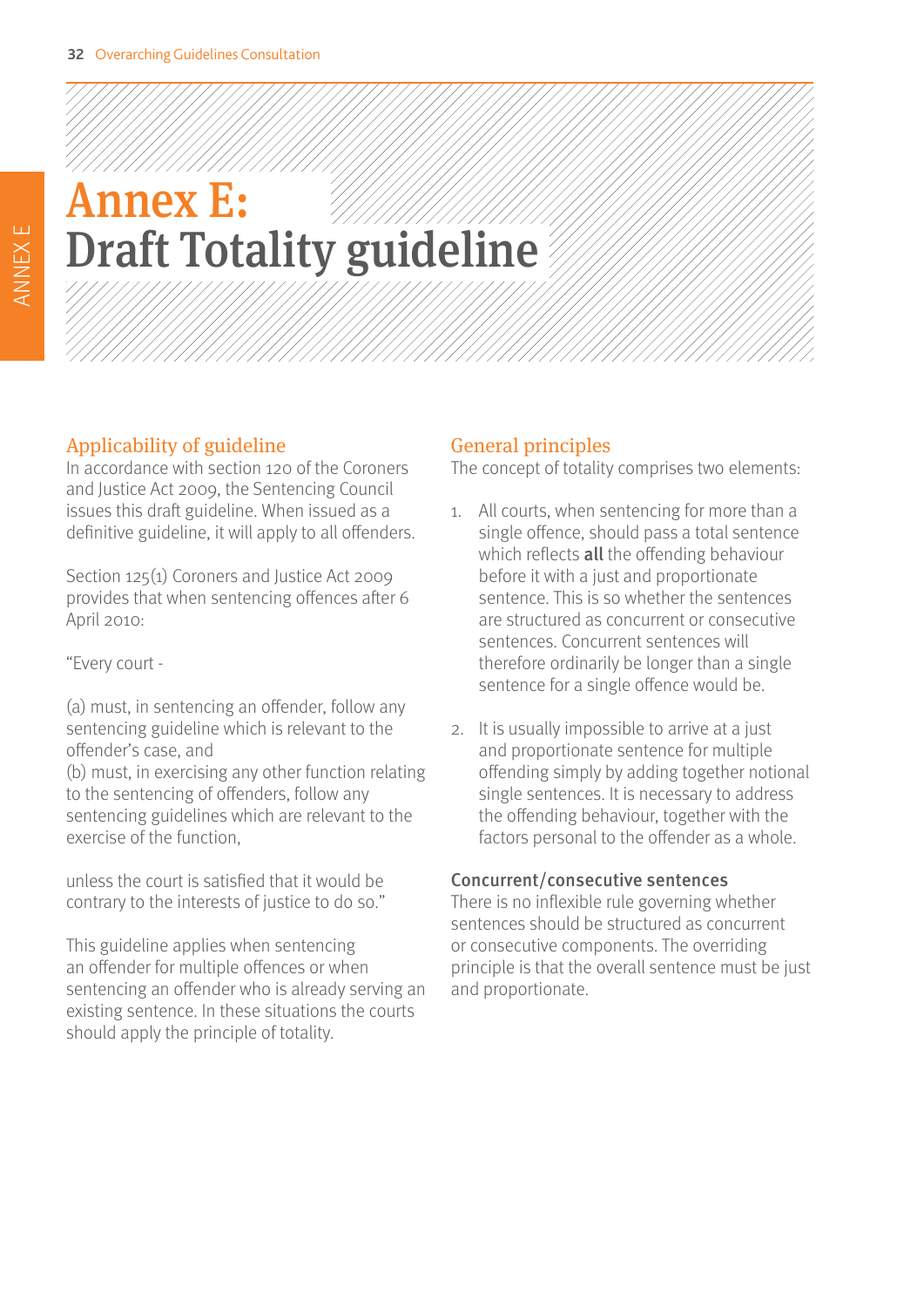#### General Approach (as applied to Determinate Custodial Sentences)

- 1. Consider the sentence for each individual offence, referring to the relevant sentencing guidelines.
- 2. Determine whether the case calls for concurrent or consecutive sentences.

Concurrent sentences will ordinarily be appropriate where:

#### Offences arise out of the same incident or facts.

#### Examples include:

- a single incident of dangerous driving resulting in injuries to multiple victims<sup>50</sup>;
- robbery with a weapon where the weapon offence is ancillary to the robbery and is not distinct and independent of it<sup>51</sup>;
- fraud and associated forgery;
- separate counts of supplying different types of drugs of the same class as part of the same transaction.

#### There is a series of offences of the same or similar kind, especially when committed against the same person.

#### Examples include:

- • repetitive small thefts from the same person, such as by an employee;
- repetitive benefit frauds of the same kind. committed in each payment period.

#### Where concurrent sentences are to be passed

the sentence should reflect the overall criminality involved. The sentence should be appropriately aggravated by the presence of the associated offences.

#### Examples include:

- a single incident of dangerous driving resulting in injuries to multiple victims where there are separate charges relating to each victim. The sentences should generally be passed concurrently, but each sentence should be aggravated to take into account the harm caused;
- repetitive fraud or theft, where charged as a series of small frauds/thefts, would be properly considered in relation to the total amount of money obtained and the period of time over which the offending took place. The sentences should generally be passed concurrently, each one reflecting the overall seriousness;
- robbery with a weapon where the weapon offence is ancillary to the robbery and is not distinct and independent of it. The principal sentence for the robbery should properly reflect the presence of the weapon. The Court must avoid double-counting and may deem it preferable for the possession of the weapon's offence to run concurrently to avoid the appearance of under-sentencing in respect of the robbery.52

Consecutive sentences will ordinarily be appropriate where:

#### Offences arise out of unrelated facts or incidents.

#### Examples include:

- where the offender commits a theft on one occasion and a common assault against a different victim on a separate occasion;
- an attempt to pervert the course of justice in respect of another offence also charged<sup>53</sup>;
- a Bail Act offence<sup>54</sup>:

<sup>50</sup> R v Lawrence (1989) 11 Cr App R (S) 580

<sup>51</sup> R v Poulton and Celaire [2002] EWCA Crim 2487; Attorney General's Reference No 21 & 22 of 2003 [2003] EWCA Crim 3089

<sup>52</sup> Attorney General's Reference No 21 & 22 of 2003

<sup>53</sup> Attorney General's Reference No 1 of 1990 (1990) 12 Cr App R (S) 245

<sup>54</sup> R v Millen (1980) 2 Cr App R (S) 357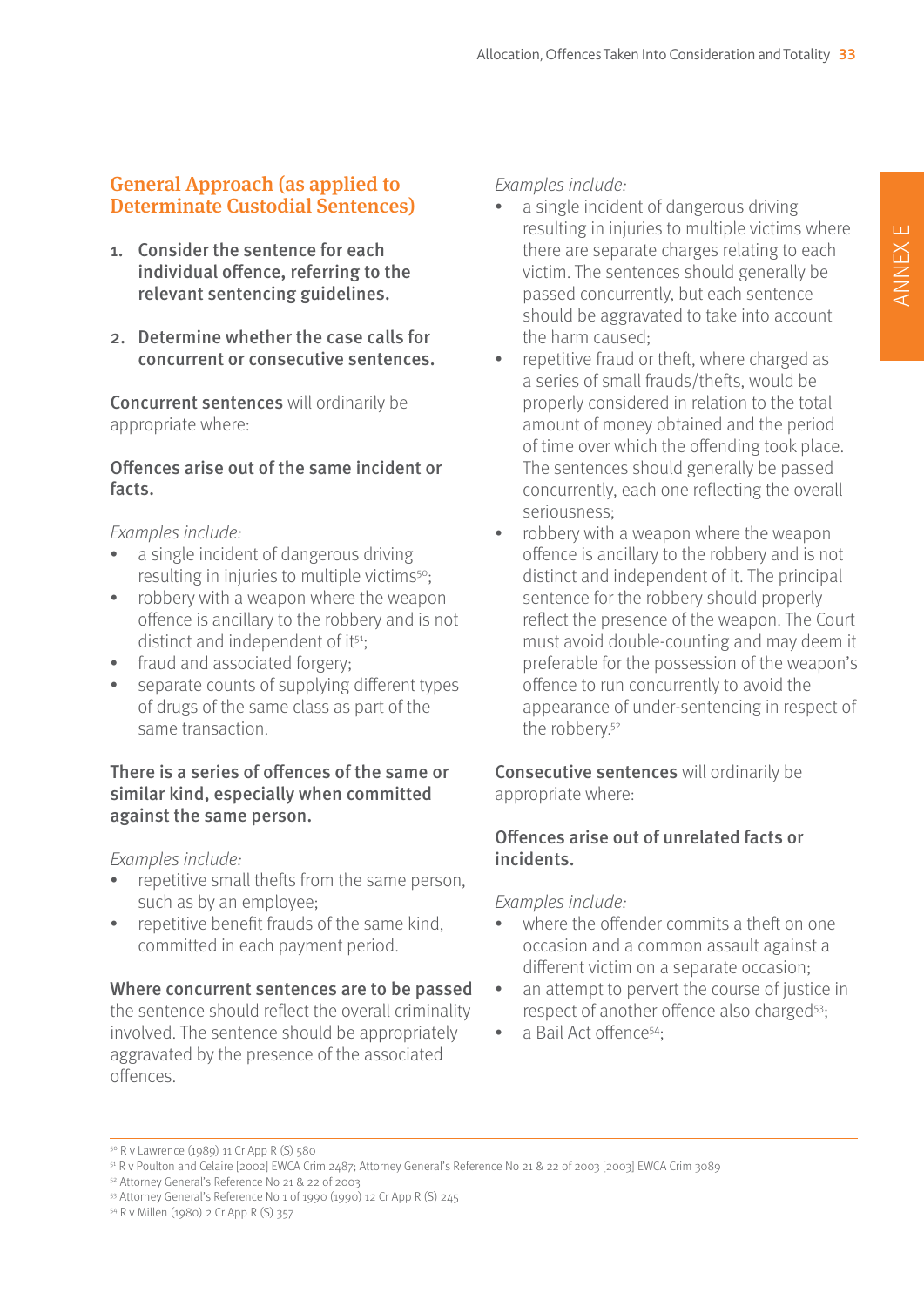- offences that are unrelated because whilst they were committed simultaneously they are distinct and there is an aggravating element that requires separate recognition, for example:
	- 0 an assault on a constable committed to try to evade arrest for another offence also charged<sup>55</sup>:
	- 0 where the defendant is convicted of drug dealing and possession of a firearms offence. The firearms offence is not the essence or the intrinsic part of the drugs offence and requires separate recognition<sup>56</sup>:
	- 0 where the defendant is convicted of threats to kill in the context of an indecent assault on the same occasion, the threats to kill could be distinguished as a separate element57;

#### Offences that are of the same or similar kind but where the overall criminality will not sufficiently be reflected by concurrent sentences.

0 where offences committed against different people, such as repeated thefts involving attacks on several different shop assistants58

#### Where one or more offence qualifies for a statutory minimum sentence and concurrent sentences would improperly undermine that minimum59.

It is, however, not permissible to impose consecutive sentences for offences committed at the same time in order to evade the statutory  $maximum$  penalty<sup>60</sup>.

#### Where consecutive sentences are to be passed:

Add up the sentences for each offence and consider if the aggregate length is just and proportionate.

If the aggregate length is not just and proportionate the court should consider how to reach a just and proportionate sentence. There are a number of ways in which this can be achieved.

Examples include:

- When sentencing for similar offence types or offences of a similar level of severity the court can consider:
	- 0 whether all of the offences can be proportionately reduced (with particular reference to the category ranges within sentencing guidelines) and passed consecutively;
	- 0 whether, despite their similarity, a most serious principal offence can be identified and the other sentences can all be proportionately reduced (with particular reference to the category ranges within sentencing guidelines) and passed consecutively in order that the sentence for the lead offence can be clearly identified.

<sup>55</sup> R v Kastercum (1972) 56 Cr App R 298

<sup>56</sup> R v Poulton and Celaire [2002] EWCA Crim 2487; Attorney General's Reference No 21&22 of 2003 [2003] EWCA Crim 3089

<sup>57</sup> R v Fletcher [2002] 2 CAR (S) 127

<sup>58</sup> R v Jamieson & Jamieson [2008] EWCA Crim 2761

<sup>59</sup> R v Raza [2010] 1 Cr App R (S) 56

<sup>60</sup> R v Ralphs [2009] EWCA Crim 2555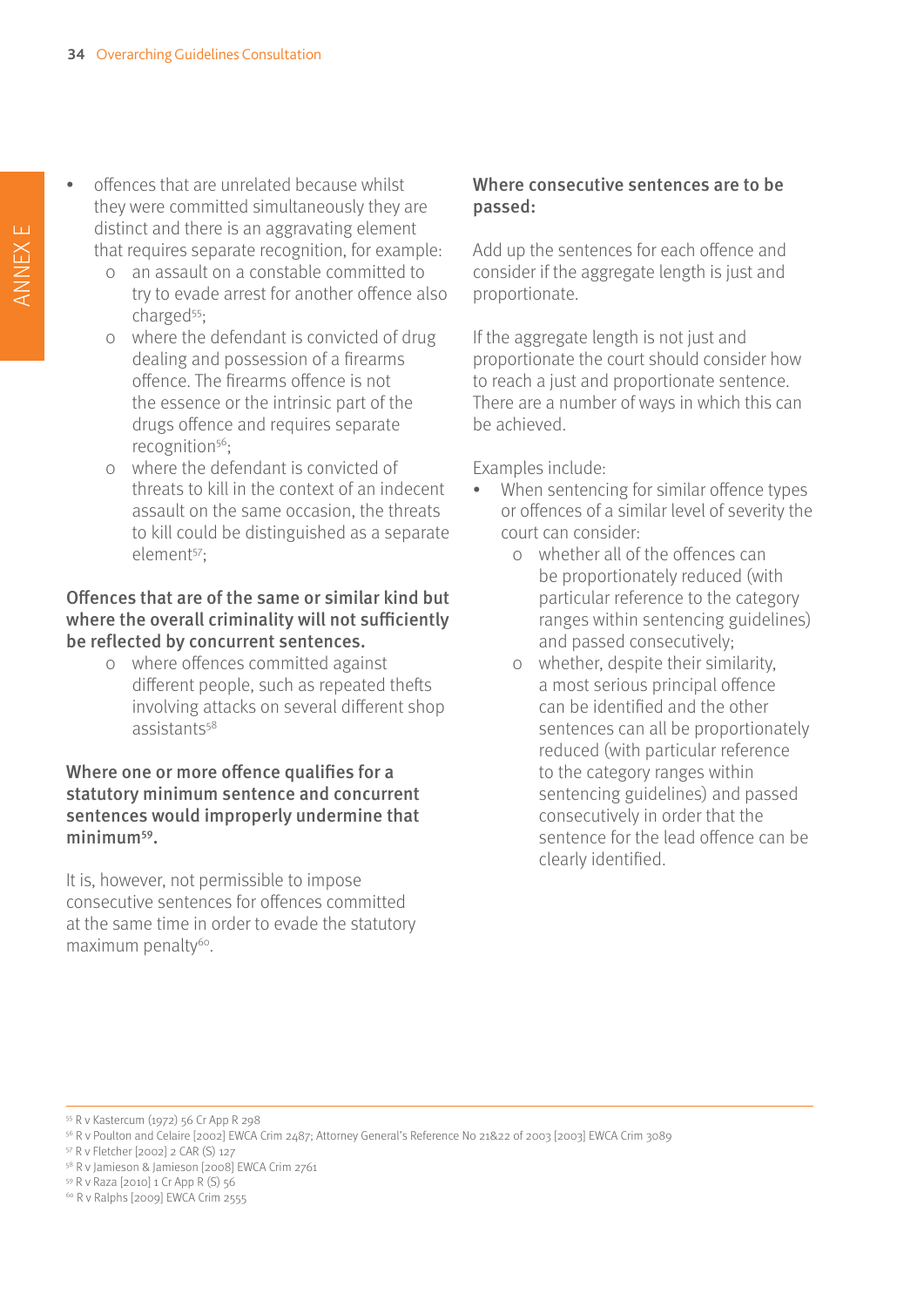- • When sentencing for two or more offences of differing levels of seriousness the court can consider:
	- 0 whether some offences are of such low seriousness in the context of the most serious offence/s that they can be recorded as 'no separate penalty' (for example technical breaches or minor driving offences not involving mandatory disqualification);
	- 0 whether some of the offences are of lesser seriousness and are unrelated to the most serious offence/s, that they can be ordered to run concurrently so that the sentence for the most serious offence/s can be clearly identified.
- 3. Test the overall sentence(s) against the requirement that they be just and proportionate.
- 4. Consider whether the structure of the sentence is such as will best be understood by all concerned with it.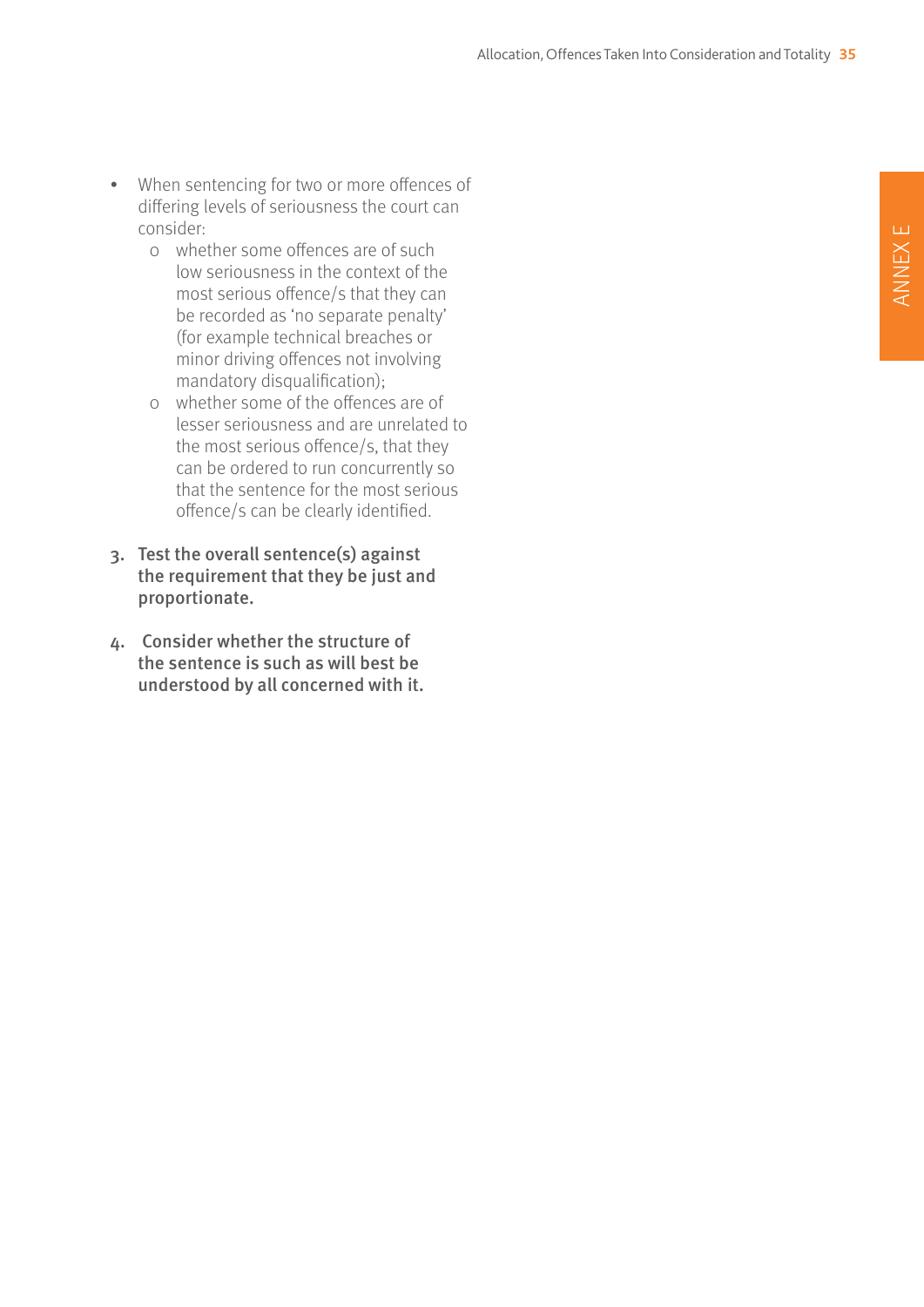#### Specific applications – Custodial sentences

#### EXISTING DETERMINATE SENTENCE, WHERE DETERMINATE SENTENCE TO BE PASSED

| Circumstance                                                                                                                                                                                                                                                                                                                                                                                                                                                                                                                                                                                                                                                     | Approach                                                                                                                                                                                                                                                                                                                                                                                                                                                                                                                                                                                                                                                                                                                     |
|------------------------------------------------------------------------------------------------------------------------------------------------------------------------------------------------------------------------------------------------------------------------------------------------------------------------------------------------------------------------------------------------------------------------------------------------------------------------------------------------------------------------------------------------------------------------------------------------------------------------------------------------------------------|------------------------------------------------------------------------------------------------------------------------------------------------------------------------------------------------------------------------------------------------------------------------------------------------------------------------------------------------------------------------------------------------------------------------------------------------------------------------------------------------------------------------------------------------------------------------------------------------------------------------------------------------------------------------------------------------------------------------------|
| Offender serving a determinate sentence<br>(offence/s committed before original<br>sentence imposed)                                                                                                                                                                                                                                                                                                                                                                                                                                                                                                                                                             | Consider what the sentence length would have been if the court<br>had dealt with the offences at the same time and ensure that<br>the totality of the sentence is just and proportionate in all the<br>circumstances. If it is not, an adjustment should be made to the<br>sentence imposed for the latest offence.                                                                                                                                                                                                                                                                                                                                                                                                          |
| Offender serving a determinate sentence<br>(offence/s committed after original sentence<br>imposed)                                                                                                                                                                                                                                                                                                                                                                                                                                                                                                                                                              | Generally the sentence will be consecutive as it will have arisen<br>out of an unrelated incident. The court must have regard to the<br>totality of the offender's criminality when passing the second<br>sentence, to ensure that the total sentence to be served is just<br>and proportionate. Where a prisoner commits acts of violence in<br>prison custody, any reduction for totality is likely to be minimal. <sup>61</sup>                                                                                                                                                                                                                                                                                           |
| Offender serving a determinate sentence<br>but released from custody                                                                                                                                                                                                                                                                                                                                                                                                                                                                                                                                                                                             | The new sentence should start on the day it is imposed: s 265<br>Criminal Justice Act 2003 prohibits a sentence of imprisonment<br>running consecutively to a sentence from which a prisoner<br>has been released. The sentence for the new offence will take<br>into account the aggravating feature that it was committed on<br>licence. It must however be commensurate with the new offence<br>and cannot be artificially inflated with a view to ensuring that<br>the offender serves a period in custody additional to the recall<br>period (which will be an unknown quantity in most cases) <sup>62</sup> ; this<br>is so even if the new sentence will in consequence add nothing<br>to the period actually served. |
| Offender subject to a s116 return to<br>custody<br>The powers under s116 Powers Criminal<br>Court (Sentencing) Act 2000 remain<br>available where the offender:<br>has been released from a sentence of<br>less than 12 months <sup>63</sup> ;<br>committed his offence before 4 April<br>$\bullet$<br>2005 and is released from a sentence of<br>less than 4 years <sup>64</sup> ;<br>committed his offence before 4 April<br>$\bullet$<br>2005 and is released from a sentence<br>of over 4 years following a Parole Board<br>recommendation, or after serving two-<br>thirds of his sentence under section<br>33(b) Criminal Justice Act 1991 <sup>65</sup> . | The period of return under s116 can either be ordered to be<br>served before or concurrently with the sentence for the new<br>offence. In either case the period of return shall be disregarded<br>in determining the appropriate length of the new sentence.                                                                                                                                                                                                                                                                                                                                                                                                                                                                |
| Offender sentenced to a determinate<br>term and subject to an existing<br>suspended sentence order                                                                                                                                                                                                                                                                                                                                                                                                                                                                                                                                                               | Where an offender commits an additional offence during the<br>operational period of a suspended sentence and the court<br>orders the suspended sentence to take effect, the additional<br>sentence will generally be consecutive to the activated<br>suspended sentence, as it will arise out of unrelated facts.                                                                                                                                                                                                                                                                                                                                                                                                            |

<sup>61</sup> R. v Ali [1998] 2 Cr App R 123

<sup>62</sup> Costello [2010] EWCA Crim 371

<sup>&</sup>lt;sup>63</sup> s116 of the PCC(S)A 2000 was repealed by s.332 of the Criminal Justice Act 2003 and Part 7 of Schedule 37. However, the effect of the saving in paragraph 29 of Schedule 2 to the Commencement No.8 and Transitional and Savings Provisions Order 2005 was that s.116 continued to apply where the earlier sentence was imposed for an offence committed before 4 April 2005, or was for a term of less than 12 months 64 ibid

<sup>&</sup>lt;sup>65</sup> Ibid. The Criminal Justice & Immigration Act 2008 contains a further transitional provision. Paragraph 4 of Schedule 26 inserts an exclusion into s116 which prevents prisoners released under s33(1A) of the 1991 Act (i.e eligible discretionary conditional release prisoners, who are released automatically at ½ point of their sentence, rather than on a recommendation from the Parole Board) from being returned to prison under s116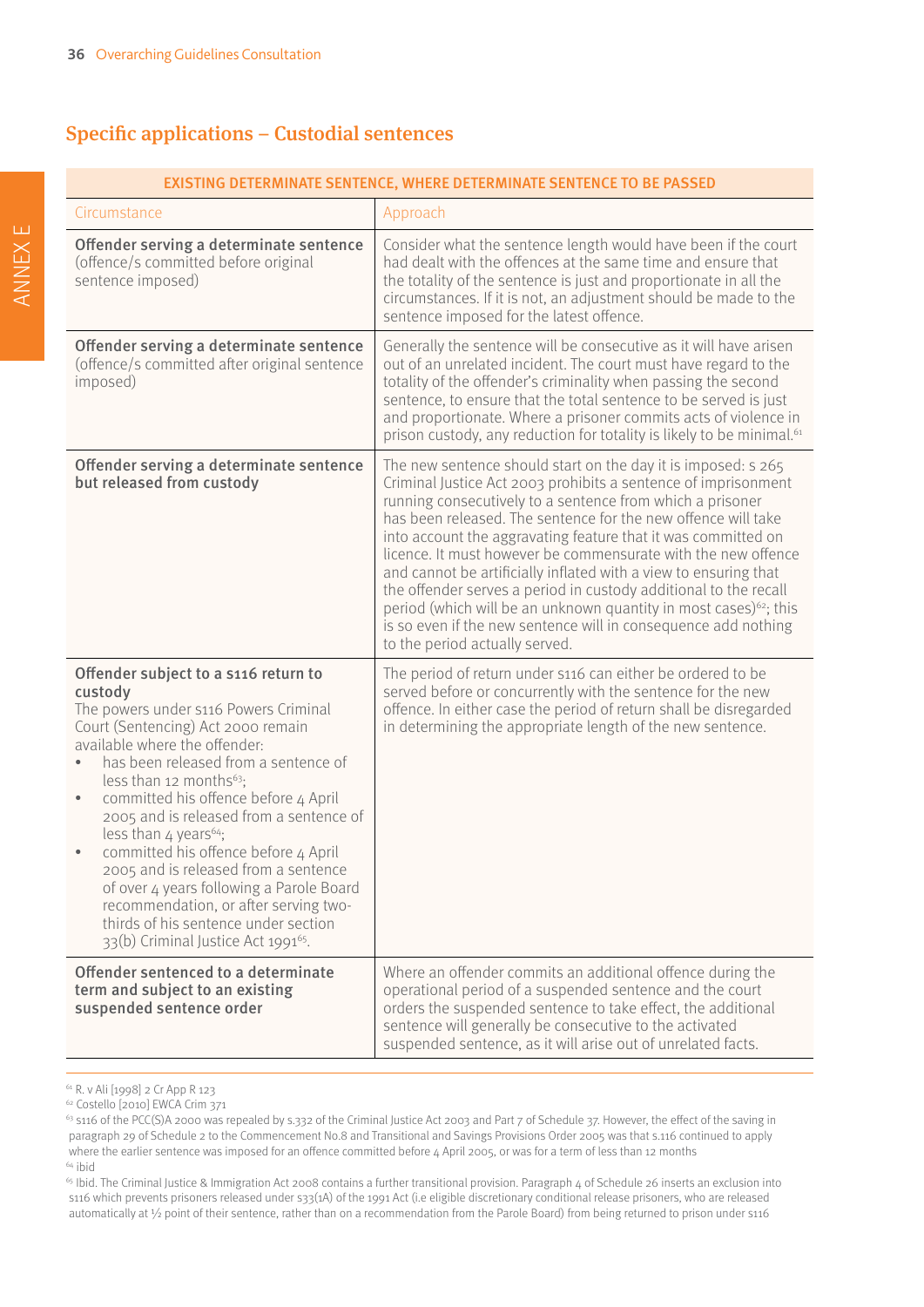| <b>EXTENDED SENTENCES FOR PUBLIC PROTECTION</b>                                                |                                                                                                                                                                                                                                                                                                                                                                                                                                                                                                                                                                             |
|------------------------------------------------------------------------------------------------|-----------------------------------------------------------------------------------------------------------------------------------------------------------------------------------------------------------------------------------------------------------------------------------------------------------------------------------------------------------------------------------------------------------------------------------------------------------------------------------------------------------------------------------------------------------------------------|
| Circumstance                                                                                   | Approach                                                                                                                                                                                                                                                                                                                                                                                                                                                                                                                                                                    |
| Extended sentences - using multiple<br>offences to calculate the requisite<br>determinate term | In the case of Criminal Justice Act 2003 extended sentences, providing<br>there is at least one specified offence, the threshold requirement<br>under s227 (2B) Criminal Justice Act 2003 is reached if the total<br>determinate sentence for all offences (specified or not) would be four<br>years or more. The extended sentence should be passed either for<br>one specified offence or concurrently on a number of them. Ordinarily<br>either a concurrent determinate sentence or no separate penalty will<br>be appropriate to the remaining offences. <sup>66</sup> |
|                                                                                                | The extension period is such as the court considers necessary for<br>the purpose of protecting members of the public from serious harm<br>caused by the offender committing further specified offences <sup>67</sup> . The<br>extension period must not exceed five years (or eight for sexual<br>offence). The whole aggregate term must not exceed the statutory<br>maximum.                                                                                                                                                                                              |
|                                                                                                | The custodial period must be adjusted for totality in the same way as<br>determinate sentences would be. The extension period is measured<br>by the need for protection and therefore does not fall to be adjusted.                                                                                                                                                                                                                                                                                                                                                         |

66 Pinnell (2010) 67 R v Cornelius (2002)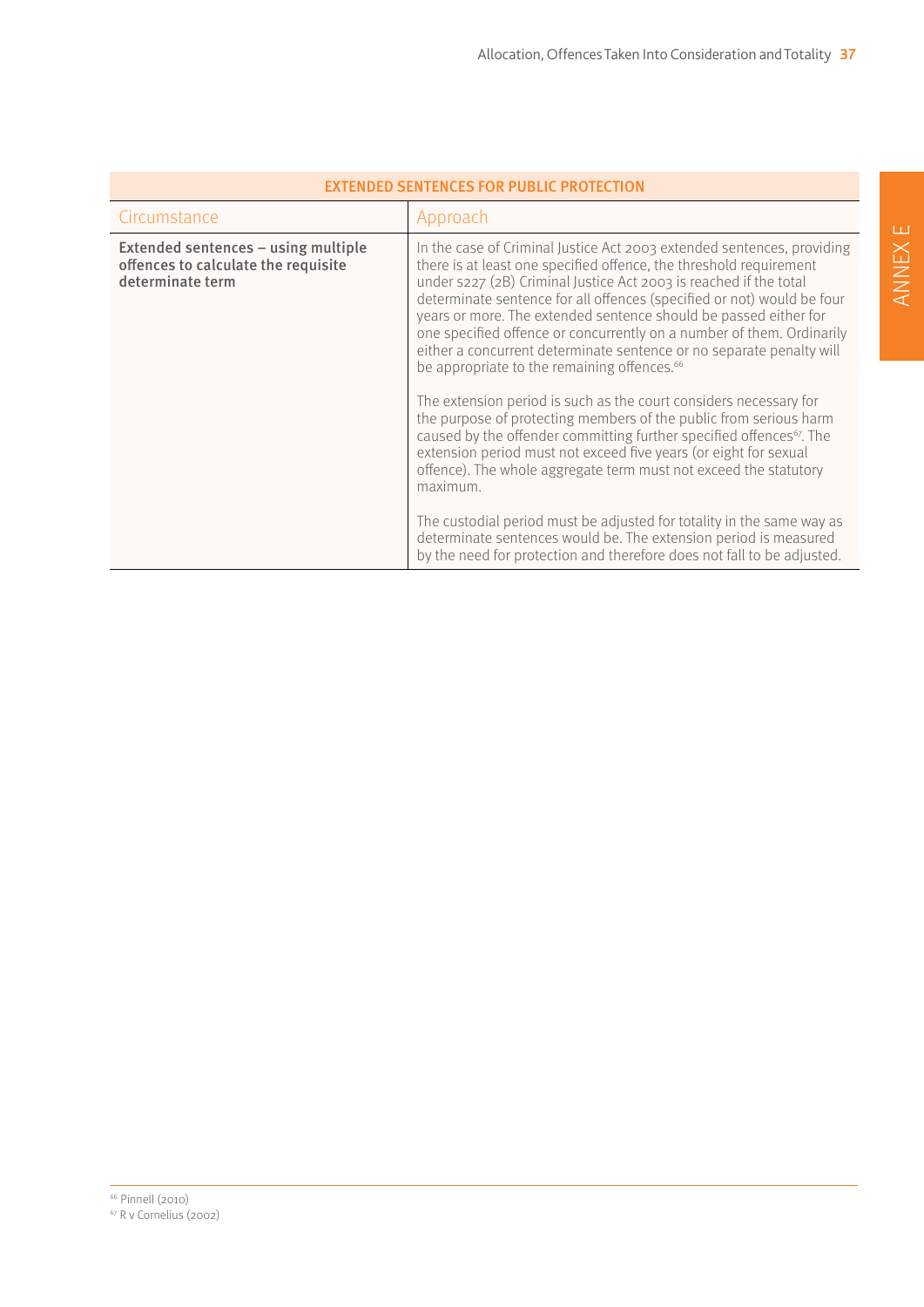| <b>INDETERMINATE SENTENCES</b>                                                                                                                                     |                                                                                                                                                                                                                                                                                                                                                                                                                                                                                                                                                                                                                                                                                                                                                                                                                                                                                                                               |
|--------------------------------------------------------------------------------------------------------------------------------------------------------------------|-------------------------------------------------------------------------------------------------------------------------------------------------------------------------------------------------------------------------------------------------------------------------------------------------------------------------------------------------------------------------------------------------------------------------------------------------------------------------------------------------------------------------------------------------------------------------------------------------------------------------------------------------------------------------------------------------------------------------------------------------------------------------------------------------------------------------------------------------------------------------------------------------------------------------------|
| Circumstance                                                                                                                                                       | Approach                                                                                                                                                                                                                                                                                                                                                                                                                                                                                                                                                                                                                                                                                                                                                                                                                                                                                                                      |
| Imposing multiple indeterminate<br>sentences on the same occasion and<br>using multiple offences to calculate the<br>minimum term for an indeterminate<br>sentence | Indeterminate sentences should start on the date of their imposition<br>and so should generally be ordered to run concurrently.<br>If any offence is a serious and specified one and it appears that the<br>defendant is dangerous within the meaning of the dangerousness<br>provisions of Criminal Justice Act 2003 then:-<br>a) first assess the notional determinate term for all offences (serious,<br>specified or otherwise), adjusting for totality in the usual way <sup>68</sup> ;<br>b) ascertain whether the total determinate term would be four years<br>or more, or the offender has previously been convicted of a Schedule<br>15A offence; if so an indeterminate sentence may be passed; and<br>c) the indeterminate sentence should generally be passed<br>concurrently on all serious specific offences, but there may be some<br>circumstances in which it suffices to pass it on a single such offence. |
| Indeterminate sentence (where the<br>offender is already serving an existing<br>determinate sentence)                                                              | It is generally undesirable to order an indeterminate sentence to be<br>served consecutively to any other period of imprisonment on the<br>basis that indeterminate sentences should start on their imposition <sup>69</sup> .<br>The Court should instead order the sentence to run concurrently but<br>can adjust the minimum term for the new offence to reflect half of<br>any period still remaining to be served under the existing sentence<br>(to take account of the early release provisions for determinate<br>sentences). The court should then review the minimum term to<br>ensure that the total of the sentences is just and proportionate.                                                                                                                                                                                                                                                                   |
| Indeterminate sentence (where the<br>offender is already serving an existing<br>indeterminate sentence)                                                            | It is generally undesirable to order an indeterminate sentence to be<br>served consecutively to any other period of imprisonment on the<br>basis that indeterminate sentences should start on their imposition.<br>However, where necessary the court can order an indeterminate<br>sentence to run consecutively to an indeterminate sentence passed<br>on an earlier occasion. <sup>70</sup> The second sentence will commence on<br>the expiration of the minimum term of the original sentence and<br>the offender will become eligible for a parole review after serving<br>both minimum terms. <sup>71</sup> The court should consider the length of the<br>aggregate minimum terms that must be served before the offender<br>will be eligible for consideration by the Parole Board. If this is not just<br>and proportionate, the court can adjust the minimum term.                                                 |
| Ordering a determinate sentence to<br>run consecutively to an indeterminate<br>sentence                                                                            | The court can order a determinate sentence to run consecutively to<br>an indeterminate sentence. The determinate sentence will commence<br>on the expiry of the minimum term of the indeterminate sentence and<br>the offender will become eligible for a parole review after serving half<br>of the determinate term. <sup>72</sup><br>The court should consider the totality of the whole term that the<br>offender will serve before becoming eligible for consideration for<br>release. If this is not just and proportionate the court can reduce the<br>length of the determinate term, or alternatively can order the second<br>sentence to be served concurrently.                                                                                                                                                                                                                                                    |

68 R v Rahuel Delucca [2010] EWCA Crim 710

69 O'Brien v R [2006] EWCA Crim 1741

- 71 s. 28(1B) Crime (Sentences) Act 1997
- 72 s.28 Crime (Sentences) Act 1997

<sup>70</sup> R v Hills [2008] EWCA Crim 1871; R v Ashes [2007] EWCA Crim 1848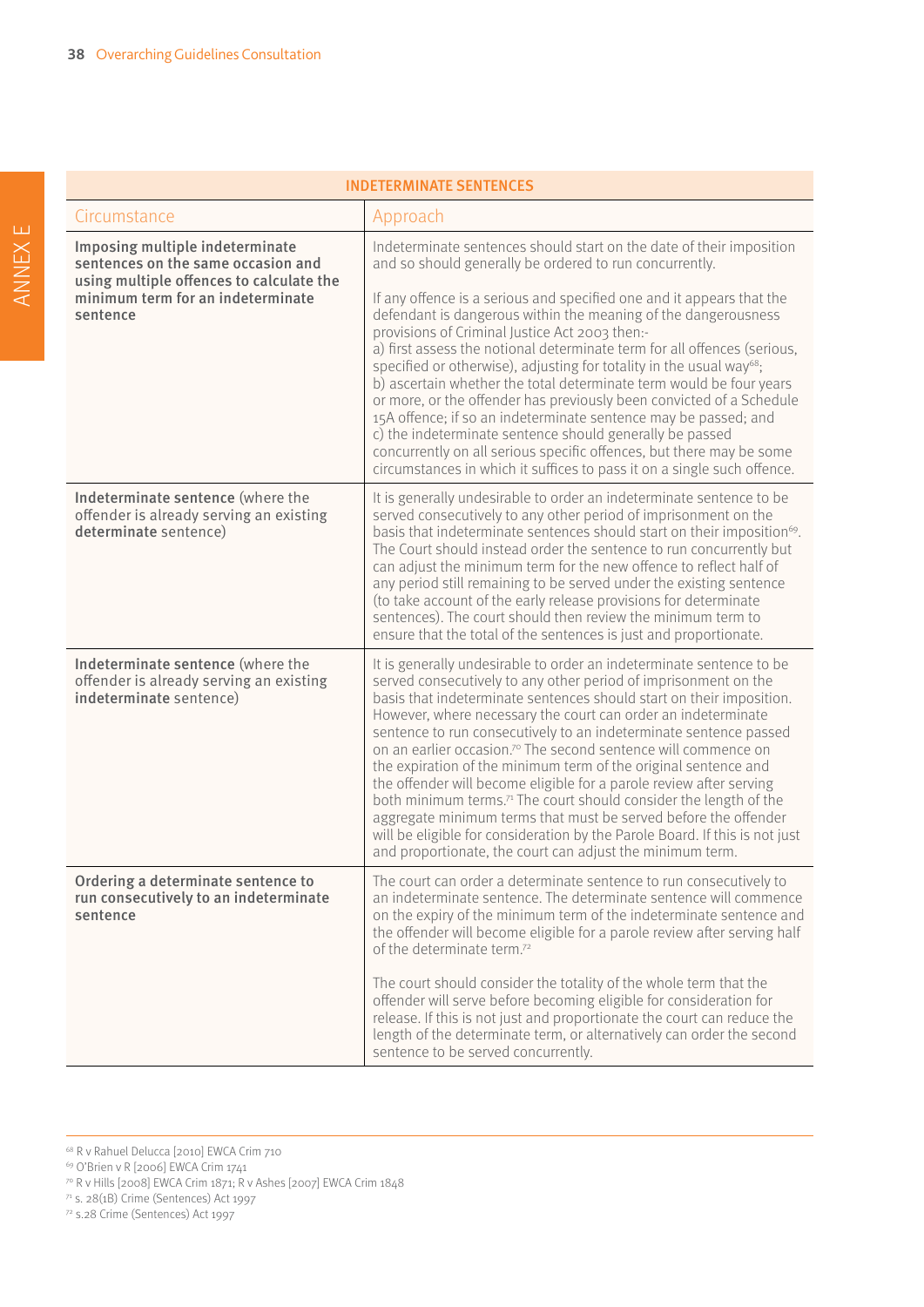| MULTIPLE FINES FOR NON-IMPRISONABLE OFFENCES                               |                                                                                                                                                                                                                                                                                                                                                                                                                                                                                                                                                                                                                                                                                                                                                                                                                                                                                                                                                                                                                                                                                                                                                                                                                                                                                                                                                                                                                                                                                                                                                                                                                                                                                                                                                                                                                                                                                                                                                   |
|----------------------------------------------------------------------------|---------------------------------------------------------------------------------------------------------------------------------------------------------------------------------------------------------------------------------------------------------------------------------------------------------------------------------------------------------------------------------------------------------------------------------------------------------------------------------------------------------------------------------------------------------------------------------------------------------------------------------------------------------------------------------------------------------------------------------------------------------------------------------------------------------------------------------------------------------------------------------------------------------------------------------------------------------------------------------------------------------------------------------------------------------------------------------------------------------------------------------------------------------------------------------------------------------------------------------------------------------------------------------------------------------------------------------------------------------------------------------------------------------------------------------------------------------------------------------------------------------------------------------------------------------------------------------------------------------------------------------------------------------------------------------------------------------------------------------------------------------------------------------------------------------------------------------------------------------------------------------------------------------------------------------------------------|
| Circumstance                                                               | Approach                                                                                                                                                                                                                                                                                                                                                                                                                                                                                                                                                                                                                                                                                                                                                                                                                                                                                                                                                                                                                                                                                                                                                                                                                                                                                                                                                                                                                                                                                                                                                                                                                                                                                                                                                                                                                                                                                                                                          |
| Offender convicted of more than one<br>offence where a fine is appropriate | The total is inevitably cumulative.<br>The court should determine the fine for each individual offence<br>based on the seriousness of the offence <sup>73</sup> and taking into account the<br>circumstances of the case including, among other things, the financial<br>circumstances of the offender so far as they are known, or appear, to<br>the court.74<br>The court should add up the fines for each offence and consider if<br>they are just and proportionate.<br>If the aggregate total is not just and proportionate the court should<br>consider how to reach a just and proportionate fine. There are a<br>number of ways in which this can be achieved.<br>For example:<br>where an offender is to be fined for two or more offences that<br>arose out of the same incident or where there are multiple<br>offences of a repetitive kind, especially when committed against<br>the same person, it will often be appropriate to impose for the<br>most serious offence a fine which reflects the totality of the<br>offending where this can be achieved within the maximum<br>penalty for that offence. 'No separate penalty' should be imposed<br>for the other offences;<br>where an offender is to be fined for two or more offences that<br>arose out of different incidents, it will often be appropriate<br>to impose a separate fine for each of the offences. The court<br>should add up the fines for each offence and consider if they are<br>just and proportionate. If the aggregate amount is not just and<br>proportionate the court should consider whether all of the fines<br>can be proportionately reduced. Separate fines should then be<br>passed.<br>Where separate fines are passed, the court must be careful to ensure<br>that there is no double counting.75<br>Where compensation is being ordered, that will need to be attributed<br>to the relevant offence as will any necessary ancillary orders. |
| Multiple offences attracting fines -<br>crossing the community threshold   | If the offences being dealt with are all imprisonable, then the<br>community threshold can be crossed by reason of multiple offending,<br>when it would not be crossed for a single offence <sup>76</sup> . However, if the<br>offences are non-imprisonable (e.g. driving without insurance) the<br>threshold cannot be crossed <sup>77</sup> .                                                                                                                                                                                                                                                                                                                                                                                                                                                                                                                                                                                                                                                                                                                                                                                                                                                                                                                                                                                                                                                                                                                                                                                                                                                                                                                                                                                                                                                                                                                                                                                                  |

#### Specific applications - Non-Custodial sentences

- 75 Pointon [2008] EWCA Crim 513
- 76 s. 148 CJA 2003 (1)

<sup>73</sup> s. 164 (2) CJA 2003

<sup>74</sup> s. 164 (3) CJA 2003

<sup>77</sup> Section 150A CJA 2003 (in force since the 14 July 2008) restricts the power to make a community order by limiting it to cases where the offence is punishable with imprisonment.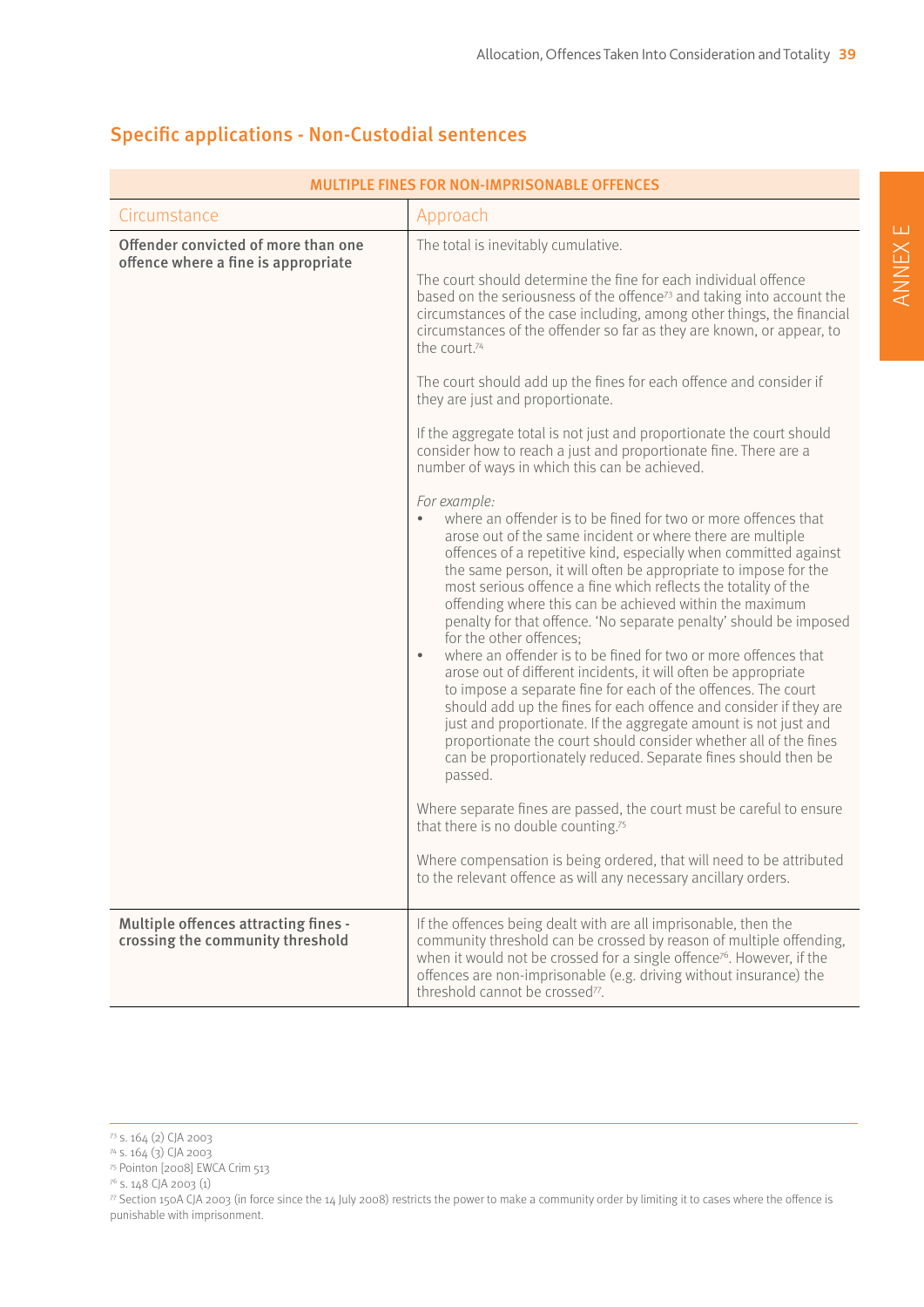| <b>FINES IN COMBINATION WITH OTHER SENTENCES</b>                                          |                                                                                                                                                                                                                                                                                                                                                                                                                                                                                                                                                                                      |
|-------------------------------------------------------------------------------------------|--------------------------------------------------------------------------------------------------------------------------------------------------------------------------------------------------------------------------------------------------------------------------------------------------------------------------------------------------------------------------------------------------------------------------------------------------------------------------------------------------------------------------------------------------------------------------------------|
| Circumstance                                                                              | Approach                                                                                                                                                                                                                                                                                                                                                                                                                                                                                                                                                                             |
| A fine may be imposed in addition to<br>any other penalty for the same offence<br>except: | a hospital order <sup>78</sup> ;<br>a discharge 79;<br>$\bullet$<br>a sentence fixed by law <sup>80</sup> (minimum sentences, EPP, IPP);<br>$\bullet$<br>a minimum term imposed under $s$ 110(2) or $s$ 111(2) of the Powers<br>$\bullet$<br>of Criminal Courts (Sentencing) Act 2000 <sup>81</sup> ;<br>a life sentence imposed under section 225 (2) Criminal Justice<br>$\bullet$<br>Act 2003 or a sentence of detention for life for an offender under<br>18 under section 226 (2) Criminal Justice Act 200382.                                                                  |
| Fines and determinate custodial<br>sentences                                              | A fine should not generally be imposed in combination with a<br>custodial sentence because of the effect of imprisonment on<br>the means of the defendant. However, exceptionally, it may be<br>appropriate to impose a fine in addition to a custodial sentence<br>where:<br>the sentence is suspended;<br>$\bullet$<br>a confiscation order is not contemplated; and<br>$\bullet$<br>there is no obvious victim to whom compensation can be<br>$\bullet$<br>awarded; and<br>the offender has, or will have, resources from which a fine can be<br>$\bullet$<br>paid. <sup>83</sup> |

 $82$  ibid

<sup>78</sup> s.37(8) Mental Health Act 1983

<sup>79</sup> McClelland [1951] 1 All ER 557

<sup>80</sup> s.163 Criminal Justice Act 2003

 $81$  ibid

<sup>83</sup> This guidance is also provided at p. 12 of SGC Guidline: Sentencing for Fraud - Statutory Offences (2009)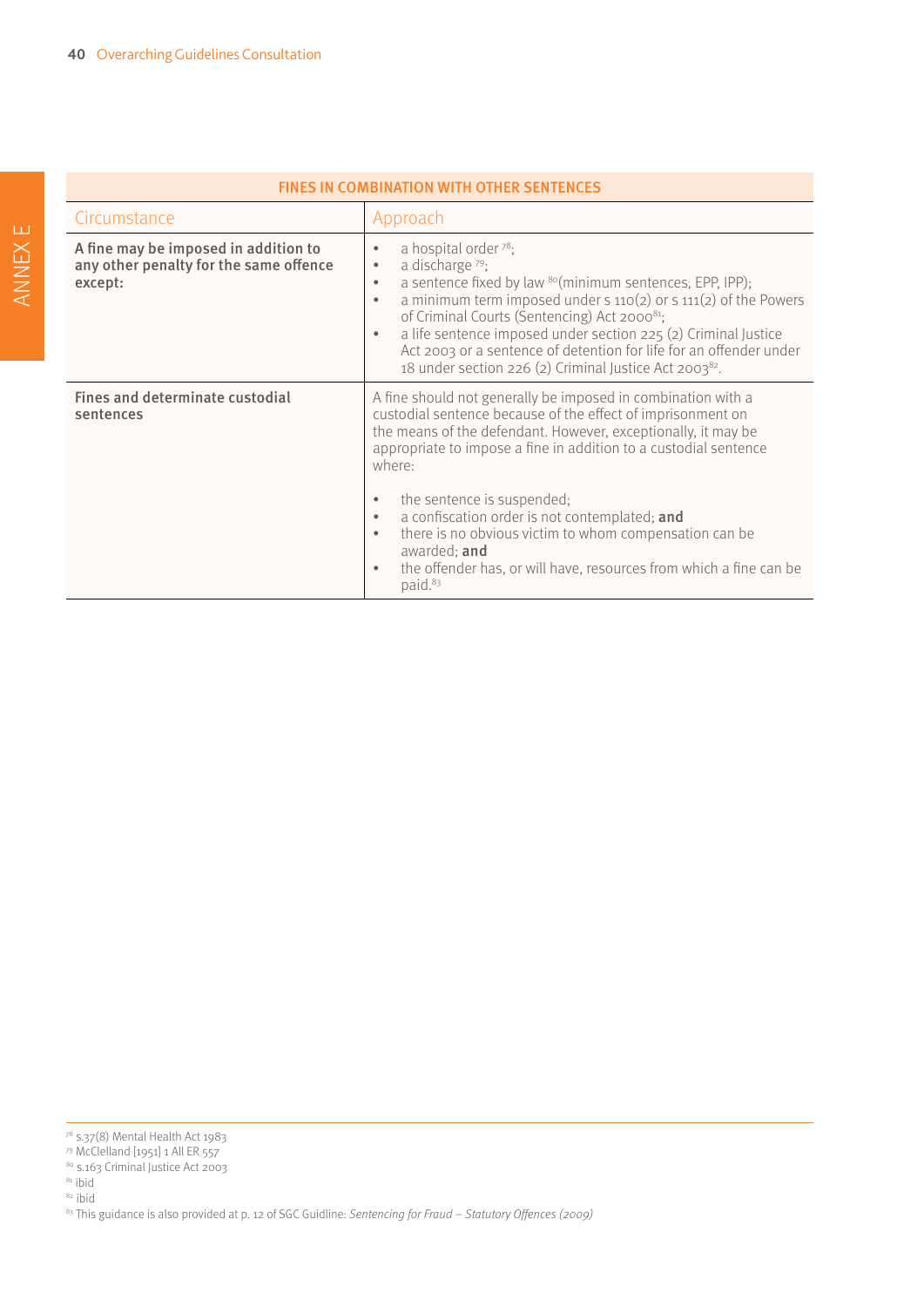| <b>COMMUNITY ORDERS</b>                                                                                                |                                                                                                                                                                                                                                                                                                                                                                                                                                         |
|------------------------------------------------------------------------------------------------------------------------|-----------------------------------------------------------------------------------------------------------------------------------------------------------------------------------------------------------------------------------------------------------------------------------------------------------------------------------------------------------------------------------------------------------------------------------------|
| Circumstance                                                                                                           | Approach                                                                                                                                                                                                                                                                                                                                                                                                                                |
| Multiple offences attracting community<br>orders - crossing the custody threshold                                      | If the offences are all imprisonable and none of the individual<br>sentences merit a custodial sentence, the custody threshold can be<br>crossed by reason of multiple offending. <sup>84</sup> If the custody threshold<br>has been passed the court should refer to the offence ranges in<br>sentencing guidelines for the offences and to the general guidance at<br>section 2 of this guideline for multiple determinate sentences. |
| Multiple Offences, where one offence<br>would merit immediate custody and one<br>offence would merit a community order | A community order should not be ordered to run consecutively<br>to or concurrently with a custodial sentence. Instead the court<br>should generally impose one custodial sentence that is aggravated<br>appropriately by the presence of the associated offence(s). The<br>alternative option is to impose no separate penalty for the offence of<br>lesser seriousness.                                                                |
| Offender convicted of more than one<br>offence where a community order is<br>appropriate                               | A community order is a composite package rather than an<br>accumulation of sentences attached to individual counts. The court<br>should generally impose a single community order that reflects the<br>overall criminality of the offending behaviour.<br>Where it is necessary to impose more than one community order,                                                                                                                |
|                                                                                                                        | these should be ordered to run concurrently and for ease of<br>administration, each of the orders should be identical.                                                                                                                                                                                                                                                                                                                  |
| Offender convicted of an offence while<br>serving a community order                                                    | The power to deal with the offender depends on his being convicted<br>whilst the order is still in force <sup>85</sup> ; it does not arise where the order has<br>expired, even if the additional offence committed whilst it was still<br>current.                                                                                                                                                                                     |
|                                                                                                                        | If an offender in respect of whom a community order made by a<br>magistrates' court is in force is convicted by a magistrates' court of an<br>additional offence, the magistrates' court should ordinarily revoke the<br>previous community order and sentence afresh for both the original<br>and the additional offence.                                                                                                              |
|                                                                                                                        | Where an offender in respect of whom a community order made by<br>a Crown Court is in force is convicted by a magistrates' court, the<br>magistrates' court may, and ordinarily should, commit the offender to<br>the Crown Court, in order to allow the Crown Court to re-sentence for<br>the original offence and the additional offence.                                                                                             |
|                                                                                                                        | The sentencing court should consider the overall seriousness of<br>the offending behaviour taking into account the additional offence<br>and the original offence. The court should consider whether the<br>combination of associated offences is sufficiently serious to justify a<br>custodial sentence.                                                                                                                              |
|                                                                                                                        | If the court does not consider that custody is necessary, it should<br>impose a single community order that reflects the overall totality of<br>criminality. The court must take into account the extent to which the<br>offender complied with the requirements of the previous order.                                                                                                                                                 |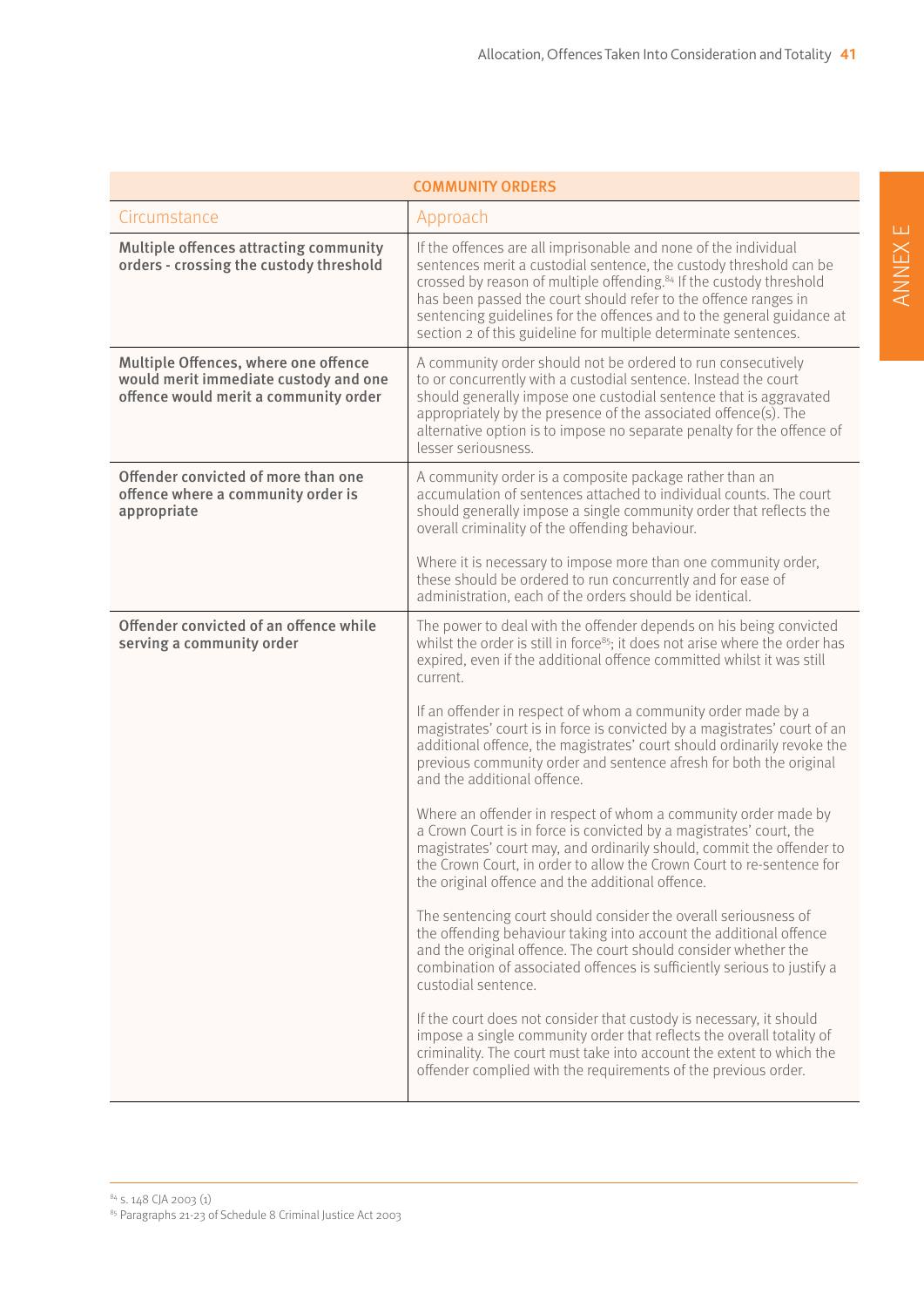| <b>DISQUALIFICATIONS FROM DRIVING</b>                                                                                                                                                                                                                                                                                                                                                 |                                                                                                                                                                                                                                                                                                                                                                                                                                                                                          |
|---------------------------------------------------------------------------------------------------------------------------------------------------------------------------------------------------------------------------------------------------------------------------------------------------------------------------------------------------------------------------------------|------------------------------------------------------------------------------------------------------------------------------------------------------------------------------------------------------------------------------------------------------------------------------------------------------------------------------------------------------------------------------------------------------------------------------------------------------------------------------------------|
| Circumstance                                                                                                                                                                                                                                                                                                                                                                          | Approach                                                                                                                                                                                                                                                                                                                                                                                                                                                                                 |
| Offender convicted of two or more<br>obligatory disqualification offences<br>(s34(1) Road Traffic Offender Act 1988)                                                                                                                                                                                                                                                                  | The court must impose an order of disqualification for each offence<br>unless for special reasons it does not disqualify the offender <sup>86</sup> .<br>All orders of disqualification imposed by the court on the same date<br>take effect immediately and cannot be ordered to run consecutively<br>to one another.<br>The court should take into account all offences when determining the<br>disqualification periods and should generally impose like periods for<br>each offence. |
| Offender convicted of two or more<br>offences involving either:<br>a) discretionary disqualification and<br>obligatory endorsement from driving, or<br>b) obligatory disqualification but the<br>court for special reasons does not<br>disqualify the offender<br>and the penalty points to be taken into<br>account number 12 or more (s28 and 35<br>Road Traffic Offender Act 1988) | Where an offender is convicted on the same occasion of more<br>than one offence to which section $35(1)$ Road Traffic Offender<br>Act 1988 applies, only one disqualification shall be imposed on<br>him. <sup>87</sup> However the court must take into account all offences when<br>determining the disqualification period. For the purposes of appeal,<br>any disqualification imposed shall be treated as an order made on<br>conviction of each of the offences <sup>88</sup> .    |
| Other combinations involving more<br>two or offences involving discretionary<br>disqualification                                                                                                                                                                                                                                                                                      | As orders of disqualification take effect immediately, it is generally<br>desirable for the court to impose a single disqualification order that<br>reflects the overall criminality of the offending behaviour.                                                                                                                                                                                                                                                                         |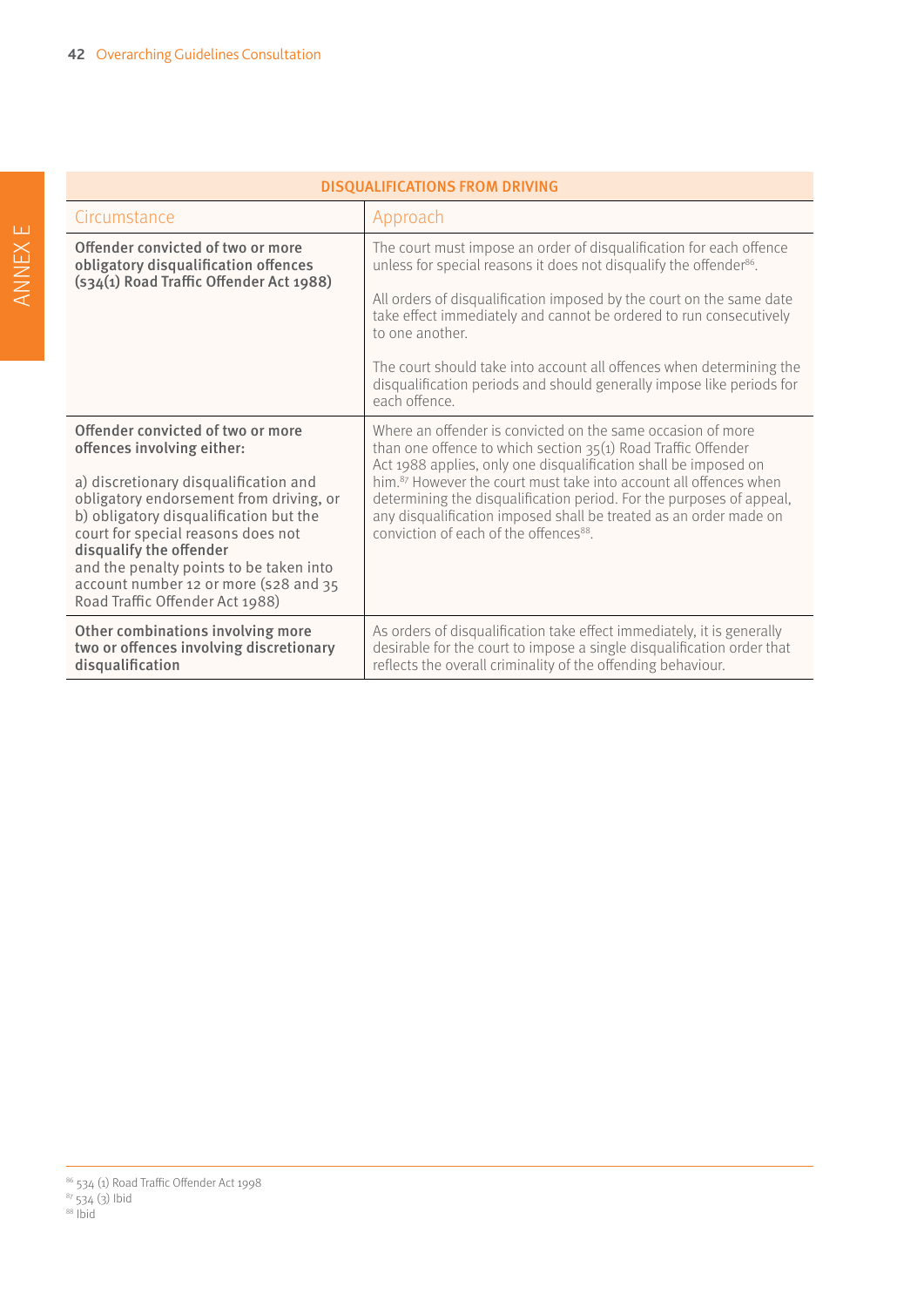| <b>COMPENSATION ORDERS</b>                                               |                                                                                                                                                                                                                                                                                                  |
|--------------------------------------------------------------------------|--------------------------------------------------------------------------------------------------------------------------------------------------------------------------------------------------------------------------------------------------------------------------------------------------|
| Circumstance                                                             | Approach                                                                                                                                                                                                                                                                                         |
| <b>Global compensation orders</b>                                        | The court should not fix a global compensation figure unless the<br>offences were committed against the same victim <sup>89</sup> . Where there are<br>competing claims for limited funds, the total compensation available<br>should normally be apportioned on a pro rata basis. <sup>90</sup> |
| The court may combine a compensation order with any other form of order. |                                                                                                                                                                                                                                                                                                  |
| <b>Compensation orders and fines</b>                                     | Priority is given to the imposition of a compensation order over a<br>fine. <sup>91</sup> This does not affect sentences other than fines. This means<br>that the fine should be reduced or, if necessary, dispensed with<br>altogether, to enable the compensation to be paid.                  |
| Compensation orders and confiscation<br>orders                           | A compensation order can be combined with a confiscation order<br>where the amount that may be realised is sufficient. If such an order<br>is made, priority should be given to compensation. <sup>92</sup>                                                                                      |
| Compensation orders and community<br>sentences                           | A compensation order can be combined with a community sentence.                                                                                                                                                                                                                                  |
| Compensation orders and suspended<br>sentence orders                     | A compensation order can be combined with a suspended sentence<br>order.93                                                                                                                                                                                                                       |
| Compensation orders and custody                                          | A compensation order can be combined with a sentence of<br>immediate custody where the offender is clearly able to pay or has<br>good prospects of employment on his release from custody.                                                                                                       |